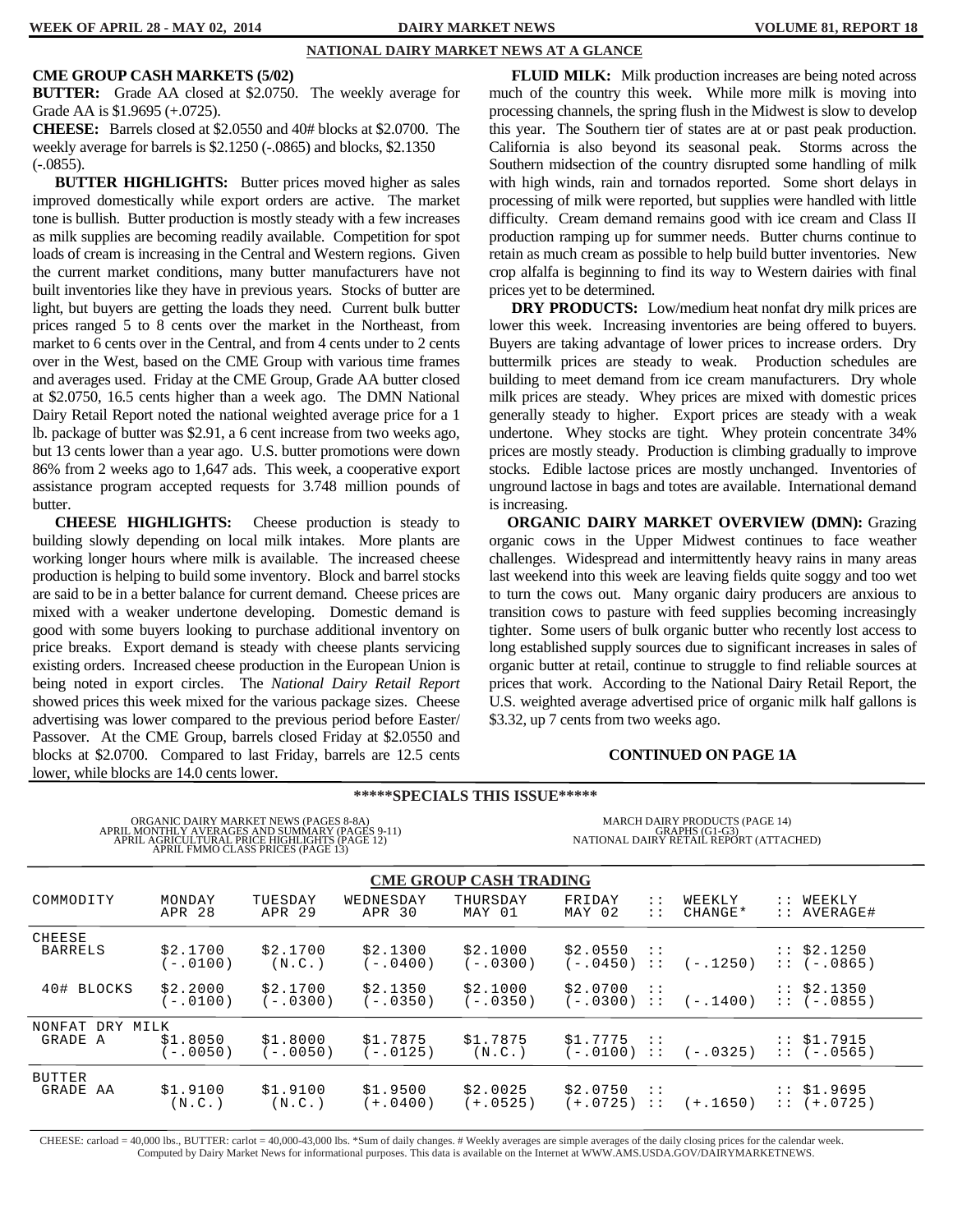#### **NATIONAL DAIRY MARKET NEWS AT A GLANCE**

#### **CONTINUED FROM PAGE 1**

One year ago the national price was \$3.59. The lowest price is up 19 cents to \$2.98. The highest advertised price, \$3.49, is in the Southwest, while the lowest price, \$2.98, is in the Southeast. The national average price of 4-6 ounce organic Greek yogurt is \$1.05, unchanged from two weeks ago. This is only 5 cents higher than conventional Greek yogurt. Prices ranged from \$1.00 for most ads, up to \$1.50 for some ads in the Midwest. 4-6 ounce organic yogurt has an average price of \$.86, up 21 cents from two weeks ago and 20 cents from one year ago. Prices ranged from a low of \$.50 in the Northeast to a high of \$1.00 in the Northwest. 32 ounce yogurt has an average price of \$2.89 compared with \$3.23 last year. There were no ads two weeks ago. Prices ranged from \$2.69 in the Southeast to \$2.99 in the Northeast, Midwest, South Central and Southwest. The average price of 1 pound organic butter, \$4.50, is 51 cents higher than two weeks ago and 48 cents above last year. Prices range from a low of \$3.98 in the Northeast to a high of \$4.99 in the Northeast and Southeast.

 **NATIONAL DAIRY RETAIL REPORT (DMN):** Yogurt ads increased by 20% while cheese ads declined by 25% from 2 weeks ago. This leaves yogurt as the most advertised dairy category. Butter and cream cheese ad numbers significantly declined after Easter and Passover. 4-6 ounce Greek yogurt ad volume leads the other types of yogurt. The average advertised price of \$1.00 is up 1 cent from two weeks ago and 2 cents from this period last year. 4-6 ounce yogurt has an average price of \$.49, down 2 cents from two weeks ago but 1 cent above last year. 32 ounce Greek yogurt with an average price of \$4.55, is \$1.56 over two weeks ago and 77 cents over last year. 32 ounce yogurt has a price of \$2.28, 29 cents above two weeks ago but 7 cents below last year. Ads for 8 ounce shredded cheese declined 40% from two weeks ago. The average price, \$2.37, is down 7 cents from the last report but up 10 cents from last year. 8 ounce block cheese ad numbers are up 18%. The average price is \$2.43, 22 cents higher than two weeks ago but 1 cent below last year. 48-64 ounce ice cream has an average price of \$3.26, up 24 cents from both two weeks ago and last year. Prices ranged from \$1.99 to \$5.50, varying due to brand and package size. Conventional milk half gallons have an average advertised price of \$1.83 and organic milk half-gallons have a price of \$3.32. This results in a conventional-organic price spread of \$1.49, third lowest this year, during which the price spread has ranged from \$0.67 to \$2.07. Last year at this time the price spread was \$1.38.

 **APRIL AGRICULTURAL PRICES HIGHLIGHTS (NASS):**  The All Milk price received by farmers was \$25.50 in April, up \$0.30 from March 2014 and up \$6.00 from April 2013. Milk Cow price was \$1,810 in April. Alfalfa hay price was \$206.00 in April, down \$7.00 from April 2013. Corn price was \$4.73 in April, down \$2.24 from April 2013. Soybean price was \$14.50 in April, up \$0.10 from April 2013. The milk-feed price ratio was 2.44 in April, up 0.90 from April 2013. The index of prices received by farmers for dairy products during the month of April 2014 was up 2 points to 127. Compared to April 2013, the index was up 30 points (30.9%). The index of prices paid by farmers for commodities and services, interest, taxes, and wage rates in April 2014 was up 2 points to 112. Compared with April 2013, the index was up 6 points (5.7%).

 **APRIL CLASS AND COMPONENT PRICES (DAIRY PROGRAMS):** The following are the April 2014 prices under the Federal milk order pricing system and changes from the previous month: Class II \$24.22 (+\$0.52), Class III \$24.31 (+\$0.98), and Class IV \$23.34 (-\$0.32). Under the Federal milk order pricing system, the butterfat price for April 2014 is \$2.1207 per pound. Thus, the Class II butterfat price is \$2.1277. The protein and other solids prices for April are \$4.7089 and \$0.4926 per pound, respectively. These component prices set the Class III skim milk price at \$17.50 per cwt. The April -1A-

Class IV skim milk price is \$16.50, which is derived from the nonfat solids price of \$1.8328 per pound. The product price averages for April are: butter \$1.9227, nonfat dry milk \$2.0191, cheese \$2.3547, and dry whey \$0.6774.

 **MARCH DAIRY PRODUCTS (NASS): BUTTER** production was 165.0 million pounds, 9.0% below March 2013 but 0.7% above February 2014. **AMERICAN TYPE CHEESE** production totaled 379.3 million pounds, 1.4% below March 2013 but 11.3% above February 2014. **TOTAL CHEESE** output (excluding cottage cheese) was 963.9 million pounds, 1.0% above March 2013 and 13.3% above February 2014. **NONFAT DRY MILK** production, for human food, totaled 162.6 million pounds, 11.0% above March 2013 and 15.7% above February 2014. **DRY WHEY** production, for human food, was 64.1 million pounds, 22.9% below March 2013 but 4.8% above February 2014. **ICE CREAM** (hard) production totaled 69.3 million gallons, 3.6% below March 2013 but 18.3% above February 2014.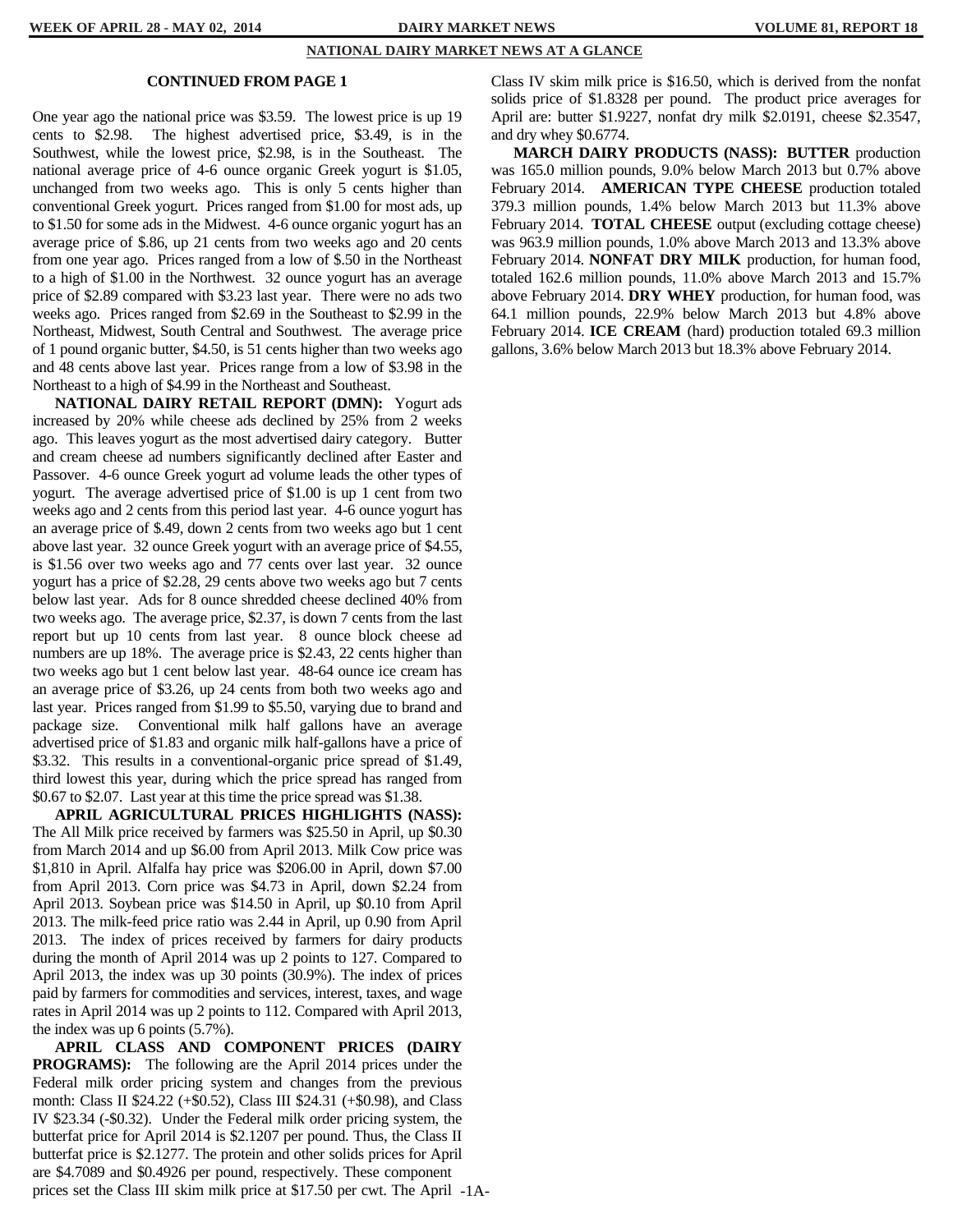**-2- CME GROUP** 

| <b>UNIE GRUUF</b>                                                                                                                                                                                                                                                                                                                                                                                                                                                              |
|--------------------------------------------------------------------------------------------------------------------------------------------------------------------------------------------------------------------------------------------------------------------------------------------------------------------------------------------------------------------------------------------------------------------------------------------------------------------------------|
| MONDAY, APRIL 28, 2014<br>CHEESE -- SALES: NONE; LAST BID UNFILLED: NONE; LAST OFFER UNCOVERED: 1 CAR BARRELS @ \$2.1700; 1 CAR 40# BLOCKS @ \$2.2000<br>NONFAT DRY MILK -- SALES: 2 CARS GRADE A @ \$1.8100; LAST BID UNFILLED: 1 CAR GRADE A @ \$1.7600; LAST OFFER UNCOVERED: 1 CAR GRADE A @ \$1.8050<br>BUTTER -- SALES: NONE; LAST BID UNFILLED: NONE; LAST OFFER UNCOVERED: NONE                                                                                        |
| TUESDAY, APRIL 29, 2014<br>CHEESE -- SALES: NONE; LAST BID UNFILLED: NONE; LAST OFFER UNCOVERED: 1 CAR BARRELS @ \$2.1700; 1 CAR 40# BLOCKS @ \$2.1700<br>NONFAT DRY MILK -- SALES: NONE; LAST BID UNFILLED: 1 CAR GRADE A @ \$1.7800; LAST OFFER UNCOVERED: 2 CARS GRADE A @ \$1.8000<br>BUTTER -- SALES: NONE; LAST BID UNFILLED: 1 CAR GRADE AA @ \$1.9100; LAST OFFER UNCOVERED: NONE                                                                                      |
| WEDNESDAY, APRIL 30, 2014<br>CHEESE -- SALES: 5 CARS 40# BLOCKS: 2 @ \$2.1600, 1 @ \$2.1500, 1 @ \$2.1400, 1 @ \$2.1350; LAST BID UNFILLED: NONE;<br>LAST OFFER UNCOVERED: 1 CAR BARRELS @ \$2.1300; 1 CAR 40# BLOCKS @ \$2.1350<br>NONFAT DRY MILK -- SALES: NONE; LAST BID UNFILLED: NONE; LAST OFFER UNCOVERED: 3 CARS GRADE A @ \$1.7875<br>BUTTER -- SALES: NONE; LAST BID UNFILLED: 1 CAR GRADE AA @ \$1.9500; LAST OFFER UNCOVERED: NONE                                |
| THURSDAY, MAY 1, 2014<br>CHEESE -- SALES: 1 CAR BARRELS @ \$2.1100; 6 CARS 40# BLOCKS: 1 @ \$2.1250, 1 @ \$2.1200, 4 @ \$2.1000; LAST BID UNFILLED: NONE;<br>LAST OFFER UNCOVERED: 1 CAR BARRELS @ \$2.1000<br>NONFAT DRY MILK -- SALES: NONE; LAST BID UNFILLED: 1 CAR GRADE A @ \$1.7500; LAST OFFER UNCOVERED: 2 CARS GRADE A @ \$1.7975<br>BUTTER -- SALES: 1 CAR GRADE AA @ \$1.9700; LAST BID UNFILLED: 1 CAR GRADE AA @ \$2.0025; LAST OFFER UNCOVERED: NONE            |
| FRIDAY, MAY 2, 2014<br>CHEESE -- SALES: 3 CARS BARRELS: 2 @ \$2.0550, 1 @ \$2.0600; 4 CARS 40# BLOCKS: 1 @ \$2.1000, 1 @ \$2.0900, 1 @ \$2.0800, 1 @ \$2.0700;<br>LAST BID UNFILLED: 1 CAR 40# BLOCKS @ \$2.0700; LAST OFFER UNCOVERED: NONE<br>NONFAT DRY MILK -- SALES: 1 CAR GRADE A @ \$1.7775; LAST BID UNFILLED: NONE; LAST OFFER UNCOVERED: 1 CAR GRADE A @ \$1.7875<br>BUTTER -- SALES: NONE; LAST BID UNFILLED: 1 CAR GRADE AA @ \$2.0750; LAST OFFER UNCOVERED: NONE |

#### **BUTTER MARKETS**

#### **NORTHEAST**

Butter production is steady with ample milk and cream supplies. Some butter makers are reluctant to increase inventories, as they consider day-today market conditions. Inventory volumes are below last year's levels. Exports of 82% butter remain good, with some additional forward sales receiving support. This week, a cooperative export assistance program accepted requests for 3.748 million pounds of butter. The market tone is steady. According to the *National Dairy Retail Report*, the advertised weighted average price for U.S. butter is \$2.91, 6 cents higher than two weeks ago. The weighted average price for a 1-pound package of butter in the Northeast is \$2.98, 7 cents more than the national price and 18 cents more than the previous report. Current bulk butter prices for domestic sales are reported 5-8 cents over the market on the CME Group, with various time frames and averages used. The CME Group Grade AA butter price on Tuesday was unchanged from the previous session and closed at \$1.91, up \$0.0150 from last week's closing.

#### **CENTRAL BUTTER**

Butter prices increased on a bullish market as some manufacturers are surprised at current sales. Butter makers are producing at mostly steady rates, but are experiencing increased competition for cream supplies. Domestic interest regained some strength, while international demand is ongoing. Inventories of butter continue to be lower than seasonal. Bulk butter supplies are limited as prices ranged from market to 6 cents over the market, based on the CME Group with various time frames and averages used. At the CME Group, Grade AA butter moved 4 cents higher on Wednesday to \$1.9500, up 5.5 cents from last midweek. The DMN *National Dairy Retail Report* noted the national weighted average price for a 1 lb. package of butter was \$2.91, a 6 cent increase from two weeks ago, but 13 cents lower than a year ago. U.S. butter promotions dropped significantly since last period, by 86%, to 1,647 ads. The weighted average price in the South Central region was \$3.19, 43 cents higher than two weeks ago. This week, a cooperative export assistance program accepted requests for 3.748 million pounds of butter.

#### **WEST BUTTER**

Western butter production is increasing slowly as more milk becomes available for manufacturing. Cream demand is increasing from Class II concerns for ice cream production and is competing with butter churns for available cream supplies. Butter demand is good with some buyers looking to increase purchases. Butter stocks continue to be tight and buyers are increasingly looking to secure inventory. Butter supplies are available, but manufacturers are not building stocks as quickly as hoped. According to the *National Dairy Retail Report*, U.S. butter showed a weighted average price of \$2.91 per pound compared to \$2.85 two weeks ago and \$3.04 a year ago. The number of butter ads was sharply lower (-86%) compared to two weeks ago following the Easter/Passover period. The butter price at the CME Group on Wednesday closed \$.0400 higher on a bid at \$1.9500. At midweek, there have been no sales of butter at the exchange. Prices for bulk butter range from 2 cents over the market to 4 cents under, based on the CME with various time frames and averages used.

#### **NATIONAL DAIRY PRODUCTS SALES REPORT**  U.S. AVERAGES AND TOTAL POUNDS

| WEEK ENDING<br>April 26, 2014 | <b>BUTTER</b> | CHEESE 40# BLOCKS | <b>CHEESE BARRELS</b><br>38% MOISTURE | DRY WHEY  | <b>NDM</b> |
|-------------------------------|---------------|-------------------|---------------------------------------|-----------|------------|
|                               | .8631         | 2.2908            | 2.2495                                | 0.6872    | 2.0173     |
|                               | 6.324.654     | 11.907.666        | 9.518.682                             | 7,312,703 | 18.908.679 |

Further data and revisions may be found on the internet at: http://www.ams.usda.gov/AMSv1.0/DairyProductMandatoryReporting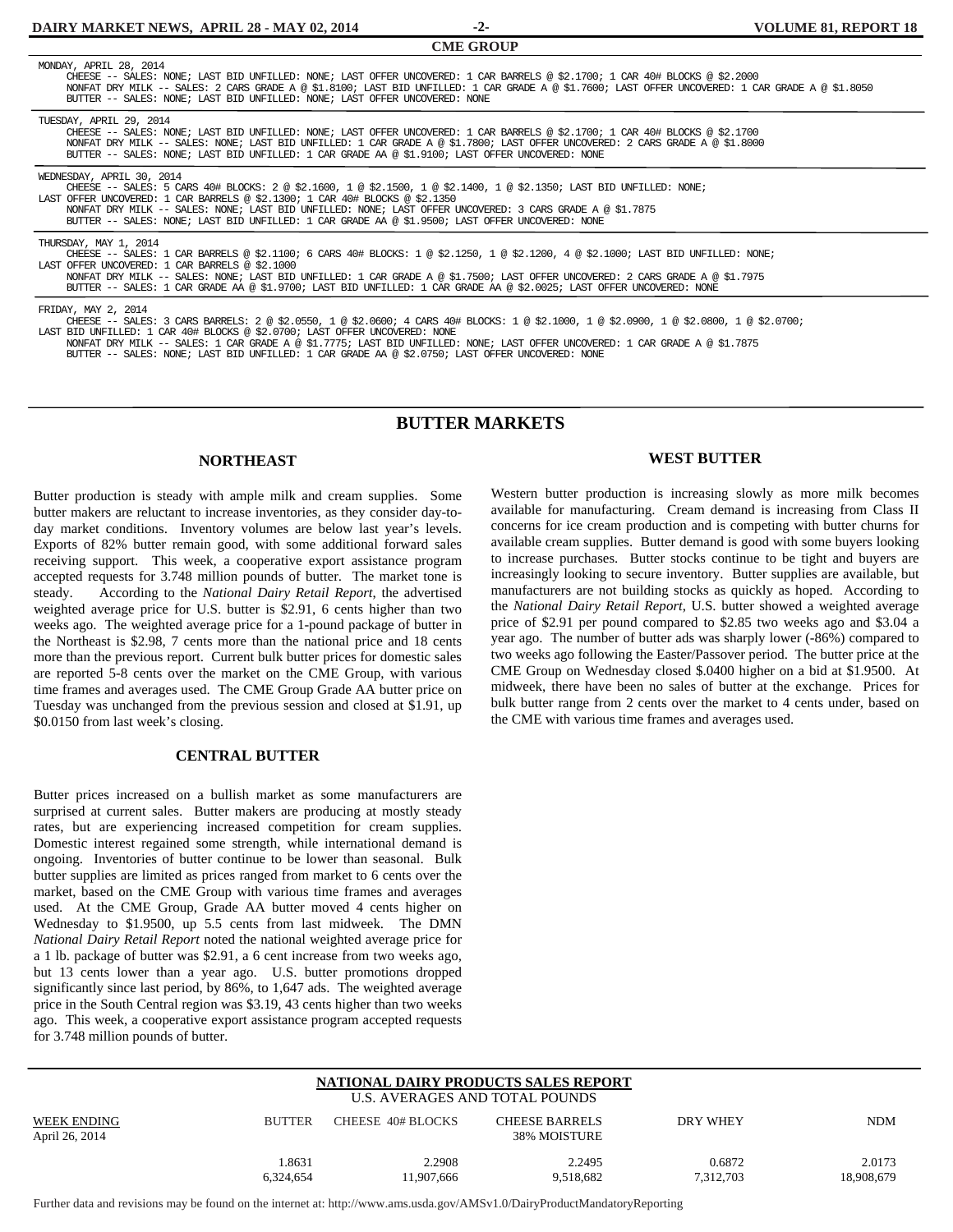#### **NORTHEAST**

Cheese production is steady to increasing, relative to gradual upticks in milk supplies. Inventories are rebuilding as volumes expand going into cheddar-aging program. Some buyers are reducing orders in anticipation of declines in food service purchases, ahead of the summer breaks to occur at most schools and universities. Export interest is steady. This week, a cooperative export assistance program accepted requests for 873,031 pounds of cheese. Northeast wholesale prices for 40# block and muenster are unchanged, while prices for process 5# sliced moved higher \$0.0175. Grade A Swiss cheese prices are unchanged. Tuesday's CME Group daily cash prices saw barrels close at \$2.17, down \$0.06 from a week ago, while blocks closed at \$2.17, down \$0.0525 from a week ago. According to the *National Dairy Retail Report,* the weighted average price for 8 oz. cheese blocks in the Northeast was \$2.45, 2 cents higher than the national weighted average price and 19 cents more than two weeks ago. Retail ads for 8 oz. block cheese totaled 2,044 in the Northeast, 42% of the national ad count, down 14% from the previous retail report. The weighted average price for 8 oz. shredded cheese in the Northeast was \$2.52, 15 cents above the national price and 2 cents more than the previous price report for the region.

#### WHOLESALE SELLING PRICES: DELIVERED, DOLLARS PER POUND (1000 - 5000 POUNDS MIXED LOTS)

| Cheddar 40# Block<br>Process 5# Sliced | $: 2.6150 - 2.9000$<br>$: 2.4350 - 2.9150$ |
|----------------------------------------|--------------------------------------------|
| Muenster                               | $: 2.6350 - 2.9950$                        |
| Grade A Swiss Cuts 10 - 14#            | $: 3.8000 - 4.1225$                        |
|                                        |                                            |

#### **MIDWEST**

Some manufacturers continue to report buyers strategizing as to placing purchase orders, following recent cash market weakness. However, the ability to do that is mitigated by the reality of some plants already being at full production or near that level. At those plants, prospective buyers who held back recently are now being told that the cheese being produced is committed, leaving buyers to seek out other sources. Cheese is available but may require more calling than some buyers expect. The *National Dairy Retail Report*  (DMN) found that Midwest ads for 8 ounce shredded cheese have a weighted average advertised price of \$2.09, 28 cents lower than the national average, \$2.37. One year ago the national average was \$2.27. For 8 ounce blocks in the Midwest, the average price is \$2.08, 35 cents lower than the national average, \$2.43. One year ago the national average was also \$2.44. National ad numbers for all cheese categories this period decreased by 25% from two weeks ago. Wisconsin wholesale prices for 1,000 to 5,000 pound mixed lots of process cheese increased by \$.0175, while the remaining varieties are unchanged. CME trading last week into this week reflects weaker cash markets. Six of the eight previous daily barrel closes were down while two were unchanged. Wednesday both blocks and barrels dropped, blocks to \$2.1350 and barrels to \$2.1300. This week, a cooperative export assistance program accepted requests for 0.873 million pounds of cheese.

| Process American 5# Loaf                    | $: 2.3125 - 2.6725$ |
|---------------------------------------------|---------------------|
| Brick And/Or Muenster 5#                    | $: 2.5950 - 3.0200$ |
| Cheddar 40# Block                           | $: 2.3000 - 2.7175$ |
| Monterey Jack 10#                           | $: 2.5700 - 2.7750$ |
| Blue 5#                                     | $: 2.8625 - 3.8500$ |
| Mozzarella 5 - 6# (Low Moisture, Part Skim) | $: 2.4400 - 3.3350$ |
| Grade A Swiss Cuts 6 - 9#                   | $: 3.3175 - 3.4350$ |
|                                             |                     |

 **WEST** 

Western cheese production is steady to building slowly depending on local milk intakes. Manufacturers report that production is in balance with current orders. Blocks and barrels are available but not at burdensome levels. Export orders have slowed, but continue to be a factor in managing stocks. Cheese buyers are keeping a close eye on price fluctuations and taking advantage of spot offerings at lower prices. The overall market tone is for anticipated lower prices, but uncertainty remains concerning at what level. Advertised U.S. cheese prices as reported in the *National Dairy Retail Report* showed the weighted average price for packages of 1 lb. block (\$4.31) unchanged from two weeks ago. Higher prices were reported for packages of 8 oz. block (\$2.43, +.22). Retail prices were lower for 2 lb. block (\$7.63, -.33), 8 oz. shred (\$2.37, -\$.07) and 1 lb. shred (\$4.00, -\$.62). Combined cheese advertising was down 25% from two weeks ago. The price for the 2 pound block in the West ranged from \$6.99-7.99 per package. Wednesday's prices at the CME Group on barrels closed \$.0400 lower at \$2.1300. Blocks were \$.0350 lower at \$2.1350. No sales have been reported for barrels, while blocks sold 5 loads on Wednesday.

#### WHOLESALE SELLING PRICES: DELIVERED, DOLLARS PER POUND (1000 - 5000 POUNDS MIXED LOTS)

| Process 5# Loaf           | $: 2.3400 - 2.5975$ |
|---------------------------|---------------------|
| Cheddar 40# Block         | $: 2.3400 - 2.6925$ |
| Cheddar 10# Cuts          | $: 2.5200 - 2.7400$ |
| Monterey Jack 10#         | $: 2.5300 - 2.6900$ |
| Grade A Swiss Cuts 6 - 9# | $: 3.3775 - 3.8075$ |
|                           |                     |

#### **FOREIGN**

Wholesale prices for all varieties of cheese were unchanged this week. Numerous wholesalers are conducting inventories on current stocks, following the holidays, to determine future needs. Mature cheese inventories are increasing in the EU. The flush of milk in the EU is increasing cheese production, but not significantly to the specialty cheeses, usually exported to the United States. Notice to all cheese importers, license fee payments for 2014 must be transmitted no later than May 1.

#### **CONTINUED ON PAGE 3A**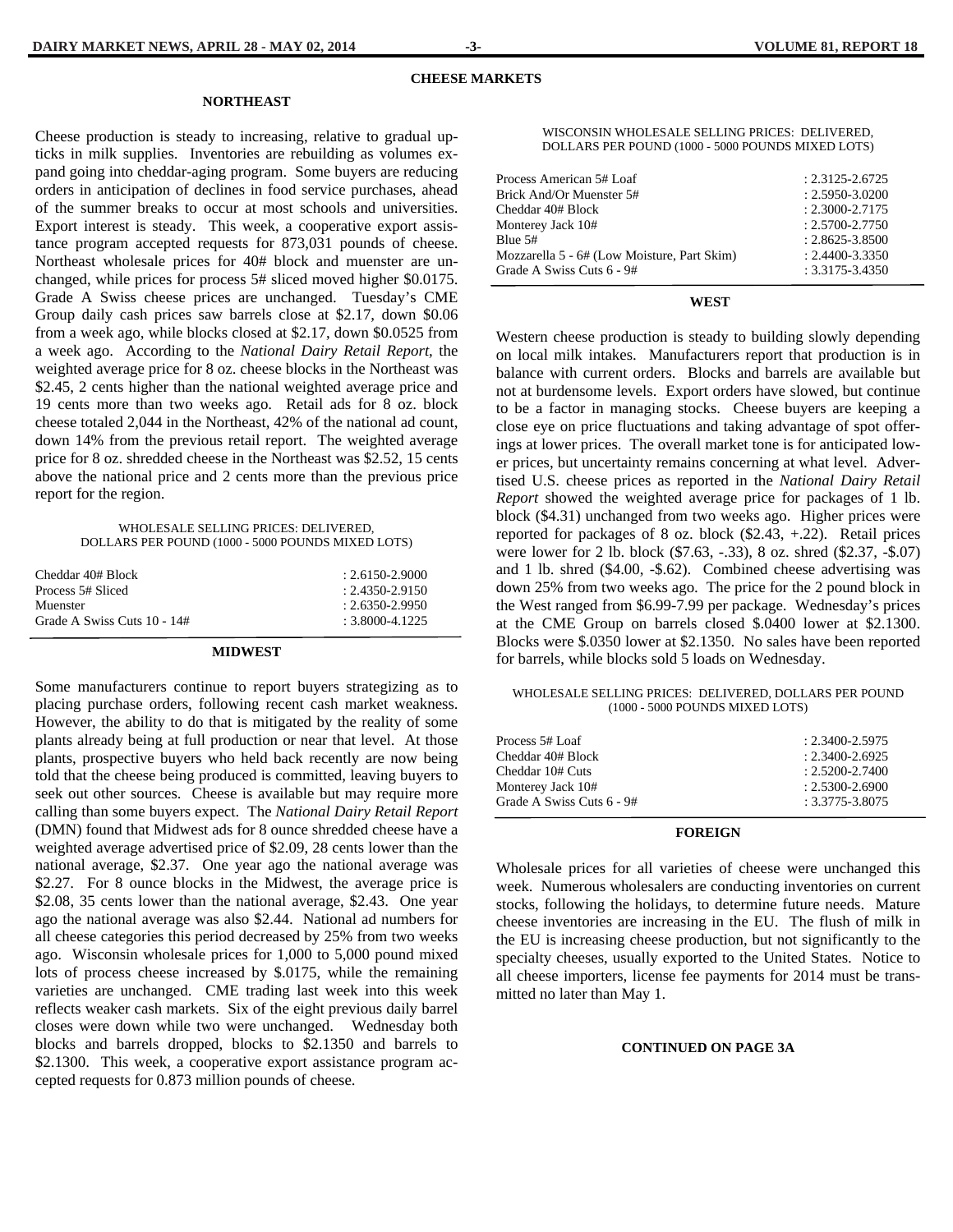#### **CHEESE MARKETS**

#### **CONTINUED FROM PAGE 3**

#### **FOREIGN**

#### WHOLESALE SELLING PRICES: FOB DISTRIBUTORS DOCK DOLLARS PER POUND (1000 - 5000 POUNDS, MIXED LOTS)

|                           |                     | <b>NEW YORK</b>     |
|---------------------------|---------------------|---------------------|
| <b>VARIETY</b>            | <b>IMPORTED</b>     | <b>DOMESTIC</b>     |
|                           |                     |                     |
| Blue                      | $: 2.6400 - 5.2200$ | $: 2.7550 - 4.2425$ |
| Gorgonzola                | $: 3.6900 - 6.9700$ | $: 3.2575 - 3.6700$ |
| Parmesan (Italy)          | $-0-$               | $: 4.1450 - 6.2350$ |
| Provolone (Italy)         | $-()$ -             | $: 2.7975 - 2.9550$ |
| Romano (Cows Milk)        | $-()$ -             | $: 3.9450 - 6.0950$ |
| Sardo Romano (Argentine)  | $: 2.8500 - 3.6900$ | $-()$ -             |
| Reggianito (Argentine)    | $: 3.2900 - 4.5600$ | $-()$ -<br>÷        |
| Jarlsberg-(Brand)         | $: 2.9500 - 5.6300$ | $-()$ -             |
| Swiss Cuts Switzerland    | $-0-$               | $: 3.8975 - 4.2200$ |
| <b>Swiss Cuts Finnish</b> | $: 2.6700 - 2.9300$ | $-0-$               |
| $*$ = Price change.       |                     |                     |

#### **WEEKLY COLD STORAGE HOLDINGS - SELECTED STORAGE CENTERS IN THOUSAND POUNDS - INCLUDING GOVERNMENT STOCKS**

#### **BUTTER : CHEESE**

|               |        | ÷                    |        |
|---------------|--------|----------------------|--------|
| 04/28/14      | 20.441 |                      | 84.452 |
| 04/01/14      | 18.626 | $\ddot{\phantom{a}}$ | 83.103 |
| <b>CHANGE</b> | 1.815  | $\cdot$ :            | 1.349  |
| % CHANGE      | 10     | $\ddot{\cdot}$       |        |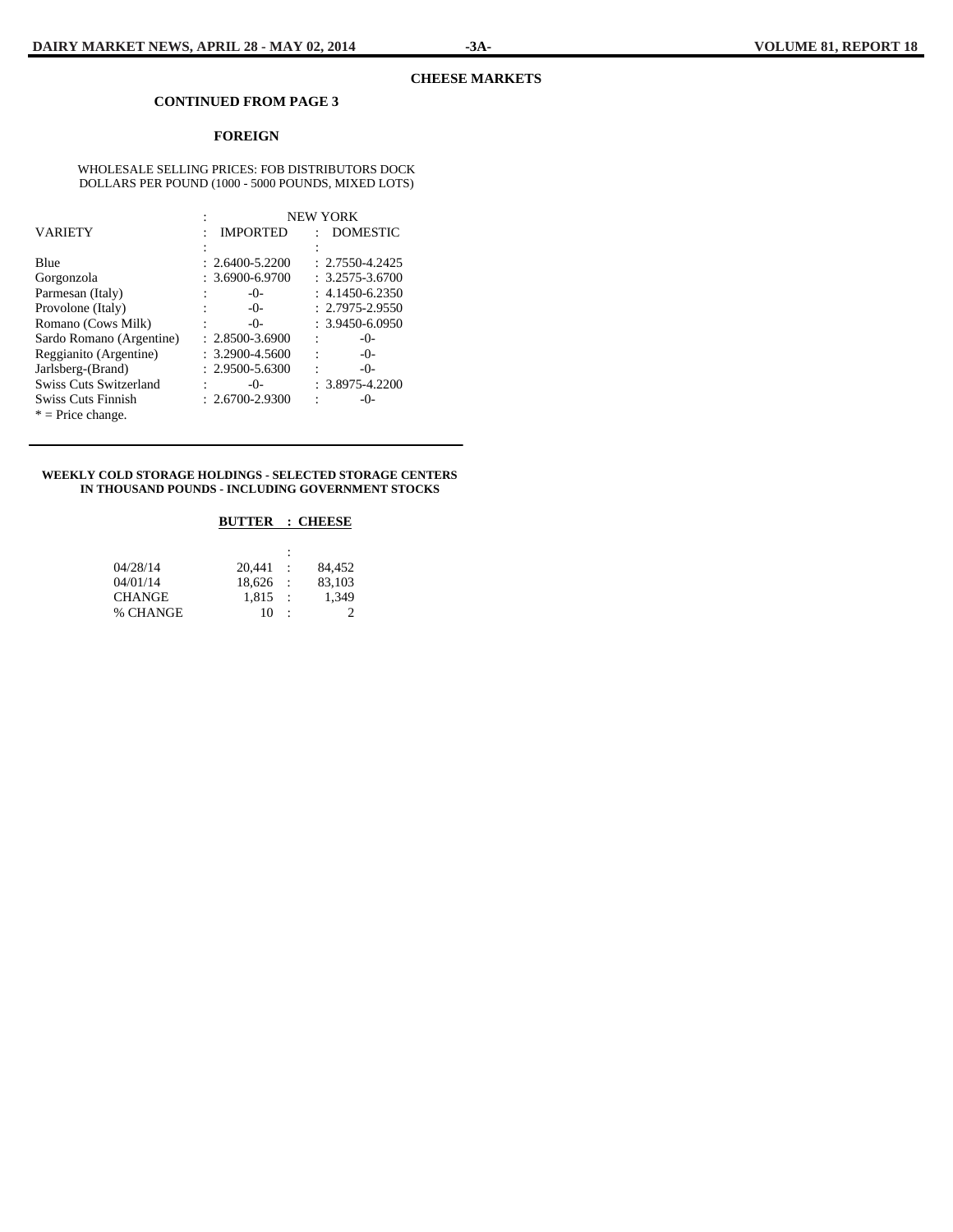| <b>EAST</b>                                                                 |          |            |          |                  |                  |     |  |  |  |
|-----------------------------------------------------------------------------|----------|------------|----------|------------------|------------------|-----|--|--|--|
| SPOT SHIPMENTS OF GRADE A MILK INTO OR OUT OF FLORIDA & SOUTHEASTERN STATES |          |            |          |                  |                  |     |  |  |  |
|                                                                             |          | THIS WEEK  |          | <b>LAST WEEK</b> | <b>LAST YEAR</b> |     |  |  |  |
|                                                                             | IN       | <b>OUT</b> | IN       | <b>OUT</b>       | IN               | OUT |  |  |  |
| <b>FLORIDA</b>                                                              | $\Omega$ | 180        | $\Omega$ | $143*$           | 0                | 130 |  |  |  |
| <b>SOUTHEAST STATES</b>                                                     |          |            |          |                  |                  |     |  |  |  |

**FLUID MILK AND CREAM**

**WEST** 

\* Update from previous week's report

Manufacturing milk supplies in the Northeast and Mid-Atlantic regions are seeing significant increases with current upticks in milk production volumes. Balancing plants have increased production schedules for some dairy products in order to handle additional milk volumes. Class I demand showed slight increases as students returned to classes following the holiday break. The Southeast region is experiencing steady gains in milk production volumes as mild temperatures improve cow comfort levels. Bottling sales have fallen off. Florida's milk production is leveling off in response to hot humid weather conditions throughout the week. Class I dairy products saw some declines as seasonal travelers departed to their destinations. Milk exports are rising, with 180 spot loads transferring compared to 143 last week. Cream availability is steady as demand varies depending on the day of the week. **Cream multiples for all** Classes range **1.28-1.35**. **Condensed skim**  supplies are heavy. Demand is sluggish. Loads are being offered at discounts, and finding homes in other regions.

#### **FLUID CREAM AND CONDENSED SKIM PRICES IN TANKLOT QUANTITIES**  SPOT PRICES OF CLASS II CREAM, DOLLARS PER LB. BUTTERFAT: F.O.B. producing plants: Northeast - 2.4281-2.5609 F.O.B. producing plants: Upper Midwest - 2.4282-2.5799 PRICES OF CONDENSED SKIM, DOLLARS PER LB. SOLIDS, F.O.B. PRODUCING PLANTS: Northeast - Class II - includes monthly formula prices - 2.04-2.07 Northeast - Class III - spot prices - 2.01-2.04

#### **MIDWEST**

Milk production at the farm is maintaining to slightly higher, but below expectations. Spot load milk availability is increasing, prices range from \$2.00 under to \$1.00 over Class. Bottling orders are flat and retail sales are heavily contingent on promotions. Class II demand is mostly steady. **Class II cream multiples increased, ranging from 1.28 to 1.36.** Buyer interest for cream is active, keeping supplies relatively tight. At the CME Group, Grade AA butter moved 4 cents higher on Wednesday to \$1.9500, up 5.5 cents from last midweek. Rain storms and cool weather are delaying planting in the Upper Midwest. Producers in the Central Plains experienced better weather, resulting in many fields getting planted. Corn is emerging rapidly in Texas. The NASS *Crop Progress Report* noted corn planted in the 18 selected states is at 19%, up 13% from last week, but 9% lower than the 5 year average. The weekly *Cow Slaughter under Federal Inspection Report* shows U.S. dairy cow slaughter for the week ending on April 12, 2014 at 54,000 head, 9,900 head or 15.5% less than the comparable week a year ago.

CALIFORNIA milk production is beyond the seasonal peak in most areas, but intakes are generally steady. Sales volumes into bottling plants are declining, but condensed skim sales into ice cream and frozen dessert manufacturing plants are on the rise. Intermittent rain arrived throughout California over the weekend, providing some much-needed water to cropland. March 2014 POOL RECEIPTS of milk in CALIFORNIA total 3.71 billion pounds, 5.2% higher compared to March last year, according to California Department of Food and Agriculture. Year-to-date through March 2014 receipts are 6.2% higher from the comparable months in 2013. The March Value at Test price is \$23.58, \$0.71 higher than February 2014 and \$6.32 higher than March 2013. The percentage of receipts used in Class 1 products is 12%. The March quota price is \$24.17 and the over quota price is \$22.47. These prices are \$0.78 higher than February and \$6.14 higher than a year ago. Strong winds moved through NEW MEXICO over the weekend, carrying dust and debris. The wind disrupted cow comfort in many areas of the state and daily milk production moved lower. Some manufacturing plants experienced wind damage and power outages, resulting in lost processing times. Fewer loads of out-of-state milk cleared into New Mexico manufacturing plants, which allowed plant managers to work around disrupted processing schedules. Holdover loads were numerous, but all loads found storage during the weekend and advanced to processing. First cuttings of alfalfa are advancing, with about 25% complete compared to 23% complete last year at the same time. ARIZONA milk production has peaked, with processors reporting milk intakes receding from recent highpoints. Class I demand is light, with some bottlers readjusting volume needs lower at midweek. Cream demand is steady to higher. Alfalfa cutting is ongoing in about 75% of the state. The majority of the alfalfa crop condition is rated good to excellent (68%). CREAM demand is active in the West as some butter churn operators are rebuilding inventories before summer. Other plants are churning to fill current international orders. Western spot cream loads continue to move into areas of the Central region to fill weekly Class II needs. Each end of the cream multiples range shifted lower, with a full range of 1.19 – 1.32. At the CME Group, Grade AA butter closed on Wednesday at \$1.9500, five and one-half cents higher than one week ago. Milk production in the PACIFIC NORTHWEST is increasing along seasonally expected lines. Dairies are responding to favorable milk prices by holding cows in the milking herd longer and building herd numbers. Milk handlers report no significant problems in moving milk in the region. Recent rains have hastened planting of corn and Washington is reported to have 53% of field corn in the ground. Warmer than usual temperatures are expected this week and should spur growth of corn and alfalfa. UTAH and IDAHO milk production is also increasing. Higher farm milk prices are encouraging growth in dairies in the region. Manufacturing plants are running busier schedules to handle the increasing volumes. Some milk continues to be imported into the region to fill processor demand. Utah experienced some high winds and rainy weather over the past week. Overall, spring planting conditions are beneficial for corn. Alfalfa seedings are looking very good.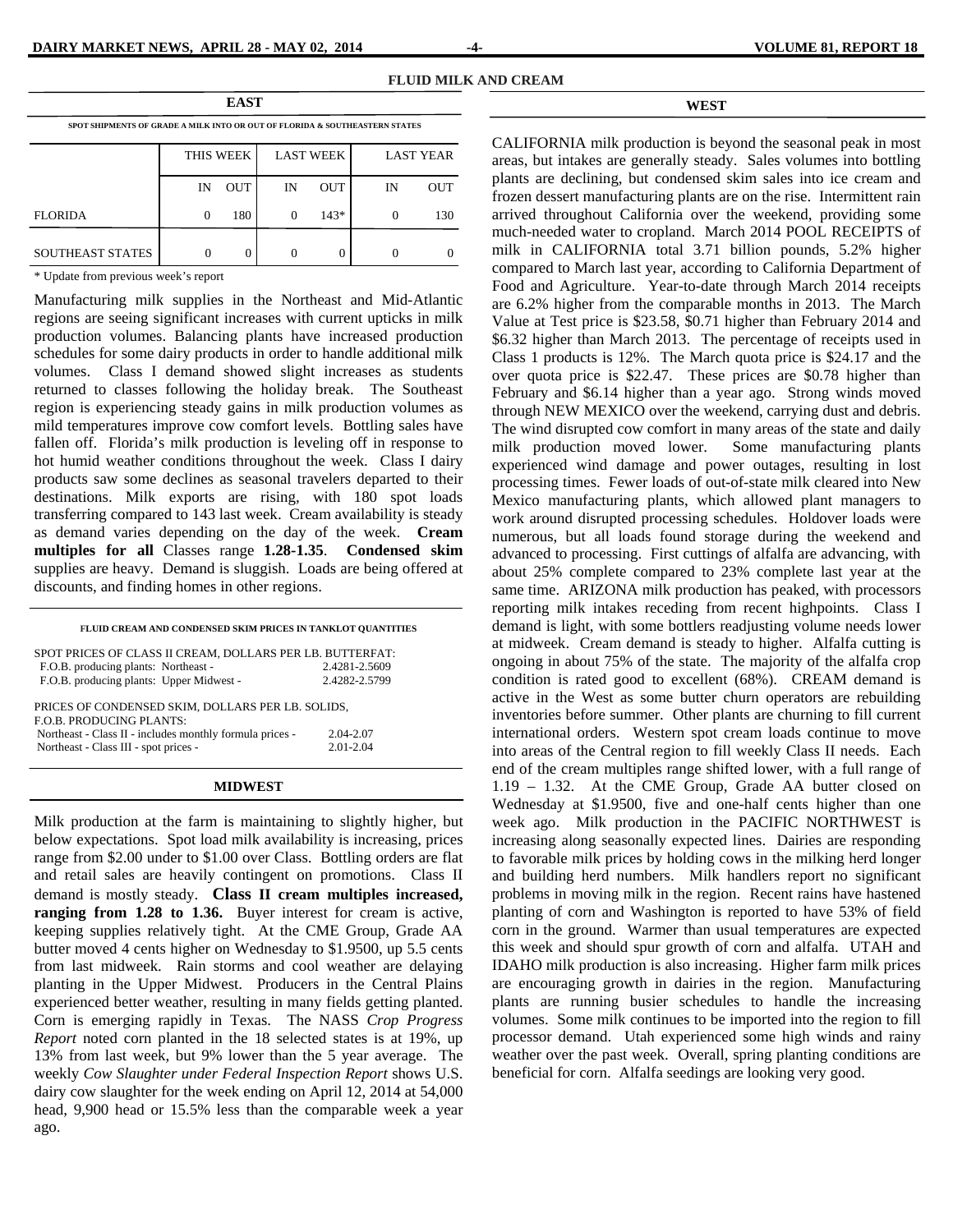#### **DAIRY MARKET NEWS, APRIL 28 - MAY 02, 2014 5-12014 12:33 - 12:33 12:34 12:34 12:34 12:34 12:34 12:34 12:34 12:34 12:34 12:34 12:34 12:34 12:34 12:34 12:34 12:34 12:34 12:34 12:34 12:34 12:34 12:34 12:34 12:34 12:34 12:34**

#### NONFAT DRY MILK, BUTTERMILK & WHOLE MILK

Prices represent carlot/trucklot quantities for domestic and export sales packaged in 25 kg. or 50 lb. bags, or totes, spray process, dollars per pound.

#### **NONFAT DRY MILK - CENTRAL AND EAST**

**CENTRAL:** LOW/MEDIUM HEAT nonfat dry milk prices moved lower on the bottom of the range and mostly series on a softening market. Buyers are in a "wait and see" approach, generally purchasing loads to meet immediate needs and not much more. Milk supplies are becoming increasingly available, causing some milk processors to dry increasing amounts of low/medium heat NDM. Domestic demand is weak. International interest is ongoing. Low/medium heat NDM stocks are steady to higher. Prices of HIGH HEAT NDM decreased on a weaker market. Milk processors are drying high heat NDM at steady to lower production rates. Buyer interest is light to moderate. Inventories of high heat NDM are balanced.

**EAST:** Low/medium nonfat dry milk prices moved lower in the range and mostly series, due to F.O.B. spot sales and various indices. Production activity parallels steady to strong increases in manufacturing milk volumes. Inventory levels are expanding as surplus volumes of condensed skim channel to low heat nonfat powder operations. Buyers are making NDM purchases for immediate needs, careful not to expand inventories as the market trends downward. Domestic demand is moderate to improving. Export interests remain active. High heat nonfat production is variable. Market activity is slow with manufacturers making product to fulfill committed orders. Inventories are light. The market tone is quiet. The CME Group price on Wednesday saw Grade A nonfat dry milk price move lower \$0.0125, closing at \$1.7875, and down \$0.07 from last week.

F.O.B. CENTRAL/EAST: Includes EXTRA GRADE and GRADE A LOW/MEDIUM HEAT: 1.7200 - 2.0900 MOSTLY: 1.8400 - 2.0700 HIGH HEAT: 2.0800 - 2.1500

#### **NONFAT DRY MILK - WEST**

Western low/medium heat nonfat dry milk prices are lower on a weak market. Some end users were actively seeking NDM contracts to fulfill input needs through the end of the calendar year. Manufacturers are reportedly considering various price formulas to respond to this interest. Low/medium heat nonfat dry milk production is active at most facilities in the West, however recent storms in some Southwestern states caused power outages at dryer plants and delayed some production schedules. Plant managers are dividing dryer availability between products geared for domestic or international production. Prices for Western high heat NDM are lower, and the market tone is weak. Market participants report interest from bakery accounts is light to moderate after the recent commercial baking activity for spring holidays. High heat nonfat dry milk production is steady to lower. Inventories of high heat NDM are described as comfortable.

F.O.B. WEST: Includes EXTRA GRADE and GRADE A LOW/MEDIUM HEAT: 1.7500 - 2.0800 MOSTLY: 1.8600 - 2.0300 HIGH HEAT: 2.0700 - 2.2100

#### **DRY BUTTERMILK - CENTRAL AND EAST**

**CENTRAL:** Dry buttermilk prices decreased marginally on the top of the range. The undertone is weak. Sales for dry buttermilk are steady into contracts. Buyer interest is active for the condensed form of buttermilk. Manufacturers are drying at mostly steady volumes. Stocks of dry buttermilk are moderate.

**EAST:** Prices for dry buttermilk are steady to lower at the top of the range. Dry buttermilk production is steady as butter export assistance and available cream supplies keep churning operations active. Demand for condensed buttermilk supplies are improving due to Class II production. Inventories of dry buttermilk vary as dryer schedules are being managed around other dry dairy products. Spot market sales are limited. The market undertone remains mixed.

F.O.B. CENTRAL/EAST: 1.8500 - 1.9500

#### **DRY BUTTERMILK - WEST**

Dry buttermilk prices in the Western region are steady. Interest is moderate, with some buyers waiting for prices to step lower before they commit to new purchases. Dry buttermilk production is active at some locations as manufacturers are working toward fulfillment of current orders. Other plants are actively selling cream into higher Class products and foregoing some churning. Condensed buttermilk sales into frozen dessert end uses are steady. Dry buttermilk inventories are mostly steady.

F.O.B. WEST: 1.8600 - 2.0200 MOSTLY: 1.9100 - 1.9400

#### **DRY WHOLE MILK - NATIONAL**

Prices for dry whole milk are steady for the week. Contract loads are shipping out on time. This week, a cooperative export assistance program accepted requests for 2.668 million pounds of whole milk powder. Dry whole milk production is intermittent. Inventories are adequate for near term contract fulfillment.

F.O.B. PRODUCING PLANT: 2.0500 - 2.2000

#### **CALIFORNIA MANUFACTURING PLANTS - NDM**

| WEEK ENDING | <b>PRICE</b> | <b>TOTAL SALES</b> |
|-------------|--------------|--------------------|
| April 25    | \$2.0124     | 11,292,368         |
| April 18    | \$1.9751     | 12,972,450         |

Prices are weighted averages for Extra Grade and Grade A Nonfat Dry Milk, f.o.b. California manufacturing plants. Prices for both periods were influenced by effects of long-term contract sales. Total sales (pounds) include sales to CCC. Compiled by Dairy Marketing Branch, California Department of Food and Agriculture.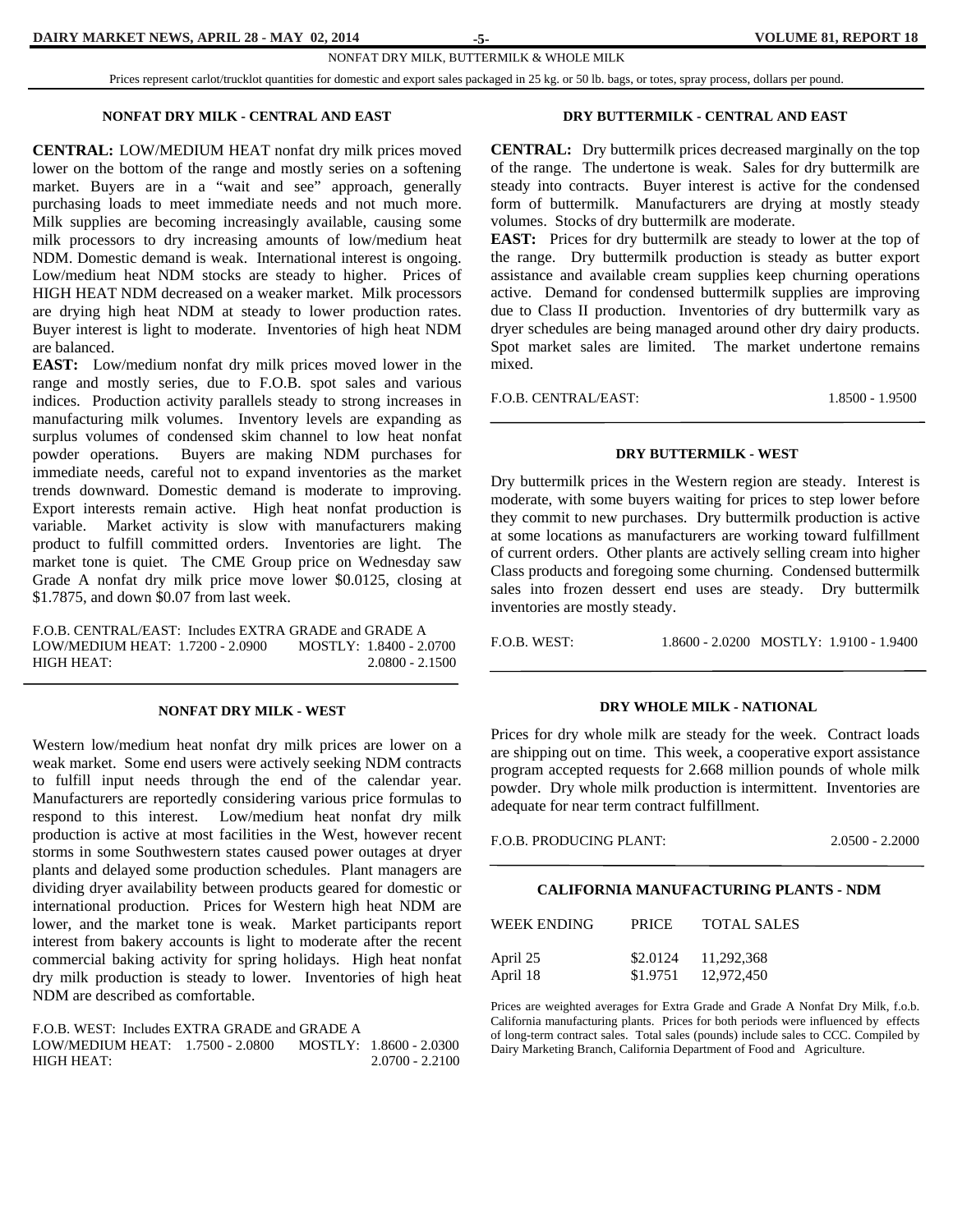Prices represent carlot/trucklot quantities for domestic and export sales packaged in 25 kg. or 50 lb. bags, or totes, spray process, dollars per pound.

#### **DRY WHEY - CENTRAL**

DRY WHEY prices moved higher on a firm market. Buyers are actively looking for supplies, but facing stiff competition in the F.O.B. spot market and having to resort to the resale market in some cases. Manufacturers are fulfilling contract commitments for export. Overall production rates are mostly steady. Inventories of dry whey are being managed closely to ensure obligations in the near and mid-term are meet. Prices of ANIMAL FEED WHEY increased on higher F.O.B spot trades. The market tone remains firm as spot load availability is limited.

F.O.B. CENTRAL: .6450 - .7400 MOSTLY: .6450 - .6700 F.O.B. CENTRAL: ANIMAL FEED MILK REPLACER: .4875 - .6325

#### **DRY WHEY - NORTHEAST**

Dry whey prices moved higher at the top of the range due to F.O.B. spot sales and various pricing indices. Dry whey production rates are higher, with increasing milk volumes made available to cheese plants. Spot market activity is limited. Demand is mixed. Inventories are improving. The market undertone is steady.

F.O.B. NORTHEAST: EXTRA GRADE AND GRADE A: ... .6700 - .7300

#### **DRY WHEY - WEST**

Western dry whey prices are mixed. A two-tiered market is developing between export and domestic whey prices. Domestic prices are firming as whey stocks are tight. The bulk of domestic production is committed and there are few reports of spot whey available from manufacturers. Spot whey sales are occurring from resale channels at the high end of the price range. Demand is good for domestic whey, but prices are keeping many buyers in a short position. Conversely, export whey prices are steady to weak. Some European Union whey is appearing at lower prices on the international market due to political uncertainties in Eastern Europe. Export sales are continuing, although buyers are cautious about buying too far ahead. Domestic whey production is steady to increasing marginally as larger volumes of milk are going into cheese production.

NONHYGROSCOPIC: .6200 - .7125 MOSTLY: .6200 - .6975

#### **WHEY PROTEIN CONCENTRATE - CENTRAL AND WEST**

Whey protein concentrate 34% prices are steady on the mostly, and unchanged to higher on the range. F.O.B. spot sale activity is light to moderate, depending on inventories. Contract sales based on variable indices are steady with some producers reporting improvements on timeliness of shipping loads. WPC 34% production is climbing gradually as manufacturing milk supplies build seasonally from region to region. However, one or two plants are modifying end products, and steering whey stream solids into dry sweet whey or higher protein whey concentrates.

F.O.B. EXTRA GRADE 34% PROTEIN: 1.5500 - 1.9225 MOSTLY: 1.6700-1.8600

#### **LACTOSE - CENTRAL AND WEST**

Prices for edible lactose are unchanged on the mostly price series. The market is mixed. Unground lactose F.O.B. spot loads in totes or bags are on hand at some producers' locations. Several manufacturers report F.O.B. spot load availability of higher mesh lactose is still lagging that of unground lactose, but a few producers are clearing loads to the spot market from week to week. Much of the recent demand is international in scope, covering Southeast Asia, South America, and Oceania. Lactose production is variable, depending on manufacturing milk availability. Some lactose plants in the Western region indicate milk supplies are maintaining current production while a few Central producers report the recent uptick in milk supplies is yielding higher lactose quantities from week to week.

Including spot sales and up to 3 month contracts. F.O.B. EDIBLE, NON PHARMACEUTICAL .4500-.7200 MOSTLY: .5700-.6550

#### **CASEIN - NATIONAL**

Rennet casein prices moved higher on the low end of the range, while acid casein prices remained unchanged. Demand for rennet casein has improved from imitation cheese makers. The improved demand is supported, in part, by the relatively strong cheese market. Negotiations for Q3 contracts have begun. Some prospective rennet casein buyers are of the opinion that prices are near their low point, without much downside in the near term. Production of casein remains active in the EU, due to seasonally strong milk production.

SPOT SALES AND UP TO 3 MONTH CONTRACTS. PRICES ARE F.O.B., U.S. WAREHOUSE FOR EDIBLE NONRESTRICTED AND VARY ACCORDING TO MESH SIZE AND QUALITY.

RENNET: 4.7500 - 5.2000 ACID: 5.0000 - 5.4000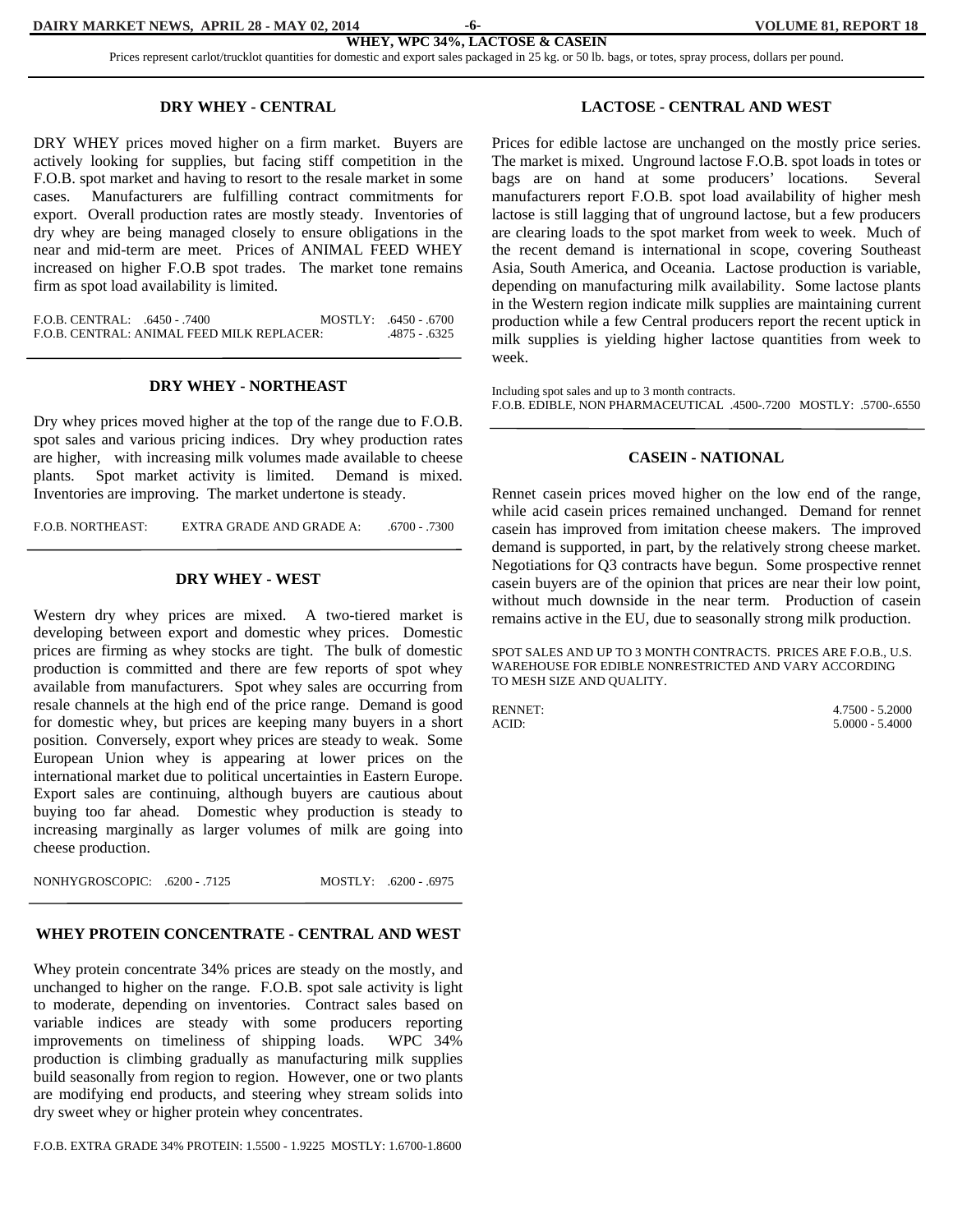#### **U.S. Dairy Cow Slaughter (000 head) under Federal Inspection & Comparable Week 2013**

|             | JEEK LY<br>the contract of the contract of the contract of | 2014                  | 201<br><b>WEEKLY</b> | 2013                  |
|-------------|------------------------------------------------------------|-----------------------|----------------------|-----------------------|
| WEEK ENDING | DAIRY COWS                                                 | CUMULATIVE DAIRY COWS | DAIRY COWS           | CUMULATIVE DAIRY COWS |
| 04/12/2014  | 54.0                                                       |                       | - 63.J               | 965.,                 |

**WEBSITE: http://www.ams.usda.gov/mnreports/sj\_ls714.txt**

**SOURCE:** The slaughter data are gathered and tabulated in a cooperative effort by the Agricultural Marketing Service, The Food Safety and Inspection Service, and the National Agricultural Statistics Service, all of USDA.

| CLASS III MILK PRICES (3.5% BF) |       |       |            |       |       |                                                 |       |       |       |       |            |       |
|---------------------------------|-------|-------|------------|-------|-------|-------------------------------------------------|-------|-------|-------|-------|------------|-------|
| YEAR                            | JAN   | FEB   | <b>MAR</b> | APR   | MAY   | JUN                                             | JUL   | AUG   | SEP   | OCT   | <b>NOV</b> | DEC   |
| 2009                            | 10.78 | 9.31  | 10.44      | 10.78 | 9.84  | 9.97                                            | 9.97  | 11.20 | 12.11 | 12.82 | 14.08      | 14.98 |
| 2010                            | 14.50 | 14.28 | 12.78      | 12.92 | 13.38 | 13.62                                           | 13.74 | 15.18 | 16.26 | 16.94 | 15.44      | 13.83 |
| 2011                            | 13.48 | 17.00 | 19.40      | 16.87 | 16.52 | 19.11                                           | 21.39 | 21.67 | 19.07 | 18.03 | 19.07      | 18.77 |
| 2012                            | 17.05 | 16.06 | 15.72      | 15.72 | 15.23 | 15.63                                           | 16.68 | 17.73 | 19.00 | 21.02 | 20.83      | 18.66 |
| 2013                            | 18.14 | 17.25 | 16.93      | 17.59 | 18.52 | 18.02                                           | 17.38 | 17.91 | 18.14 | 18.22 | 18.83      | 18.95 |
| CLASS IV MILK PRCES (3.5%)      |       |       |            |       |       |                                                 |       |       |       |       |            |       |
| YEAR                            | JAN   | FEB   | MAR        | APR   | MAY   | JUN                                             | JUL   | AUG   | SEP   | OCT   | <b>NOV</b> | DEC   |
| 2009                            | 9.59  | 9.45  | 9.64       | 9.82  | 10.14 | 10.22                                           | 10.15 | 10.38 | 11.15 | 11.86 | 13.25      | 15.01 |
| 2010                            | 13.85 | 12.90 | 12.92      | 13.73 | 15.29 | 15.45                                           | 15.75 | 15.61 | 16.76 | 17.15 | 16.68      | 15.03 |
| 2011                            | 16.42 | 18.40 | 19.41      | 19.78 | 20.29 | 21.05                                           | 20.33 | 20.14 | 19.53 | 18.41 | 17.87      | 16.87 |
| 2012                            | 16.56 | 15.92 | 15.35      | 14.80 | 13.55 | 13.24                                           | 14.45 | 15.76 | 17.41 | 18.54 | 18.66      | 17.83 |
| 2013                            | 17.63 | 17.75 | 17.75      | 18.10 | 18.89 | 18.88                                           | 18.90 | 19.07 | 19.43 | 20.17 | 20.52      | 21.54 |
|                                 |       |       |            |       |       | FEDERAL MILK ORDER CLASS PRICES FOR 2014 (3.5%) |       |       |       |       |            |       |
| CLASS                           | JAN   | FEB   | MAR        | APR   | MAY   | JUN                                             | JUL   | AUG   | SEP   | OCT   | <b>NOV</b> | DEC   |
| I <sub>1</sub>                  | 21.48 | 22.02 | 23.64      | 23.65 | 24.47 |                                                 |       |       |       |       |            |       |
| II                              | 22.21 | 23.73 | 24.22      | 24.74 |       |                                                 |       |       |       |       |            |       |
| III                             | 21.15 | 23.35 | 23.33      | 24.31 |       |                                                 |       |       |       |       |            |       |
| IV                              | 22.29 | 23.46 | 23.66      | 23.34 |       |                                                 |       |       |       |       |            |       |

1/ Specific order differentials to be added to this base price can be found by going to: [www.ams.usda.gov/DairyMarketingStatistics;](http://www.ams.usda.gov/DairyMarketingStatistics) then select "Prices"; and then select "Principal Pricing Points."







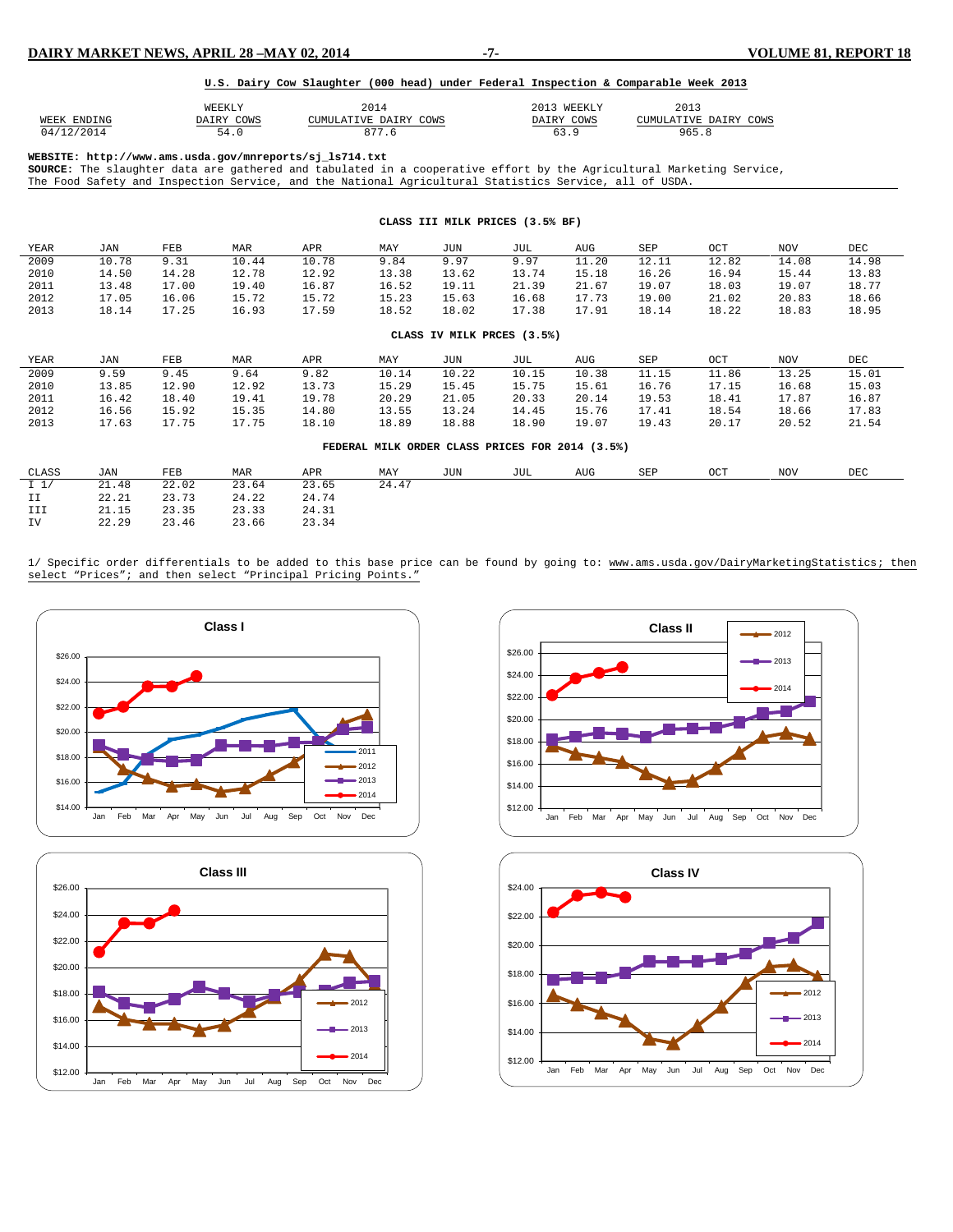#### **ORGANIC DAIRY MARKET NEWS**  -8-

Information gathered April 21 - May 02, 2014

#### **ORGANIC DAIRY FLUID OVERVIEW**

 **Organic Dairy News.** Widespread and intermittently heavy rains in many areas of the Upper Midwest this week are leaving fields quite soggy and too wet for grazing. Many organic dairy producers are anxious to transition cows to pasture with feed supplies becoming increasingly tight.

 Increased retail sales of organic butter have caused sourcing problems for some organic bulk butter buyers. The decrease in bulk butter availability has also firmed organic bulk butter prices.

#### **ORGANIC DAIRY RETAIL OVERVIEW**

#### **NATIONALLY ADVERTISED PRICE COMPARISON**

 **Organic Dairy Overview.** Total organic dairy ads are at the second highest level since this survey began in 2010. Organic milk ads as a percentage of total organic dairy ads are at one of the lowest levels. Typically, organic milk ads are the largest category of organic dairy ads. Organic yogurt ad numbers are typically second to organic milk, but this period are at the highest level since the series began and ahead of organic milk. Organic butter ad numbers are also very high, the fourth highest level of the series.

 Advertising information presented is compiled from nearly 14,000 surveyed newspaper supermarket ads for the period April 21 to May 2, 2014, identifying weekly "specials" and containing organic dairy content. Surveyed ads reflect advertised "specials" and not the range of non-advertised supermarket cooler prices.

 Complete results of this bi-weekly survey providing additional graphs, tables, and regional delineation, follow at the end of Dairy Market News, or can be accessed at: http://www.ams.usda.gov/ AMSv1.0/DairyRetailReport

 **Regional Organic Dairy Ad Trends**. Organic dairy ads appeared in all 6 regions. The percentage change in each region's ad numbers increased from two weeks ago, with the Midwest +126%; Northeast +35%; Southeast +52%; South Central +65%; Southwest +105%; and Northwest + 199%.



#### **U.S. Advertised Organic Milk Half Gallon Price Range and Weighted Average Advertised Price by 2014 Week**

 **Organic Milk Half Gallons.** Organic milk half gallon ad volume is the lowest level of 2014 and below this period of each year going back to 2010 when this data series began. No ads appeared in four of the six regions, the Northeast, Midwest, South Central or Northwest, an unusual situation.

 The U.S. weighted average advertised price of organic milk half gallons is \$3.32, up 7 cents from the last reported period. One year ago the national price was \$3.59.

 The price range remained unchanged at the top, \$3.49. The lowest price is up 19 cents to \$2.98. The highest advertised price, \$3.49, is in the Southwest, while the lowest price, \$2.98, is in the Southeast.

 **Organic - Conventional Milk Half Gallon Price Spread.** Conventional milk half gallons have an average price of \$1.83 and organic milk half-gallons have a price of \$3.32. This results in a conventional-organic price spread of \$1.49, the third lowest of this year, during which the price spread has ranged between \$0.67 and \$2.07. Last year at this time the price spread was \$1.38.

 **Organic Milk Gallons.** Ad volume for organic milk gallons is the lowest of the year.The national price for organic gallons is \$6.99, up \$1.08 cents from the last reporting period. One year ago the price was \$5.39. All ads were in the South Central region, all priced \$6.99.

 **8 Oz. Organic Milk.** Ad numbers for 8 ounce organic milk are the second highest level of the year. The average price is \$0.99, 6 cents lower than a year ago. Prices range from \$1.08 in the Northeast, to \$0.83 in the Northwest.

 **Organic Yogurt.** The national average price of 4-6 ounce organic Greek yogurt is \$1.05, unchanged from two weeks ago. This is only 5 cents higher than conventional Greek yogurt. Prices ranged from \$1.00 for most ads, up to \$1.50 for some ads in the Midwest.

 4-6 ounce organic yogurt has an average price of \$.86, up 21 cents from two weeks ago and 20 cents from one year ago. Prices ranged from a low of \$.50 in the Northeast to a high of \$1.00 in the Northwest.

 32 ounce yogurt has an average price of \$2.89 compared with \$3.23 last year. There were no ads two weeks ago. Prices ranged from \$2.69 in the Southeast to \$2.99 in the Northeast, Midwest, South Central and Southwest.

 **1# Organic Butter.** Ads for 1 pound organic butter appeared in five regions, not appearing only in the Midwest. The average price, \$4.50, is 51 cents higher than two weeks ago and 48 cents above last year. Prices range from a low of \$3.98 in the Northeast to a high of \$4.99 in the Northeast and Southeast.

 **8 oz. Organic Cheese.** Ads for 8 ounce organic block cheese appeared in the Northeast, at prices ranging from \$3.98 to \$4.49. The average is \$4.30. Ads for 8 ounce organic shredded cheese appeared in the Northeast, all priced \$3.98.

#### **SUPERMARKET PRICE COMPARISON**:

 **Madison, Wisconsin Prices.** Non-advertised organic milk, yogurt, butter and cheese prices in a range of food stores in Madison, Wisconsin are compared for this two week period. Stores included a big-box sized local supermarket; 2 regional chain supermarkets; a smaller but full product line food market; and 2 natural food stores; a national discount big box chain store also selling food; and a large local cooperative grocery store. Organic milk available included 2 national brands, 4 private label store brands, and 3 small local or near-by creamery brands, one featuring non-homogenized milk. Cheese available included 2 national brands, 2 store brands, and cheese from 5 other cheese makers.

#### **CONTINUED ON PAGE 8-A**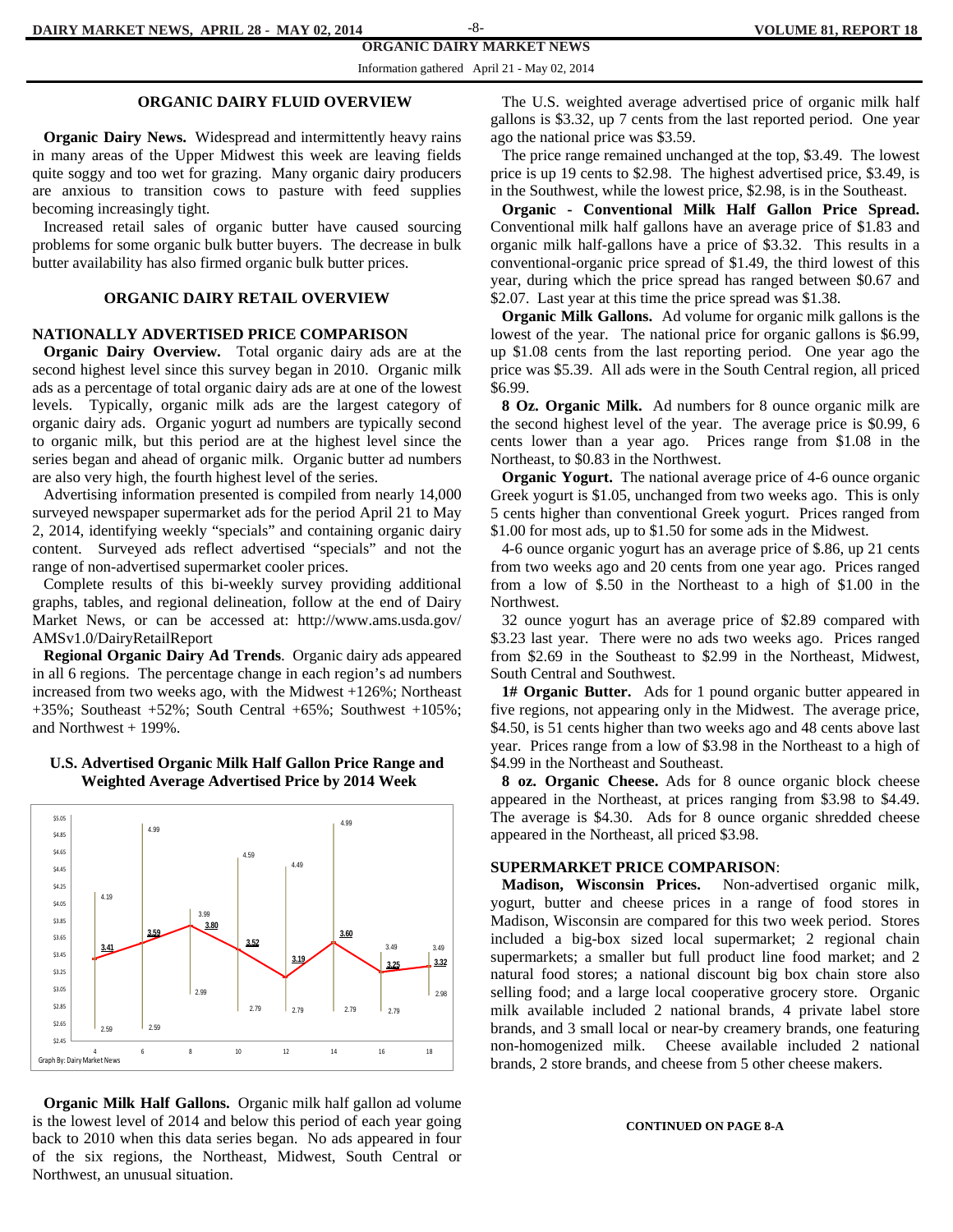Information gathered April 21 - May 02, 2014

#### **CONTINUED FROM PAGE 8**

#### **ORGANIC MILK, YOGURT, CHEESE, BUTTER PRICE RANGE**

|                               | LOW          | <b>MADISON, WISCONSIN</b><br>HIGH | <b>RANGE</b> |
|-------------------------------|--------------|-----------------------------------|--------------|
|                               | (in Dollars) |                                   |              |
| <b>FLUID MILK</b>             |              |                                   |              |
| <b>MILK</b> - gallon          |              |                                   |              |
| Whole                         | $5.09*$      | 6.79                              | $1.70*$      |
| Reduced fat (2%)              | $5.09*$      | 6.79                              | $1.70*$      |
| Low fat $(1\%)$               | $5.09*$      | 6.79                              | $1.70*$      |
| Nonfat (Skim)                 | $5.09*$      | 6.79                              | $1.70*$      |
| <b>MILK</b> - half gallon     |              |                                   |              |
| <b>Whole</b>                  | $3.79*$      | 4.99                              | $1.20*$      |
| Reduced fat (2%)              | $3.79*$      | 4.99                              | $1.20*$      |
| Low fat $(1\%)$               | $3.79*$      | 4.99                              | $1.20*$      |
| Nonfat (Skim)                 | $3.79*$      | 4.99                              | $1.20*$      |
| <b>FLAVMILK - half gallon</b> |              |                                   |              |
| All fat tests                 | 4.09         | 5.69                              | 1.60         |
| <b>YOGURT</b>                 |              |                                   |              |
| Yogurt - 4-6 oz               |              |                                   |              |
| Yogurt                        | 0.49         | 0.79                              | 0.30         |
| <b>CHEESE</b>                 |              |                                   |              |
| Cheese - 8 oz block           |              |                                   |              |
| <b>Mozzarella</b>             | 4.10         | 5.99                              | 1.89         |
| <b>Mild Cheddar</b>           | 4.10         | 5.39                              | 1.29         |
| <b>Monterey Jack</b>          | 3.29         | 5.39                              | 2.10         |
| <b>Pepper Jack</b>            | 3.49         | 5.99                              | 2.50         |
| Cheese - 6 oz string          |              |                                   |              |
| Mozzarella                    | 3.99         | 5.09                              | 1.10         |
| <b>Colby Jack</b>             | 3.89         | 5.69                              | 1.80         |
| <b>BUTTER</b>                 |              |                                   |              |
| <b>Butter - 1 Pound</b>       | 4.79*        | 6.59                              | $1.80*$      |

**\* = Price change from prior reporting period.** 

#### **ORGANIC GRAIN AND FEEDSTUFF MARKETS:**

Organic feed corn and soybean prices are slightly higher when compared to the last few weeks. Lingering cold and wet weather throughout the Midwest has delayed most scheduled planting this Spring. Demand for organic corn and soybeans are moderate to good.

 Additional livestock and grain market news information is available at: www.ams.usda.gov/LSMarketNews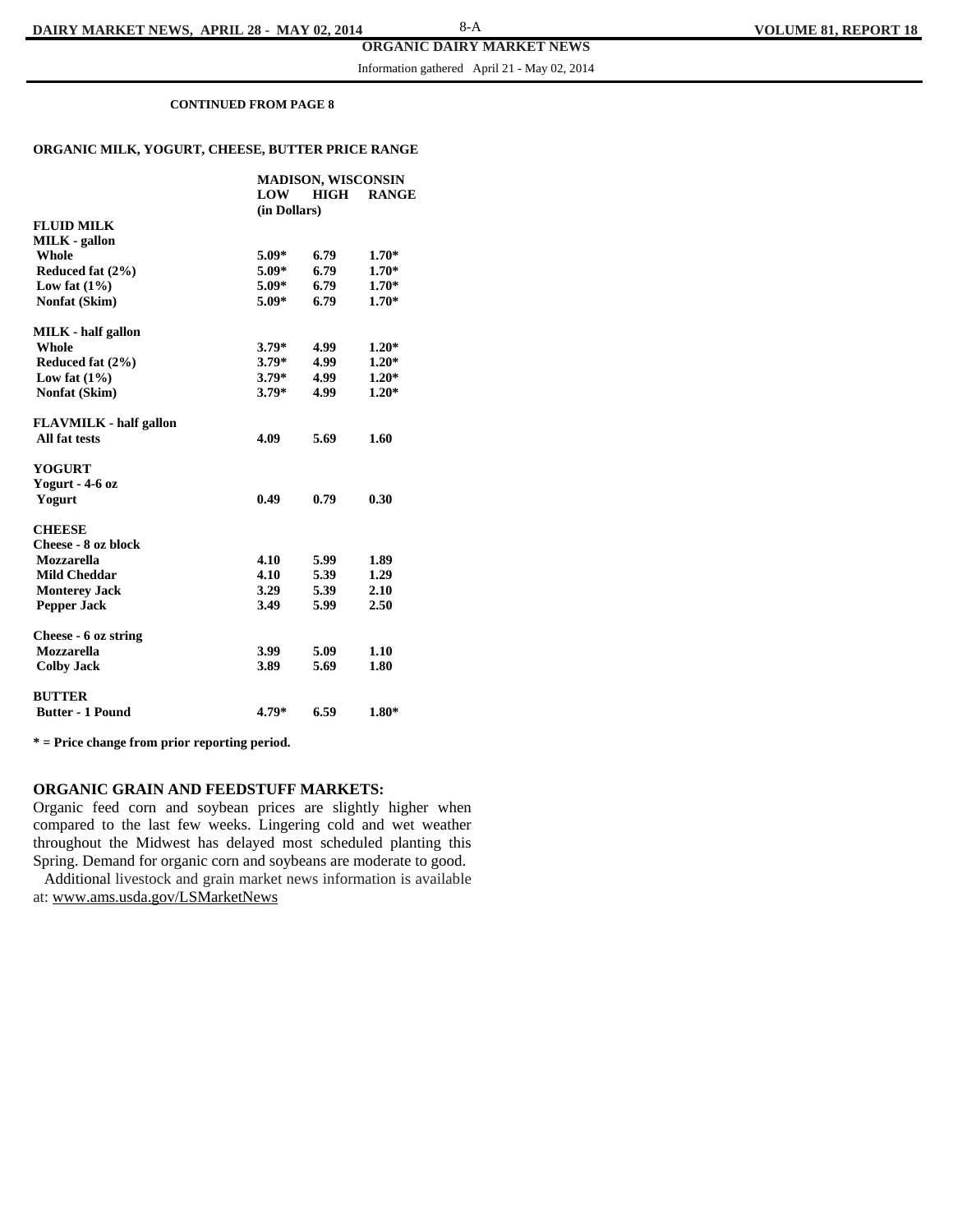#### **MONTHLY SUMMARY AND AVERAGES FOR APRIL 2014 1/ - (UNLESS OTHERWISE NOTED, PRICES ARE DOLLARS PER POUND, CL/TL)**

|                                   |  |  | ::REPORT NUMBER 14 ::REPORT NUMBER 15 ::REPORT NUMBER 16 ::REPORT NUMBER 17 ::REPORT NUMBER 18 ::                   |  |  |  |  |  |  |  | 2014   | : 2013    |
|-----------------------------------|--|--|---------------------------------------------------------------------------------------------------------------------|--|--|--|--|--|--|--|--------|-----------|
| COMMODITY                         |  |  |                                                                                                                     |  |  |  |  |  |  |  |        | : Monthly |
|                                   |  |  | :: APR $01 - 04$ :: APR $07 - 11$ :: APR $14 - 18$ :: APR $21 - 25$ :: APR $28 - 30$ :: Average                     |  |  |  |  |  |  |  |        | : Average |
| <b>CHEESE</b>                     |  |  |                                                                                                                     |  |  |  |  |  |  |  |        |           |
| WISCONSIN (WSP, Delivered, LTL)   |  |  |                                                                                                                     |  |  |  |  |  |  |  |        |           |
| -- Process American 5# Loaf       |  |  | $: 2.4350 - 2.7950 :: 2.3400 - 2.7000 :: 2.2200 - 2.5800 :: 2.2950 - 2.6550 :: 2.3125 - 2.6725 :: 2.4960$           |  |  |  |  |  |  |  |        | : 2.2378  |
| -- Brick And/Or Muenster 5#       |  |  | $: 2.7875 - 3.2125 :: 2.7575 - 3.1825 :: 2.5900 - 3.0150 :: 2.5950 - 3.0200 :: 2.5950 - 3.0200 :: 2.8783$           |  |  |  |  |  |  |  |        | : 2.4444  |
| -- Cheddar 40# Block              |  |  | $: 2.4925 - 2.9100 :: 2.4625 - 2.8800 :: 2.2950 - 2.7125 :: 2.3000 - 2.7175 :: 2.3000 - 2.7175 ::$                  |  |  |  |  |  |  |  | 2.5795 | : 2.6058  |
| -- Monterey Jack 10#              |  |  | $: 2.7625 - 2.9675 :: 2.7325 - 2.9375 :: 2.5650 - 2.7700 :: 2.5700 - 2.7750 :: 2.5700 - 2.7750 :: 2.7433$           |  |  |  |  |  |  |  |        | : 2.5908  |
| $--$ Blue 5#                      |  |  | $: 3.0550 - 4.0425 :: 3.0250 - 4.0125 :: 2.8575 - 3.8450 :: 2.8625 - 3.8500 :: 2.8625 - 3.8500 :: 3.4270$           |  |  |  |  |  |  |  |        | : 2.9258  |
| $--$ Mozzarella 5 - 6#            |  |  | $: 2.6325 - 3.5275 :: 2.6025 - 3.4975 :: 2.4350 - 3.3300 :: 2.4400 - 3.3350 :: 2.4400 - 3.3350 :: 2.9583$           |  |  |  |  |  |  |  |        | : 2.5770  |
| $-$ Grade A Swiss Cuts $6 - 9\#$  |  |  | $: 3.0675 - 3.1850 :: 3.3175 - 3.4350 :: 3.3175 - 3.4350 :: 3.3175 - 3.4350 :: 3.3175 - 3.4350 :: 3.3308$           |  |  |  |  |  |  |  |        | : 3.0315  |
| NORTHEAST (WSP, Delivered, LTL)   |  |  |                                                                                                                     |  |  |  |  |  |  |  |        |           |
| -- Cheddar 40# Block              |  |  | $: 2.8075 - 3.0925 :: 2.7775 - 3.0625 :: 2.6100 - 2.8950 :: 2.6150 - 2.9000 :: 2.6150 - 2.9000 :: 2.8283$           |  |  |  |  |  |  |  |        | : 2.3245  |
| -- Process 5# Sliced              |  |  | $: 2.5575 - 3.0375 :: 2.4625 - 2.9425 :: 2.3425 - 2.8225 :: 2.4175 - 2.8975 :: 2.4350 - 2.9150 :: 2.6785$           |  |  |  |  |  |  |  |        | : 2.1528  |
| -- Muenster                       |  |  | $: 2.8275 - 3.1875 :: 2.7975 - 3.1575 :: 2.6300 - 2.9900 :: 2.6350 - 2.9950 :: 2.6350 - 2.9950 :: 2.8858$           |  |  |  |  |  |  |  |        | : 2.3820  |
| -- Grade A Swiss Cuts 10 - 14#    |  |  | $: 3.5500 - 3.8725 :: 3.8000 - 4.1225 :: 3.8000 - 4.1225 :: 3.8000 - 4.1225 :: 3.8000 - 4.1225 :: 3.9158$           |  |  |  |  |  |  |  |        | : 3.6140  |
| WEST COAST (WSP, Delivered, LTL)  |  |  |                                                                                                                     |  |  |  |  |  |  |  |        |           |
| -- Process 5# Loaf                |  |  | $: 2.4650 - 2.7225 :: 2.3700 - 2.6275 :: 2.2500 - 2.5075 :: 2.3250 - 2.5825 :: 2.3400 - 2.5975 :: 2.4744$           |  |  |  |  |  |  |  |        | : 1.9491  |
| -- Cheddar 40# Block              |  |  | $: 2.5325 - 2.8850 :: 2.5025 - 2.8550 :: 2.3350 - 2.6875 :: 2.3400 - 2.6925 :: 2.3400 - 2.6925 :: 2.5870$           |  |  |  |  |  |  |  |        | : 2.0777  |
| -- Cheddar 10# Cuts               |  |  | $: 2.7125$ - $2.9325 :: 2.6825$ - $2.9025 :: 2.5150$ - $2.7350 :: 2.5200$ - $2.7400 :: 2.5200$ - $2.7400 :: 2.7008$ |  |  |  |  |  |  |  |        | : 2.1915  |
| -- Monterey Jack 10#              |  |  | $: 2.7225 - 2.8825 :: 2.6925 - 2.8525 :: 2.5250 - 2.6850 :: 2.5300 - 2.6900 :: 2.5300 - 2.6900 ::$                  |  |  |  |  |  |  |  | 2.6808 | : 2.1715  |
| $--$ Grade A Swiss Cuts $6 - 9\#$ |  |  | $: 3.1275 - 3.5575 :: 3.3775 - 3.8075 :: 3.3775 - 3.8075 :: 3.3775 - 3.8075 :: 3.3775 - 3.8075 :: 3.5470$           |  |  |  |  |  |  |  |        | : 3.2452  |

#### FLUID PRODUCTS

SPOT PRICES OF CLASS II CREAM (\$ per lb. butterfat)

 -- Northeast - f.o.b :: 2.4625 - 2.7186 :: 2.5433 - 2.7023 :: 2.5216 - 2.6201 :: 2.4732 - 2.5113 :: 2.4281 - 2.5609 :: 2.5580 : 2.1099 -- Upper Midwest - f.o.b :: 2.5216 - 2.6792 :: 2.5632 - 2.6626 :: 2.4231 - 2.7580 :: 2.3401 - 2.5874 :: 2.4282 - 2.5799 :: 2.5568 : 2.0914

#### PRICES OF CONDENSED SKIM - NORTHEAST (\$ per lb. wet solids) - f.o.b.

| -- Class II  |  |  |  |  |  |  | :: 2.15 $-$ 2.18 :: 2.15 $-$ 2.18 :: 2.15 $-$ 2.18 :: 2.15 $-$ 2.18 :: 2.04 $-$ 2.07 :: 2.1500 : 1.5491 |
|--------------|--|--|--|--|--|--|---------------------------------------------------------------------------------------------------------|
| -- Class III |  |  |  |  |  |  | :: 2.03 - 2.06 :: 2.01 - 2.04 :: 2.01 - 2.04 :: 2.01 - 2.04 :: 2.01 - 2.04 :: 2.0286 : 1.4014           |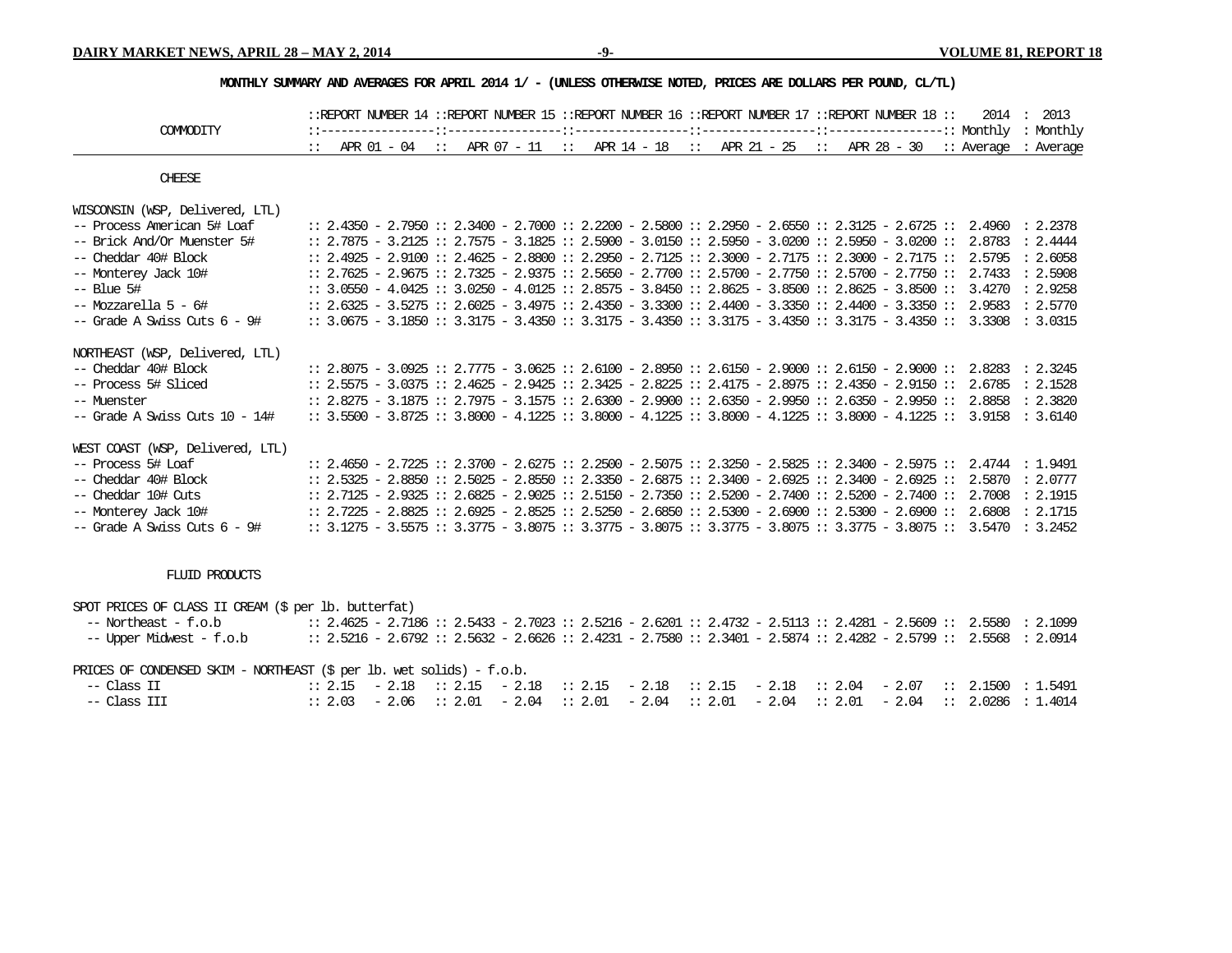| MONTHLY SUMMARY AND AVERAGES FOR APRIL 2014 1/ - (UNLESS OTHERWISE NOTED, PRICES ARE DOLLARS PER POUND, CL/TL) |  |  |  |  |  |  |  |  |                                                                                                        |  |  |  |        |                                                                                                                      |
|----------------------------------------------------------------------------------------------------------------|--|--|--|--|--|--|--|--|--------------------------------------------------------------------------------------------------------|--|--|--|--------|----------------------------------------------------------------------------------------------------------------------|
|                                                                                                                |  |  |  |  |  |  |  |  | :: REPORT NUMBER 14 :: REPORT NUMBER 15 :: REPORT NUMBER 16 :: REPORT NUMBER 17 :: REPORT NUMBER 18 :: |  |  |  | 2014 : | 2013                                                                                                                 |
| COMMODITY                                                                                                      |  |  |  |  |  |  |  |  |                                                                                                        |  |  |  |        | :: APR $01 - 04$ :: APR $07 - 11$ :: APR $14 - 18$ :: APR $21 - 25$ :: APR $28 - 30$ :: Average : Average            |
| DRY PRODUCTS                                                                                                   |  |  |  |  |  |  |  |  |                                                                                                        |  |  |  |        |                                                                                                                      |
| NONFAT DRY MILK                                                                                                |  |  |  |  |  |  |  |  |                                                                                                        |  |  |  |        |                                                                                                                      |
| -- Central And East (f.o.b.)                                                                                   |  |  |  |  |  |  |  |  |                                                                                                        |  |  |  |        |                                                                                                                      |
| -- Low/Medium Heat                                                                                             |  |  |  |  |  |  |  |  |                                                                                                        |  |  |  |        | $: 1.9800 - 2.1775 :: 1.9500 - 2.1600 :: 1.9500 - 2.1400 :: 1.7500 - 2.0900 :: 1.7200 - 2.0900 :: 2.0059 :: 1.6590$  |
| -- Mostly                                                                                                      |  |  |  |  |  |  |  |  |                                                                                                        |  |  |  |        | $: 2.0400 - 2.1600 :: 2.0100 - 2.1400 :: 1.9800 - 2.1400 :: 1.8900 - 2.0700 :: 1.8400 - 2.0700 :: 2.0382 :: 1.6288$  |
| -- High Heat                                                                                                   |  |  |  |  |  |  |  |  |                                                                                                        |  |  |  |        | $: 2.0500 - 2.2300 :: 2.0500 - 2.2200 :: 2.0500 - 2.1950 :: 2.1000 - 2.1800 :: 2.0800 - 2.1500 :: 2.1315 :: 1.6777$  |
| $--$ West $(f.o.b)$                                                                                            |  |  |  |  |  |  |  |  |                                                                                                        |  |  |  |        |                                                                                                                      |
| -- Low/Medium Heat                                                                                             |  |  |  |  |  |  |  |  |                                                                                                        |  |  |  |        | $: 1.9300 - 2.1300 :: 1.9000 - 2.1200 :: 1.8500 - 2.1200 :: 1.7500 - 2.1100 :: 1.7500 - 2.0800 :: 1.9768 :: 1.6231$  |
| -- Mostly                                                                                                      |  |  |  |  |  |  |  |  |                                                                                                        |  |  |  |        | $: 2.0300 - 2.1200 :: 2.0000 - 2.1050 :: 1.9800 - 2.0825 :: 1.8800 - 2.0500 :: 1.8600 - 2.0300 :: 2.0172 :: 1.5989$  |
| -- High Heat                                                                                                   |  |  |  |  |  |  |  |  |                                                                                                        |  |  |  |        | $: 2.1575 - 2.2500 :: 2.1400 - 2.2525 :: 2.1225 - 2.2225 :: 2.1000 - 2.2200 :: 2.0700 - 2.2100 :: 2.1763 :: 1.6463$  |
| WHEY POWDER (Nonhygroscopic)                                                                                   |  |  |  |  |  |  |  |  |                                                                                                        |  |  |  |        |                                                                                                                      |
| $--$ Central $(f.o.b.)$                                                                                        |  |  |  |  |  |  |  |  |                                                                                                        |  |  |  |        | $: 0.6250 - 0.7000 :: 0.6250 - 0.7100 :: 0.6350 - 0.7100 :: 0.6400 - 0.7200 :: 0.6450 - 0.7400 :: 0.6740 : 0.5581$   |
| -- Mostly                                                                                                      |  |  |  |  |  |  |  |  |                                                                                                        |  |  |  |        | $: 0.6250 - 0.6450 :: 0.6250 - 0.6500 :: 0.6400 - 0.6600 :: 0.6425 - 0.6650 :: 0.6450 - 0.6700 :: 0.6463 :: 0.5402$  |
| $--$ West $(f.o.b.)$                                                                                           |  |  |  |  |  |  |  |  |                                                                                                        |  |  |  |        | $: 0.6200 - 0.6750 :: 0.6200 - 0.6850 :: 0.6300 - 0.6900 :: 0.6300 - 0.6900 :: 0.6200 - 0.7125 :: 0.6569 :: 0.5705$  |
| -- Mostly                                                                                                      |  |  |  |  |  |  |  |  |                                                                                                        |  |  |  |        | $: 0.6200 - 0.6725 :: 0.6200 - 0.6750 :: 0.6300 - 0.6775 :: 0.6300 - 0.6775 :: 0.6200 - 0.6975 :: 0.6516 :: 0.5633$  |
| -- Northeast (f.o.b.)                                                                                          |  |  |  |  |  |  |  |  |                                                                                                        |  |  |  |        | $: 0.6625 - 0.7050 :: 0.6675 - 0.7150 :: 0.6700 - 0.7225 :: 0.6700 - 0.7250 :: 0.6700 - 0.7300 :: 0.6936 :: 0.5792$  |
| WHEY PROTEIN CONCENTRATE                                                                                       |  |  |  |  |  |  |  |  |                                                                                                        |  |  |  |        |                                                                                                                      |
| -- Central And West (f.o.b.)                                                                                   |  |  |  |  |  |  |  |  |                                                                                                        |  |  |  |        |                                                                                                                      |
| -- Extra Grade 34% Protein                                                                                     |  |  |  |  |  |  |  |  |                                                                                                        |  |  |  |        | $: 1.6200 - 1.9600 :: 1.5600 - 1.9700 :: 1.5500 - 1.9700 :: 1.5500 - 1.9200 :: 1.5500 - 1.9225 :: 1.7577 :: 1.2736$  |
| -- Mostly                                                                                                      |  |  |  |  |  |  |  |  |                                                                                                        |  |  |  |        | $: 1.6800 - 1.8600 :: 1.6700 - 1.8700 :: 1.6700 - 1.8700 :: 1.6700 - 1.8600 :: 1.6700 - 1.8600 :: 1.7682 :: 1.2378$  |
| ANIMAL FEED - WHEY                                                                                             |  |  |  |  |  |  |  |  |                                                                                                        |  |  |  |        |                                                                                                                      |
| $--$ Central $(f.o.b.)$                                                                                        |  |  |  |  |  |  |  |  |                                                                                                        |  |  |  |        |                                                                                                                      |
| -- Milk Replacer                                                                                               |  |  |  |  |  |  |  |  |                                                                                                        |  |  |  |        | $: 0.4350 - 0.5950 :: 0.4600 - 0.6150 :: 0.4775 - 0.6150 :: 0.4875 - 0.6150 :: 0.4875 - 0.6325 :: 0.5416 :: 0.4672$  |
| BUTTERMILK (Min. 30% protein)                                                                                  |  |  |  |  |  |  |  |  |                                                                                                        |  |  |  |        |                                                                                                                      |
| -- Central And East (f.o.b.)                                                                                   |  |  |  |  |  |  |  |  |                                                                                                        |  |  |  |        | $:: 1.8200 - 1.9900 :: 1.8200 - 1.9800 :: 1.8500 - 1.9600 :: 1.8500 - 1.9550 :: 1.8500 - 1.9500 :: 1.9026 :: 1.4862$ |
| $--$ West $(f.o.b.)$                                                                                           |  |  |  |  |  |  |  |  |                                                                                                        |  |  |  |        | $: 1.8400 - 2.0100 :: 1.9000 - 2.0400 :: 1.8600 - 2.0200 :: 1.8600 - 2.0200 :: 1.8600 - 2.0200 :: 1.9441 :: 1.4585$  |
| -- Mostly                                                                                                      |  |  |  |  |  |  |  |  |                                                                                                        |  |  |  |        | $: 1.9000 - 1.9800 :: 1.9400 - 1.9625 :: 1.9200 - 1.9400 :: 1.9100 - 1.9400 :: 1.9100 - 1.9400 :: 1.9348 :: 1.4457$  |
| WHOLE MILK POWDER                                                                                              |  |  |  |  |  |  |  |  |                                                                                                        |  |  |  |        |                                                                                                                      |
| $-- National (f.o.b.)$                                                                                         |  |  |  |  |  |  |  |  |                                                                                                        |  |  |  |        | $: 2.0600 - 2.2500 :: 2.0600 - 2.2500 :: 2.0500 - 2.2500 :: 2.0500 - 2.2000 :: 2.0500 - 2.2000 :: 2.1430 :: 1.8409$  |
| <b>LACTOSE</b>                                                                                                 |  |  |  |  |  |  |  |  |                                                                                                        |  |  |  |        |                                                                                                                      |
| -- Central And West (f.o.b.)                                                                                   |  |  |  |  |  |  |  |  |                                                                                                        |  |  |  |        | $: 0.4600 - 0.7000 :: 0.4500 - 0.7200 :: 0.4500 - 0.7200 :: 0.4100 - 0.7200 :: 0.4500 - 0.7200 :: 0.5795 :: 0.6044$  |
| -- Mostly                                                                                                      |  |  |  |  |  |  |  |  |                                                                                                        |  |  |  |        | $: 0.5900 - 0.6400 :: 0.5900 - 0.6550 :: 0.5900 - 0.6550 :: 0.5700 - 0.6550 :: 0.5700 - 0.6550 :: 0.6175 :: 0.6439$  |
| $CASEIN - Edible - National (f.o.b.)$                                                                          |  |  |  |  |  |  |  |  |                                                                                                        |  |  |  |        |                                                                                                                      |
| -- Nonrestricted - Rennet                                                                                      |  |  |  |  |  |  |  |  |                                                                                                        |  |  |  |        | $: 4.9000 - 5.2000 :: 4.8000 - 5.2000 :: 4.6500 - 5.2000 :: 4.6500 - 5.2000 :: 4.7500 - 5.2000 :: 4.9716 :: 4.5080$  |
| -- Nonrestricted - Acid                                                                                        |  |  |  |  |  |  |  |  |                                                                                                        |  |  |  |        | $: 5.0000 - 5.4000 :: 5.0000 - 5.4000 :: 5.0000 - 5.4000 :: 5.0000 - 5.4000 :: 5.0000 - 5.4000 :: 5.2000 :: 5.2000$  |
|                                                                                                                |  |  |  |  |  |  |  |  |                                                                                                        |  |  |  |        |                                                                                                                      |

1/ Prices for all products are issued once a week and represent a value for the entire week. Monthly averages are based on weekly prices and are time-weighted according to the number of workdays in the month - Saturdays, Sundays and National Holidays excluded. No monthly average is computed if one or more weekly prices are missing.

---------------------------------------------------------------------------------------------------------------------------------------------------------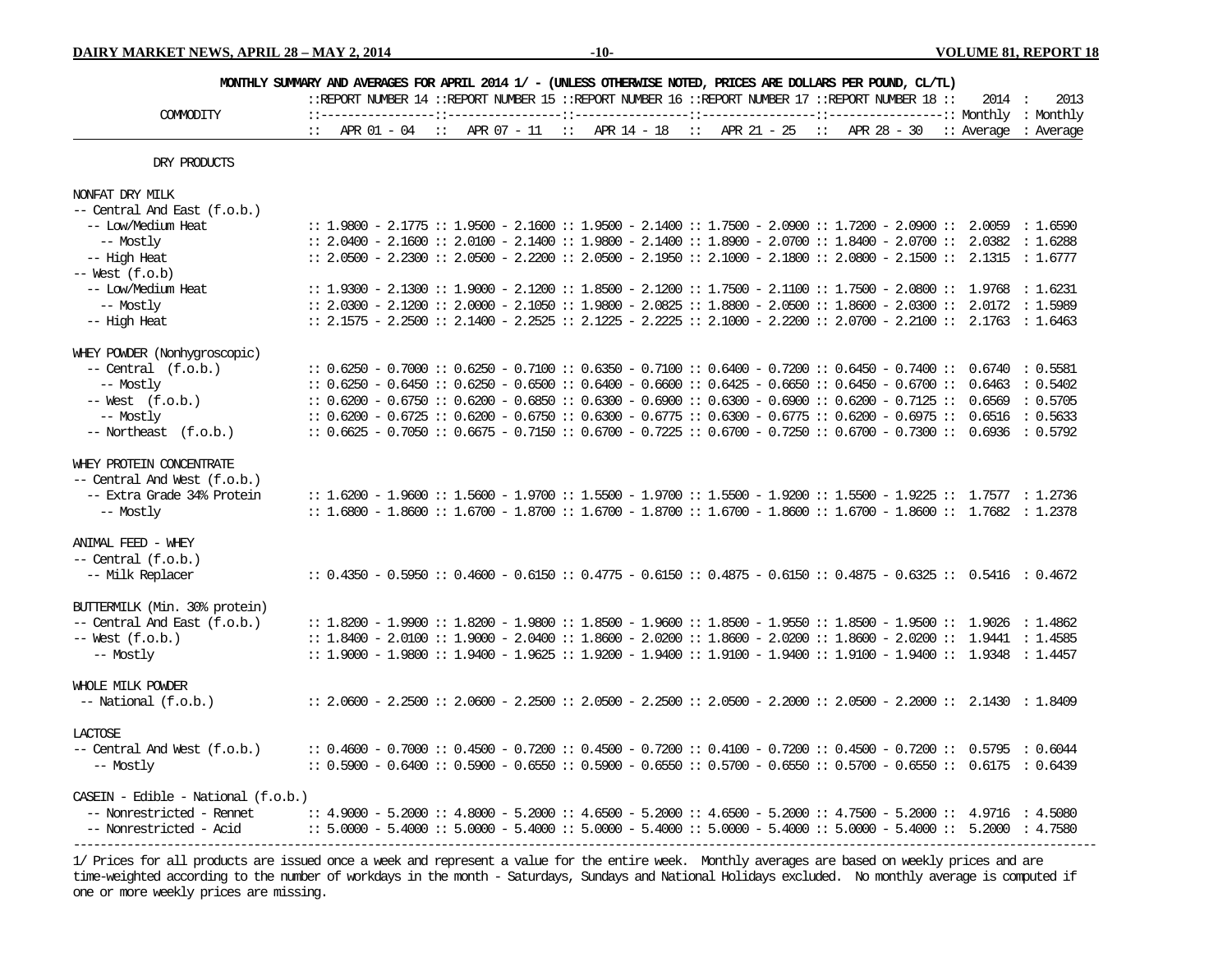**DAIRY MARKET NEWS, APRIL 28 – MAY 2, 2014 -11- 11- 12-11-** VOLUME 81, REPORT 18

|                       |              |        |                                                                                                                     |        |                           |        |                           | OME GROUP AVERAGES FOR APRIL 2014 |                |                                                                                           |                           |                 |                      |          |
|-----------------------|--------------|--------|---------------------------------------------------------------------------------------------------------------------|--------|---------------------------|--------|---------------------------|-----------------------------------|----------------|-------------------------------------------------------------------------------------------|---------------------------|-----------------|----------------------|----------|
|                       |              |        | $:$ FREPORT NUMBER 14: FREPORT NUMBER 15: FREPORT NUMBER 16: FREPORT NUMBER 17: FREPORT NUMBER 18:: 2014 * : 2013 * |        |                           |        |                           |                                   |                |                                                                                           |                           |                 |                      |          |
| <b>COMMODITY</b>      | $\mathbf{H}$ |        |                                                                                                                     |        |                           |        |                           |                                   |                | APR 1 - 4 :: APR 7 - 11 :: APR 14 - 17 :: APR 21 - 25 :: APR 28 - 30 :: Average : Average |                           |                 |                      |          |
| <b>BUTTER*</b>        |              |        |                                                                                                                     |        |                           |        |                           |                                   |                |                                                                                           |                           |                 |                      |          |
| -- GRADE AA           |              |        |                                                                                                                     |        |                           |        |                           |                                   |                |                                                                                           |                           |                 |                      |          |
| --Monday              | $\mathbf{1}$ |        | $\mathbf{1}$                                                                                                        | 1.9700 | $\vdots$                  | 1.9300 | $\mathbb{R}^2$            | 1.8900                            | $\vdots$       | 1,9100                                                                                    | $\vdots$                  |                 | $\ddot{\cdot}$       |          |
| --Tuesday             | $\div$ :     | 2.0100 | $\mathbf{H}$                                                                                                        | 1.9700 | $\vdots$                  | 1.9000 | $\mathbf{H}$              | 1.8950                            | $\vdots$       | 1.9100                                                                                    | $\vdots$                  |                 |                      |          |
| --Wednesday           | $\mathbf{H}$ | 1.9850 | $\mathbf{H}$                                                                                                        | 1.9700 | $\mathbb{I}$              | 1.8900 | $\mathbf{H}$              | 1.8950                            | $\vdots$       | 1.9500                                                                                    | $\mathbf{H}$              |                 | $\ddot{\cdot}$       |          |
| --Thursday            | $\vdots$     | 1.9700 | $\vdots$                                                                                                            | 1.9700 | $\vdots$                  | 1.8900 | $\mathbf{H}$              | 1.8950                            | $\vdots$       |                                                                                           | $\mathbf{H}$              |                 |                      |          |
| --Friday              | $\vdots$     | 1.9700 | $\mathbf{H}$                                                                                                        | 1.9700 | $\vdots$                  |        | $\vdots$                  | 1.9100                            | $\vdots$       |                                                                                           | $\vdots$                  | 1.9357 : 1.7197 |                      |          |
| --Weekly Average** :: |              | 1.9870 | $\mathbb{I}$                                                                                                        | 1.9700 | $\vdots$                  | 1.9025 | $\mathbb{R}^{\mathbb{Z}}$ | 1.8970                            | $\colon\colon$ |                                                                                           | $\vdots$                  |                 | $\colon$             |          |
| CHEESE*               |              |        |                                                                                                                     |        |                           |        |                           |                                   |                |                                                                                           |                           |                 |                      |          |
| -- BARRELS            |              |        |                                                                                                                     |        |                           |        |                           |                                   |                |                                                                                           |                           |                 |                      |          |
| --Monday              | $\mathbf{1}$ |        | $\mathbf{H}$                                                                                                        | 2.2250 | $\vdots$                  | 2.1675 | $\mathbf{H}$              | 2.2500                            | $\vdots$       | 2.1700                                                                                    | $\vdots$                  |                 | $\ddot{\cdot}$       |          |
| --Tuesday             | $\div$ :     | 2.2500 | $\mathbf{H}$                                                                                                        | 2.1500 | $\vdots$                  | 2.1675 | $\vdots$                  | 2.2300                            | $\vdots$       | 2.1700                                                                                    | $\mathbf{H}$              |                 | $\ddot{\cdot}$       |          |
| --Wednesday           | $\div$ :     | 2.2500 | $\mathbf{H}$                                                                                                        | 2.0750 | $\vdots$                  | 2.1875 | $\mathbf{H}$              | 2.2175                            | $\vdots$       | 2.1300                                                                                    | $\vdots$                  |                 | $\ddot{\cdot}$       |          |
| --Thursday            | $\div$ :     | 2.2300 | $\vdots$                                                                                                            | 2.0750 | $\vdots$                  | 2.2575 | $\mathbb{I}$              | 2.1800                            | $\vdots$       |                                                                                           | $\colon$ :                |                 |                      |          |
| --Friday              | $\mathbf{1}$ | 2.2250 | $\mathbf{H}$                                                                                                        | 2.0800 | $\mathbb{R}^2$            |        | $\mathbf{H}$              | 2.1800                            | $\vdots$       |                                                                                           | $\mathbb{R}^{\mathbb{Z}}$ | 2.1842 : 1.7124 |                      |          |
| --Weekly Average** :: |              | 2.2410 | $\mathbb{R}$                                                                                                        | 2.1210 | $\vdots$                  | 2.1950 | $\mathbb{R}^{\mathbb{Z}}$ | 2.2115                            | $\mathbf{H}$   |                                                                                           | $\mathbb{I}$              |                 | $\ddot{\cdot}$       |          |
| -- 40# BLOCKS         |              |        |                                                                                                                     |        |                           |        |                           |                                   |                |                                                                                           |                           |                 |                      |          |
| --Monday              | $\mathbf{H}$ |        | $\mathbf{H}$                                                                                                        | 2.3000 | $\vdots$                  | 2.1850 | $\mathbf{H}$              | 2.2500                            | $\vdots$       | 2,2000                                                                                    | $\vdots$                  |                 | $\ddot{\cdot}$       |          |
| --Tuesday             | $\div$ :     | 2.3850 | $\vdots$                                                                                                            | 2.2650 | $\vdots$                  | 2.1975 | $\mathbb{I}$              | 2.2225                            | $\vdots$       | 2.1700                                                                                    | $\mathbb{R}$              |                 |                      |          |
| --Wednesday           | $\mathbf{H}$ | 2.3850 | $\mathbb{I}$ :                                                                                                      | 2.1875 | $\vdots$                  | 2.2225 | $\mathbf{H}$              | 2.2100                            | $\vdots$       | 2.1350                                                                                    | $\vdots$                  |                 | $\ddot{\cdot}$       |          |
| --Thursday            | $\div$ :     | 2.4225 | $\mathbf{H}$                                                                                                        | 2.1650 | $\vdots$                  | 2.2800 | $\mathbb{R}$              | 2.2100                            | $\vdots$       |                                                                                           | $\vdots$                  |                 |                      |          |
| --Friday              | $\mathbf{1}$ | 2.3500 | $\mathbf{H}$                                                                                                        | 2.1700 | $\vdots$                  |        | $\mathbb{R}^2$            | 2.2100                            | $\vdots$       |                                                                                           | $\mathbf{1}$              | 2.2439          |                      | : 1.8225 |
| --Weekly Average** :: |              | 2.3855 | $\mathbf{H}$                                                                                                        | 2.2175 | $\mathbb{R}$              | 2.2213 | $\mathbb{R}^{\mathbb{Z}}$ | 2.2205                            | $\vdots$       |                                                                                           | $\vdots$                  |                 | $\ddot{\cdot}$       |          |
| NONFAT DRY MILK*      |              |        |                                                                                                                     |        |                           |        |                           |                                   |                |                                                                                           |                           |                 |                      |          |
| -- *** EXIRA GRADE    |              |        |                                                                                                                     |        |                           |        |                           |                                   |                |                                                                                           |                           |                 |                      |          |
| -- GRADE A            |              |        |                                                                                                                     |        |                           |        |                           |                                   |                |                                                                                           |                           |                 |                      |          |
| --Monday              | $\pm$ :      |        | $\mathbb{I}$                                                                                                        | 1.9975 | $\mathbb{I}$              | 1,9100 | $\mathbf{H}$              | 1.8575                            | $\vdots$       | 1.8050                                                                                    | $\mathbf{H}$              |                 |                      |          |
| --Tuesday             | $\vdots$     | 1.9975 | $\mathbf{H}$                                                                                                        | 1.9975 | $\vdots$                  | 1.9100 | $\vdots$                  | 1.8575                            | $\vdots$       | 1.8000                                                                                    | $\mathbf{H}$              |                 |                      |          |
| --Wednesday           | $\mathbf{1}$ | 1.9975 | $\mathbf{H}$                                                                                                        | 1.8875 | $\vdots$                  | 1.8900 | $\mathbf{H}$              | 1.8575                            | $\vdots$       | 1.7875                                                                                    | $\mathbf{H}$              |                 | $\ddot{\phantom{a}}$ |          |
| --Thursday            | $\mathbf{H}$ | 1.9975 | $\mathbf{H}$                                                                                                        | 1.9000 | $\mathbb{R}^2$            | 1.8650 | $\mathbf{H}$              | 1.8575                            | $\vdots$       |                                                                                           | $\vdots$                  |                 | $\ddot{\cdot}$       |          |
| --Friday              | $\div$ :     | 1.9975 | $\mathbb{I}$                                                                                                        | 1.9075 | $\mathbb{R}^{\mathbb{Z}}$ |        | $\mathbb{R}^{\mathbb{Z}}$ | 1,8100                            | $\vdots$       |                                                                                           | $\mathbb{R}^{\mathbb{Z}}$ | 1.8994 : 1.7395 |                      |          |
| --Weekly Average** :: |              | 2.0040 | $\mathbb{R}^{\mathbb{Z}}$                                                                                           | 1.9380 | $\mathbb{C}^{\times}$     | 1.8938 | $\mathbf{1}$              | 1.8480                            | $\vdots$       |                                                                                           | $\vdots$                  |                 | $\ddot{\cdot}$       |          |

\* Monthly averages are a simple average of all the closes during the month. Weekly and monthly averages are independent calculations.

\*\* Weekly averages are simple averages of the closes during the calendar week and are for information purposes. Should the week be split between two months, the weekly average will appear in the monthly report in which the Friday close is reported. \*\*\* NOTICE: Effective January 26, 2014, the Extra Grade NDM no longer trades.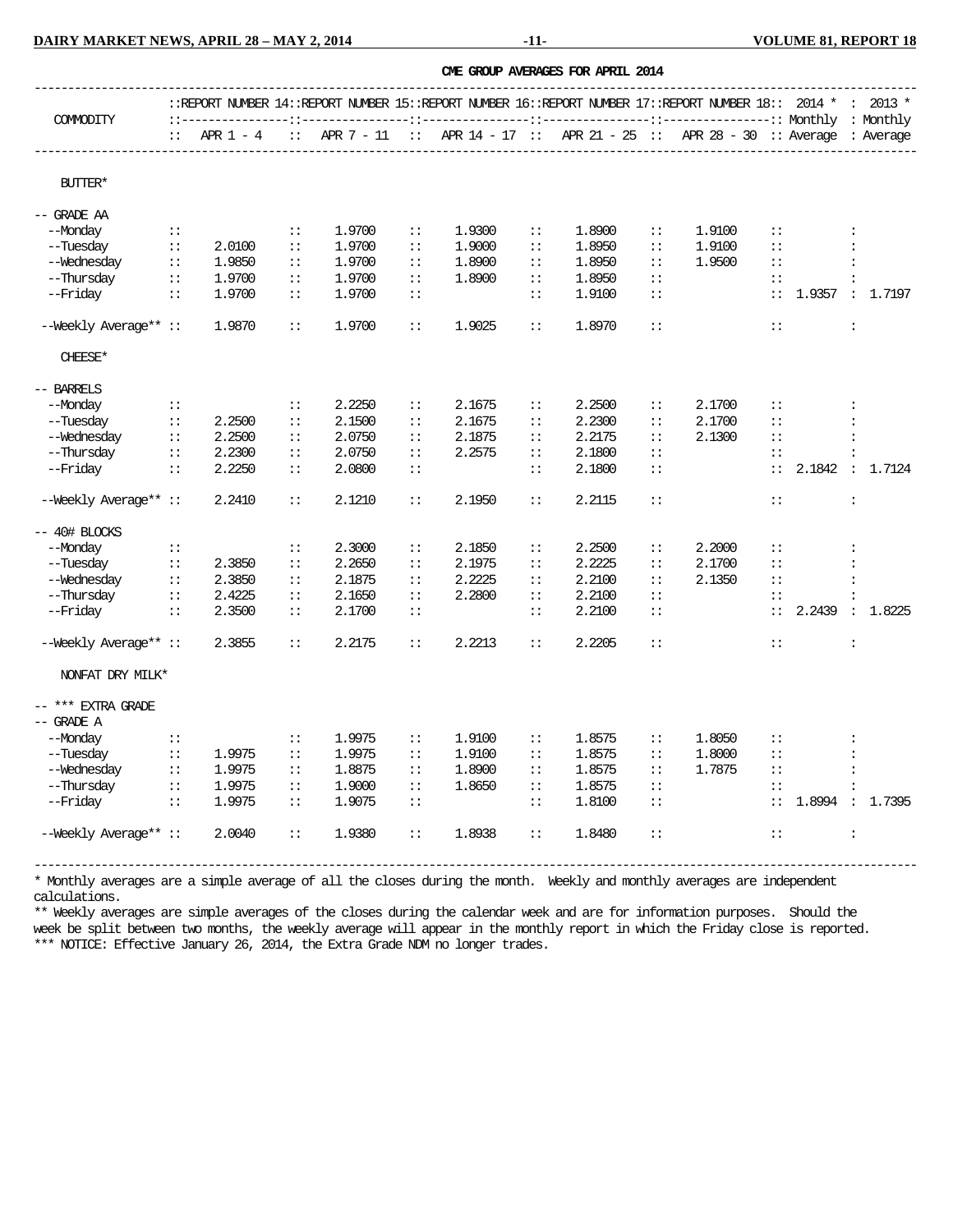#### **APRIL AGRICULTURAL PRICES HIGHLIGHTS**

The All Milk price received by farmers was \$25.50 in April, up \$0.30 from March 2014 and up \$6.00 from April 2013. Milk Cows price was \$1,810 in April. Alfalfa hay price was \$206.00 in April, down \$7.00 from April 2013. Corn price was \$4.73 in April, down \$2.24 from April 2013. Soybean price was \$14.50 in April, up \$0.10 from April 2013. The milk-feed price ratio was 2.44 in April, up 0.90 from April 2013.

The index of prices received by farmers for dairy products during the month of April 2014 was up 2 points to 127. Compared to April 2013, the index was up 30 points (30.9 percent). The index of prices paid by farmers for commodities and services, interest, taxes, and wage rates in April 2014 was up 2 points to 112. Compared with April 2013, the index was up 6 points (5.7 percent).

#### **SELECTED MILK PRICES, MILK COWS, AND FEED PRICES, SELECTED STATES AND U.S., APRIL 2014 WITH COMPARISONS**

|              | All-Milk price $\frac{1}{2}$<br>Dollars per cwt. |       |       |                      | Milk cows $\frac{3}{2}$ |                    | Alfalfa hay, baled |                    | Corn for Grain |                      | Soybeans |                    |
|--------------|--------------------------------------------------|-------|-------|----------------------|-------------------------|--------------------|--------------------|--------------------|----------------|----------------------|----------|--------------------|
| <b>State</b> |                                                  |       |       |                      |                         | Dollars per head   |                    | Dollars per ton    |                | Dollars per bushel   |          | Dollars per bushel |
|              | March                                            |       |       | April                |                         | April              |                    | April              |                | April                |          | April              |
|              | 2013                                             | 2014  | 2013  | $2014^{\frac{4}{5}}$ | 2013                    | $2014 \frac{4}{7}$ | 2013               | $2014 \frac{4}{7}$ | 2013           | $2014^{\frac{4}{5}}$ | 2013     | $2014 \frac{4}{7}$ |
|              |                                                  |       |       |                      |                         |                    | 200.00             |                    |                |                      |          |                    |
| AZ           | 18.60                                            | 24.10 | 18.60 | 24.40                | N/A                     | 2,000              |                    | 225.00             | $---$          | $---$                | $---$    | ---                |
| CA           | 18.01                                            | 23.81 | 18.23 | 23.80                | N/A                     | 1,800              | 207.00             | 250.00             | $---$          | $---$                | $---$    | ---                |
| CO           | 19.80                                            | 24.80 | 19.50 | 25.30                | N/A                     | 2,000              | 245.00             | 215.00             | 7.00           | 4.85                 | $---$    | ---                |
| ID           | 18.50                                            | 24.30 | 18.80 | 24.80                | N/A                     | 1,950              | 190.00             | 200.00             | $---$          | $---$                | $---$    | ---                |
| IN           | 20.10                                            | 25.40 | 20.00 | 25.80                | N/A                     | 1,750              | ---                | $---$              | 7.12           | 4.90                 | $---$    | $---$              |
|              |                                                  |       |       |                      |                         |                    |                    |                    |                |                      |          |                    |
| IA           | 20.00                                            | 25.70 | 20.10 | 25.90                | N/A                     | 1,850              | 251.00             | 175.00             | 7.10           | 4.80                 | 14.40    | 14.60              |
| MI           | 19.90                                            | 25.20 | 19.80 | 25.60                | N/A                     | 1,850              | 250.00             | 150.00             | 6.58           | 4.85                 | 13.80    | 14.60              |
| MN           | 20.00                                            | 25.90 | 20.00 | 26.30                | N/A                     | 1,830              | 255.00             | 181.00             | 6.75           | 4.50                 | 14.20    | 14.30              |
| <b>NM</b>    | 18.40                                            | 23.50 | 18.10 | 24.00                | N/A                     | 1,750              | 260.00             | 240.00             | ---            | $---$                | $---$    | $---$              |
| NY           | 20.70                                            | 26.20 | 20.50 | 26.40                | N/A                     | 1,660              | 205.00             | 205.00             | $---$          | $---$                | $---$    | $---$              |
|              |                                                  |       |       |                      |                         |                    |                    |                    |                |                      |          |                    |
| OH           | 20.90                                            | 25.70 | 20.50 | 26.00                | N/A                     | 1,700              | 249.00             | 165.00             | 7.02           | 4.80                 | $---$    | ---                |
| PA           | 21.10                                            | 26.70 | 21.00 | 27.00                | N/A                     | 1,800              | 235.00             | 233.00             | 6.99           | 5.04                 | ---      | ---                |
| TX           | 19.80                                            | 26.10 | 19.70 | 26.60                | N/A                     | 1,800              | 244.00             | 245.00             | 7.43           | 5.51                 | $---$    | ---                |
| WA           | 19.80                                            | 25.90 | 19.80 | 26.20                | N/A                     | 1,700              | 225.00             | 185.00             | ---            | ---                  | ---      | ---                |
| WI           | 19.70                                            | 25.80 | 19.90 | 26.20                | N/A                     | 1,900              | 260.00             | 170.00             | 6.95           | 4.65                 | 14.10    | 14.40              |
|              |                                                  |       |       |                      |                         |                    |                    |                    |                |                      |          |                    |
|              |                                                  |       |       |                      |                         |                    |                    |                    |                |                      |          |                    |
| U.S.         | 19.50                                            | 25.20 | 19.50 | 25.50                | N/A                     | 1,810              | 213.00             | 206.00             | 6.97           | 4.73                 | 14.40    | 14.50              |

 $\frac{1}{2}$  Prices are shown at reported butterfat test.  $\frac{1}{2}$  Before deductions for hauling. Includes quality, quantity, and other premiums. Excludes hauling subsidies.<br> $\frac{3}{2}$  Animals sold for dairy herd replacement  $N/A = Not available$ 

#### **MILK-FEED PRICE RATIO, SELECTED STATES AND U.S., APRIL 2014 WITH COMPARISONS**

| Milk-feed: pounds of 16% mixed dairy feed equal in value to 1 pound of whole milk $\frac{1}{x}$ |            |            |                          |  |  |  |  |  |  |  |  |  |
|-------------------------------------------------------------------------------------------------|------------|------------|--------------------------|--|--|--|--|--|--|--|--|--|
| State $\leq$                                                                                    | April 2013 | March 2014 | April 2014 $\frac{3}{2}$ |  |  |  |  |  |  |  |  |  |
|                                                                                                 |            |            |                          |  |  |  |  |  |  |  |  |  |
| IA                                                                                              | 1.49       | 2.66       | 2.61                     |  |  |  |  |  |  |  |  |  |
| MI                                                                                              | 1.53       | 2.69       | 2.71                     |  |  |  |  |  |  |  |  |  |
| MN                                                                                              | 1.51       | 2.70       | 2.71                     |  |  |  |  |  |  |  |  |  |
| OH                                                                                              | 1.52       | 2.75       | 2.90                     |  |  |  |  |  |  |  |  |  |
| WI                                                                                              | 1.47       | 2.65       | 2.72                     |  |  |  |  |  |  |  |  |  |
|                                                                                                 |            |            |                          |  |  |  |  |  |  |  |  |  |
| U.S.                                                                                            | l.54       | 2.56       | 2.44                     |  |  |  |  |  |  |  |  |  |

 $^\mathcal I$  The price of commercial prepared dairy feed is based on current United States prices received for corn, soybeans, and alfalfa. The modeled feed uses 51 percent corn, 8 percent soybeans, and 41 percent alfalfa hay. <sup>2/</sup> Available states that provided all necessary data to compute milk feed price ratios.<br><sup>3/</sup> Preliminary.

#### **GENERAL PRICE MEASURES, U.S., APRIL 2014 WITH COMPARISONS**

| Item                                                                                | April<br>2013 | March<br>2014 | April<br>$2014^{\frac{1}{2}}$ |
|-------------------------------------------------------------------------------------|---------------|---------------|-------------------------------|
| <b>INDEX NUMBERS</b> (1990-92=100):                                                 |               |               |                               |
| Prices received by farmers for dairy products                                       | o٢            | 125           | 127                           |
| Prices paid by farmers for commodities and services, interest taxes, and wage rates | 106           | 110           | 112                           |
| $1/\sqrt{m}$ if $\sqrt{m}$                                                          |               |               |                               |

 $1/$  Preliminary.

**Source:** U.S. Department of Agriculture. National Agricultural Statistics Service. Agricultural Statistics Board. *Agricultural Prices, April 2014.*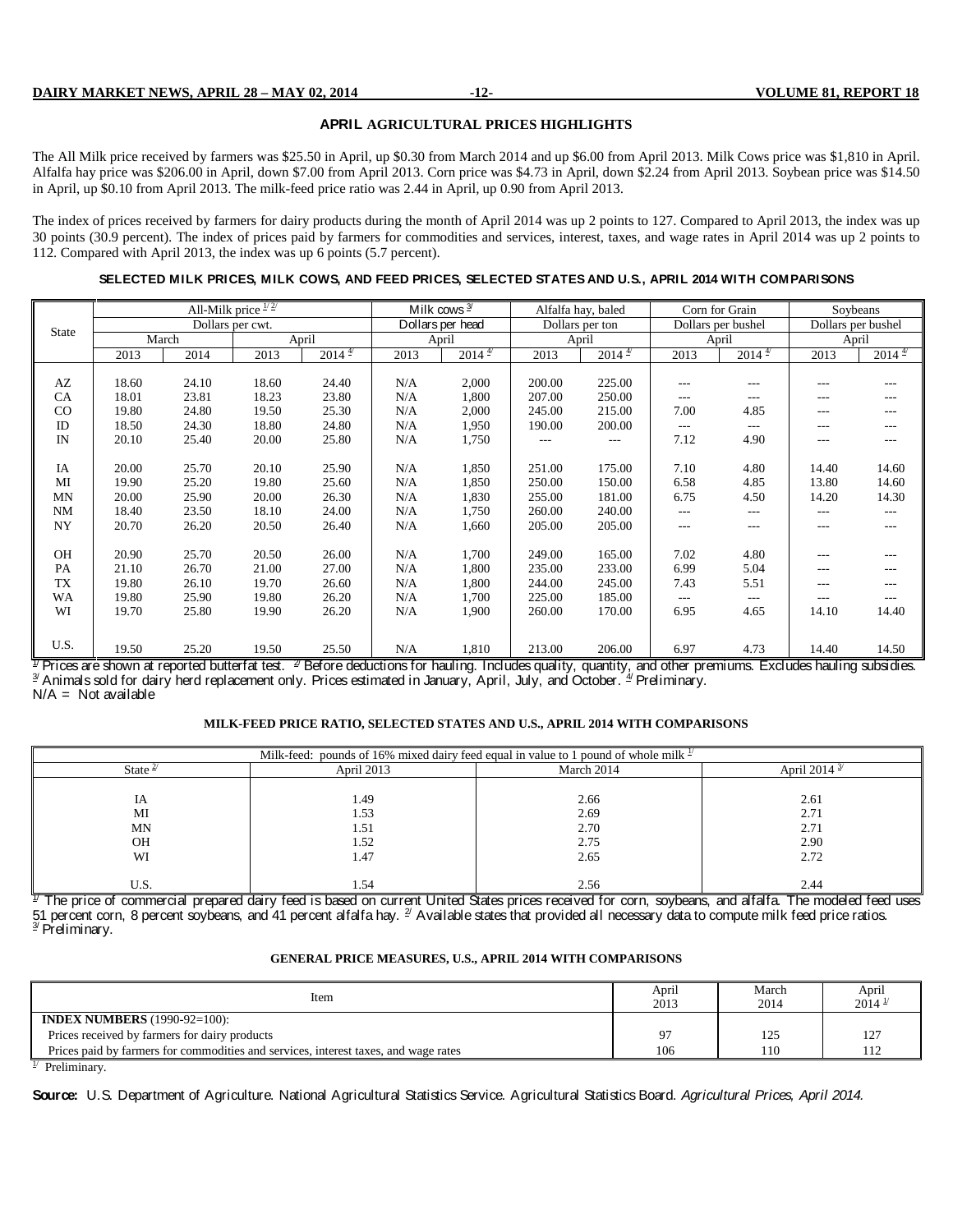#### **FEDERAL MILK ORDER CLASS AND COMPONENT PRICES, APRIL**

**CLASS AND COMPONENT PRICES:** The following are the April 2014 prices under the Federal milk order pricing system and changes from the previous month: Class II \$24.22 (+\$0.52), Class III \$24.31 (+\$0.98), and Class IV \$23.34 (-\$0.32).

**Component Price Information:** Under the Federal milk order pricing system, the butterfat price for April 2014 is \$2.1207 per pound. Thus, the Class II butterfat price is \$2.1277. The protein and other solids prices for April are \$4.7089 and \$0.4926 per pound, respectively. These component prices set the Class III skim milk price at \$17.50 per cwt. The April Class IV skim milk price is \$16.50, which is derived from the nonfat solids price of \$1.8328 per pound.

**Product Price Averages:** The product price averages for April are: butter \$1.9227, nonfat dry milk \$2.0191, cheese \$2.3547, and dry whey \$0.6774.

| FEDERAL MILK ORDER MINIMUM CLASS PRICES FOR MILK OF 3.5 PERCENT BUTTERFAT $^{1/2^{\prime}}$ |               |                |                 |                   |                               |                 |  |  |  |  |  |  |  |
|---------------------------------------------------------------------------------------------|---------------|----------------|-----------------|-------------------|-------------------------------|-----------------|--|--|--|--|--|--|--|
|                                                                                             | <b>ORDER</b>  |                |                 | <b>APRIL 2014</b> |                               | <b>MAY 2014</b> |  |  |  |  |  |  |  |
| <b>FEDERAL MILK ORDER</b><br><b>MARKETING AREAS 3/</b>                                      | <b>NUMBER</b> | <b>CLASS I</b> | <b>CLASS II</b> | <b>CLASS III</b>  | <b>CLASS IV</b>               | <b>CLASS I</b>  |  |  |  |  |  |  |  |
|                                                                                             |               |                |                 |                   | <b>DOLLARS PER 100 POUNDS</b> |                 |  |  |  |  |  |  |  |
| Northeast (Boston) <sup><math>4/</math></sup>                                               | 001           | 26.90          | 24.74           | 24.31             | 23.34                         | 27.72           |  |  |  |  |  |  |  |
| Appalachian (Charlotte) <sup>5/6/</sup>                                                     | 005           | 27.05          | 24.74           | 24.31             | 23.34                         | 27.87           |  |  |  |  |  |  |  |
| Florida (Tampa) <sup>6/7/</sup>                                                             | 006           | 29.05          | 24.74           | 24.31             | 23.34                         | 29.87           |  |  |  |  |  |  |  |
| Southeast (Atlanta) <sup>6/8/</sup>                                                         | 007           | 27.45          | 24.74           | 24.31             | 23.34                         | 28.27           |  |  |  |  |  |  |  |
| Upper Midwest (Chicago) <sup>9/</sup>                                                       | 030           | 25.45          | 24.74           | 24.31             | 23.34                         | 26.27           |  |  |  |  |  |  |  |
| Central (Kansas City) $10/$                                                                 | 032           | 25.65          | 24.74           | 24.31             | 23.34                         | 26.47           |  |  |  |  |  |  |  |
| Mideast (Cleveland) $11/$                                                                   | 033           | 25.65          | 24.74           | 24.31             | 23.34                         | 26.47           |  |  |  |  |  |  |  |
| Pacific Northwest (Seattle) <sup>12/</sup>                                                  | 124           | 25.55          | 24.74           | 24.31             | 23.34                         | 26.37           |  |  |  |  |  |  |  |
| Southwest (Dallas) <sup>13/</sup>                                                           | 126           | 26.65          | 24.74           | 24.31             | 23.34                         | 27.47           |  |  |  |  |  |  |  |
| Arizona (Phoenix)                                                                           | 131           | 26.00          | 24.74           | 24.31             | 23.34                         | 26.82           |  |  |  |  |  |  |  |
| All-Market Average                                                                          | ---           | 26.54          | 24.74           | 24.31             | 23.34                         | 27.36           |  |  |  |  |  |  |  |

 $1/$  To convert the Class I price per 100 pounds to the Class I price per gallon, divide by 11.63 - the approximate number of gallons in 100 pounds of milk.

 $2^{2}$  Note: The mandatory \$0.20 per cwt. processor assessment under the Fluid Milk Promotion Order is not included in the Class I prices shown on this table.

 $3/$  Names in parentheses are the major city in the principal pricing point of the markets.

 $^{4}$  Class I prices at other cities are: New York City, minus \$0.10; Philadelphia, minus \$0.20; Baltimore, minus \$0.25, and Washington, DC, minus \$0.25.

 $<sup>5</sup>$  Class I prices at other cities are: Knoxville, minus \$0.20 and Louisville, minus \$1.10.</sup>

 $\frac{6}{1}$  Effective May 1, 2008, the Class I price surface in these orders were temporarily adjusted.

 $\%$  Class I prices at other cities are: Orlando, same; Miami, plus \$0.60; and Jacksonville, minus \$0.40.

<sup>8/</sup> Class I prices at other cities are: New Orleans, same; Memphis, minus \$0.90; Nashville, minus \$0.90; and Springfield, MO, minus \$1.40.

 $9/$  Class I prices at other cities are: Milwaukee, minus \$0.05; and Minneapolis, minus \$0.10.

 $10<sup>70</sup>$  Class I prices at other cities are: Des Moines, minus \$0.20; Omaha, minus \$0.15; Oklahoma City, plus \$0.60; St. Louis, same; and Denver, plus \$0.55.

<sup>11/</sup> Class I prices at other cities are: Indianapolis, same; Cincinnati, plus \$0.20; Pittsburgh, plus \$0.10; and Detroit, minus \$0.20.<br><sup>12/</sup> Class I prices at other cities are: Portland, same; and Spokane, same.

 $13$ / Class I prices at other cities are: Houston, plus \$0.60; San Antonio, plus \$0.45; Albuquerque, minus \$0.65; and El Paso, minus \$0.75.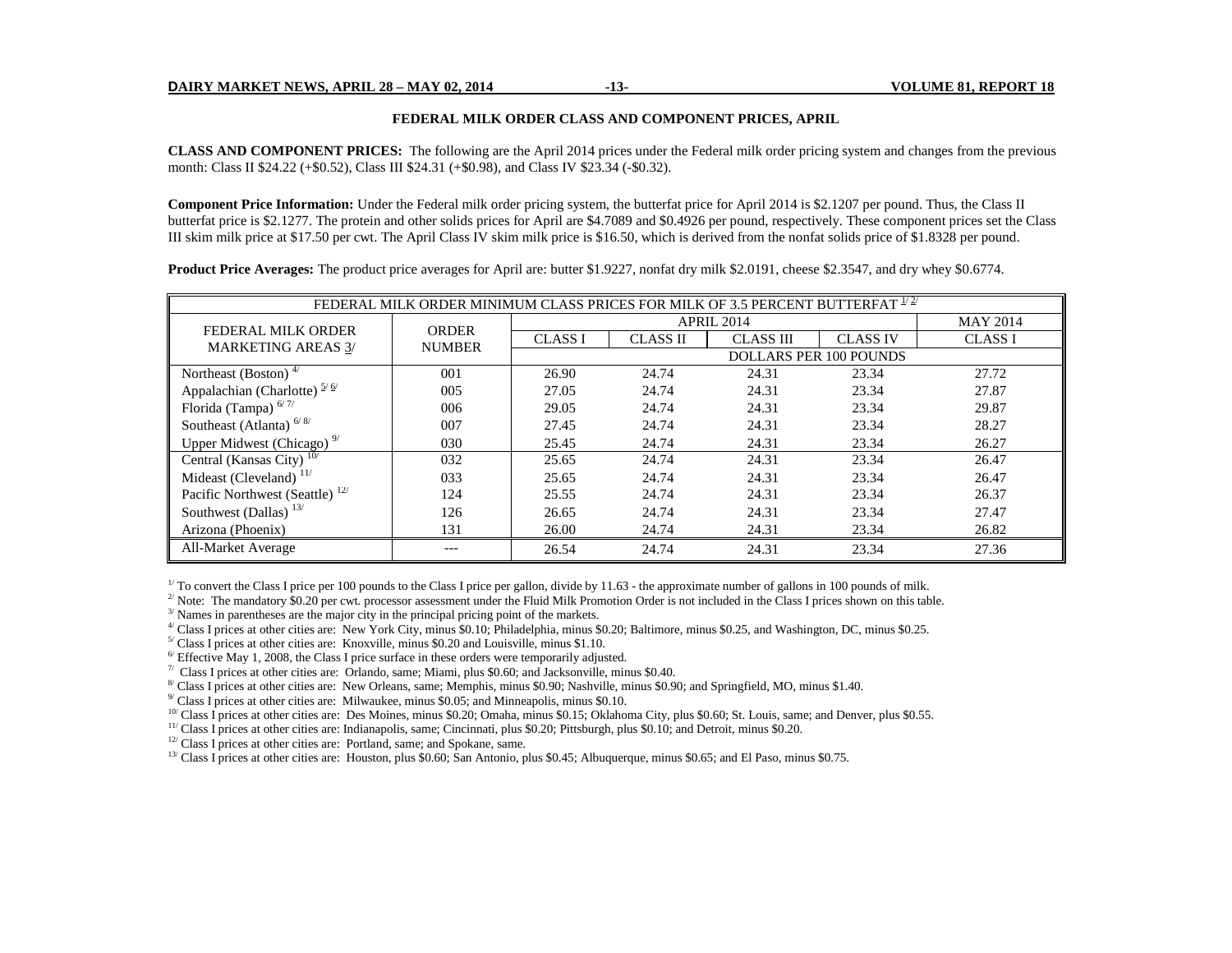#### **MARCH 2014 DAIRY PRODUCTS HIGHLIGHTS**

**BUTTER** production was 165.0 million pounds, 9.0 percent below March 2013 but 0.7 percent above February 2014. **AMERICAN TYPE CHEESE** production totaled 379.3 million pounds, 1.4 percent below March 2013 but 11.3 percent above February 2014. **TOTAL CHEESE** output (excluding cottage cheese) was 963.9 million pounds, 1.0 percent above March 2013 and 13.3 percent above February 2014. **NONFAT DRY MILK** production, for human food, totaled 162.6 million pounds, 11.0 percent above March 2013 and 15.7 percent above February 2014. DRY WHEY production, for human food, was 64.1 million pounds, 22.9 percent below March 2013 but 4.8 percent above February 2014. **ICE CREAM** (hard) production totaled 69.3 million gallons, 3.6 percent below March 2013 but 18.3 percent above February 2014.

| PRODUCTION OF DAIRY PRODUCTS<br>PERCENT CHANGE FROM:<br>PERCENT CHANGE FROM: |                                                                      |                    |                    |                                            |                                   |                                                |                 |                    |                      |                                     |  |  |  |
|------------------------------------------------------------------------------|----------------------------------------------------------------------|--------------------|--------------------|--------------------------------------------|-----------------------------------|------------------------------------------------|-----------------|--------------------|----------------------|-------------------------------------|--|--|--|
|                                                                              | <b>MAR 2014</b>                                                      |                    |                    |                                            |                                   |                                                | <b>MAR 2014</b> |                    |                      |                                     |  |  |  |
| PRODUCT                                                                      | 1,000 LBS.                                                           | <b>MAR</b><br>2013 | <b>FEB</b><br>2014 | <b>YEAR</b><br><b>TO</b><br>DATE 1/        |                                   | <b>PRODUCT</b>                                 | 1,000 LBS.      | <b>MAR</b><br>2013 | ${\rm FEB}$<br>2014  | <b>YEAR</b><br><b>TO</b><br>DATE 1/ |  |  |  |
| <b>BUTTER</b>                                                                | 165,013                                                              | $-9.0$             | 0.7                |                                            | $-5.8$                            | YOGURT (PLAIN AND FLAVORED)                    | 447,515         | 4.6                | 13.9                 | 4.3                                 |  |  |  |
| <b>CHEESE</b>                                                                |                                                                      |                    |                    |                                            |                                   | DRY WHEY, HUMAN FOOD                           | 64,059          | $-22.9$            | 4.8                  | $\cdots$                            |  |  |  |
| AMERICAN TYPES <sup>2/</sup>                                                 | 379,274                                                              | $-1.4$             | 11.3               |                                            | $-0.8$                            | DRY WHEY, ANIMAL FEED                          | 1,757           | $-61.6$            | 77.8                 | $\overline{a}$                      |  |  |  |
| <b>CHEDDAR</b>                                                               | 277,278                                                              | $-2.4$             | 11.4               |                                            | $-1.7$                            | DRY WHEY, TOTAL 8/                             | 65,816          | $-24.9$            | 6.0                  | $-23.5$                             |  |  |  |
| <b>OTHER AMERICAN</b>                                                        | 101,996                                                              | 1.3                | 11.0               |                                            | $---$                             | REDUCED LACTOSE AND MINERALS                   |                 |                    |                      |                                     |  |  |  |
| <b>BRICK &amp; MUENSTER</b>                                                  | 13,881                                                               | 4.4                | 18.0               |                                            | ---                               | <b>HUMAN FOOD</b>                              | 2,275           | $-17.1$            | $-0.6$               | $\cdots$                            |  |  |  |
| <b>CREAM &amp; NEUFCHATEL</b>                                                | 62,896                                                               | $-0.3$             | 22.3               |                                            | $---$                             | <b>ANIMAL FEED</b>                             | 5,899           | 13.5               | 7.3                  | $\cdots$                            |  |  |  |
| <b>HISPANIC</b>                                                              | 21,873                                                               | 13.0               | 20.9               |                                            | $---$                             | LACTOSE, HUMAN FOOD & ANIMAL FEED              | 100,375         | 12.2               | 12.2                 | 14.9                                |  |  |  |
| TOTAL ITALIAN TYPES                                                          | 427,380<br>3.5<br>14.2<br>WHEY PROTEIN CONCENTRATE<br>4.1            |                    |                    |                                            |                                   |                                                |                 |                    |                      |                                     |  |  |  |
| MOZZARELLA                                                                   | 335,862<br>4.0<br>12.0<br>6.0                                        |                    |                    |                                            |                                   | HUMAN FOOD <sup>2/</sup>                       | 45,856          | 12.3               | 9.5                  | $\cdots$                            |  |  |  |
| <b>OTHER ITALIAN</b>                                                         | ANIMAL FEED <sup><sup>2/</sup></sup><br>1.9<br>23.2<br>91,518<br>--- |                    |                    |                                            |                                   |                                                | 380             | $-58.2$            | 25.4                 | $\overline{a}$                      |  |  |  |
| <b>SWISS</b>                                                                 | 25,696                                                               | 4.3                | 12.5               |                                            | $---$                             | TOTAL $2^{\prime}$                             | 46,236          | 10.8               | 9.6                  | 14.8                                |  |  |  |
| ALL OTHER TYPES                                                              | 32,892                                                               | $-9.3$             | 3.0                |                                            | $\cdots$                          | 25.0-49.9 PERCENT $10$ <sup>/</sup>            | 25,142          | 29.4               | 10.9                 | $---$                               |  |  |  |
| <b>TOTAL</b>                                                                 | 963,892                                                              | 1.0                | 13.3               |                                            | 1.2                               | 50.0-89.9 PERCENT 10/                          | 21,094          | $-5.4$             | 8.2                  | $\cdots$                            |  |  |  |
| COTTAGE CHEESE, CURD <sup>3/</sup>                                           | 31,663                                                               | 3.1                | 12.1               |                                            | $---$                             | WHEY PROTEIN ISOLATES <sup>11/</sup>           | 8,443           | 10.6               | 3.3                  |                                     |  |  |  |
| COTTAGE CHEESE, CREAM <sup>4</sup>                                           | 25,206                                                               | $-0.5$             | 11.3               |                                            | $-3.8$                            |                                                |                 |                    |                      |                                     |  |  |  |
| COTTAGE CHEESE, LOWFAT <sup>5/</sup>                                         | 29,622                                                               | $-0.2$             | 8.0                |                                            | $-5.3$                            | FROZEN PRODUCTS                                | 1,000 GALLONS   |                    | PERCENT CHANGE FROM: |                                     |  |  |  |
| DRY BUTTERMILK                                                               | 10,736                                                               | $-7.9$             | $-1.2$             |                                            | $\overline{\phantom{a}}$          | ICE CREAM (HARD)                               | 69,315          | $-3.6$             | 18.3                 | $-4.3$                              |  |  |  |
| DRY WHOLE MILK                                                               | 5,144                                                                | 20.2               | $-41.1$            |                                            | $- - -$                           | ICE CREAM, LOWFAT (HARD)                       | 17,831          | $-1.5$             | 11.7                 | $---$                               |  |  |  |
| MILK PROTEIN CONC. (MPC), TOTAL <sup>6/</sup>                                | 12,296                                                               | 35.5               | 23.0               |                                            | $---$                             | ICE CREAM, LOWFAT (SOFT)                       | 16,931          | $-55.8$            | 23.8                 | $\cdots$                            |  |  |  |
| NONFAT DRY MILK (NDM), HUMAN                                                 | 162,649                                                              | 11.0               | 15.7               |                                            | 3.5                               | ICE CREAM, LOWFAT (TOTAL)                      | 34,762          | $-38.4$            | 17.2                 | $-42.3$                             |  |  |  |
| SKIM MILK POWDERS (SMP) $\mathbb{Z}$                                         | 42,620                                                               | $-10.4$            | 20.4               |                                            | $-1.3$                            | SHERBET, HARD                                  | 4,192           | $-6.0$             | 24.9                 | $-5.0$                              |  |  |  |
| <b>SOUR CREAM</b>                                                            | 86,379                                                               | 0.5                | 13.0               |                                            | 0.6                               | FROZEN YOGURT (TOTAL)                          | 6,191           | $-19.8$            | 9.6                  | $-18.5$                             |  |  |  |
|                                                                              |                                                                      |                    |                    |                                            |                                   | <b>MANUFACTURERS' STOCKS, END OF MONTH 12/</b> |                 |                    |                      |                                     |  |  |  |
| <b>PRODUCT</b>                                                               |                                                                      |                    | <b>MAR</b><br>2014 | PERCENT OF:                                |                                   | <b>PRODUCT</b>                                 |                 | <b>MAR</b><br>2014 |                      | PERCENT OF:                         |  |  |  |
|                                                                              |                                                                      |                    | 1,000<br>LBS.      | <b>MAR</b><br>2013                         | <b>FEB</b><br>2014                |                                                |                 | 1,000<br>LBS.      | <b>MAR</b><br>2013   | <b>FEB</b><br>2014                  |  |  |  |
| DRY WHEY, HUMAN FOOD                                                         |                                                                      |                    | 58,749             | $-20.5$                                    | 4.7                               | WHEY PROTEIN CONCENTRATE                       |                 |                    |                      |                                     |  |  |  |
| DRY WHEY, ANIMAL FEED                                                        |                                                                      |                    | 574                | HUMAN FOOD <sup>2/</sup><br>$-84.0$<br>5.5 |                                   |                                                |                 |                    | $-17.7$              | $-2.8$                              |  |  |  |
| REDUCED LACTOSE & MINERALS—HUMAN & ANIMAL 13/                                |                                                                      |                    | 10,130             | 56.6                                       | 4.9                               | ANIMAL FEED <sup>2</sup>                       |                 | 46.541<br>1,006    | $-36.0$              | 22.5                                |  |  |  |
| LACTOSE, HUMAN FOOD & ANIMAL FEED                                            |                                                                      |                    | 99,685             | TOTAL <sup>2/</sup><br>7.1<br>$-5.9$       |                                   |                                                |                 | 47,547             | $-18.2$              | $-2.3$                              |  |  |  |
| <b>DRY BUTTERMILK</b>                                                        |                                                                      |                    | 16,896             | $-11.7$                                    | 5.8                               | 25.0-49.9 PERCENT $\frac{10}{10}$              |                 | 22,547             | $-13.7$              | 6.9                                 |  |  |  |
| NONFAT DRY MILK (NDM), HUMAN FOOD                                            |                                                                      | 213,971            | $-1.7$             | 17.9                                       | 50.0-89.9 PERCENT $\frac{10}{10}$ |                                                | 25,000          | $-21.9$            | $-9.4$               |                                     |  |  |  |
|                                                                              |                                                                      |                    |                    |                                            |                                   | WHEY PROTEIN ISOLATES 11/                      |                 | 11,139             | 2.3                  | 17.5                                |  |  |  |

 $\frac{1}{2}$  2014 cumulative as percent change of 2013 cumulative.  $\frac{2}{3}$  Includes Cheddar, Colby, Monterey and Jack.  $\frac{3}{3}$  Mostly used for processing into cream or lowfat cottage cheese.  $\frac{4}{3}$  Fat content 4 perce than 4 percent.  $\frac{\omega}{2}$  Dry milk protein concentrate, 40-89.9 percent.  $\frac{\omega}{2}$  Includes protein standardized and blends.  $\frac{\omega}{2}$  Excludes all modified dry whey products.  $\frac{\omega}{2}$  Whey protein concentrate, 25.0 to 8 concentrate, human and animal.  $^{11}$  Whey protein isolates, 90.0 percent or greater.  $^{12}$  Stocks held by manufacturers at all points and in transit.  $^{13}$  Reduced lactose and minerals stocks combined to avoid disclosu operations.

**Source:** U.S. Department of Agriculture. National Agricultural Statistics Service. Agricultural Statistics Board. *Dairy Products, May 2014.*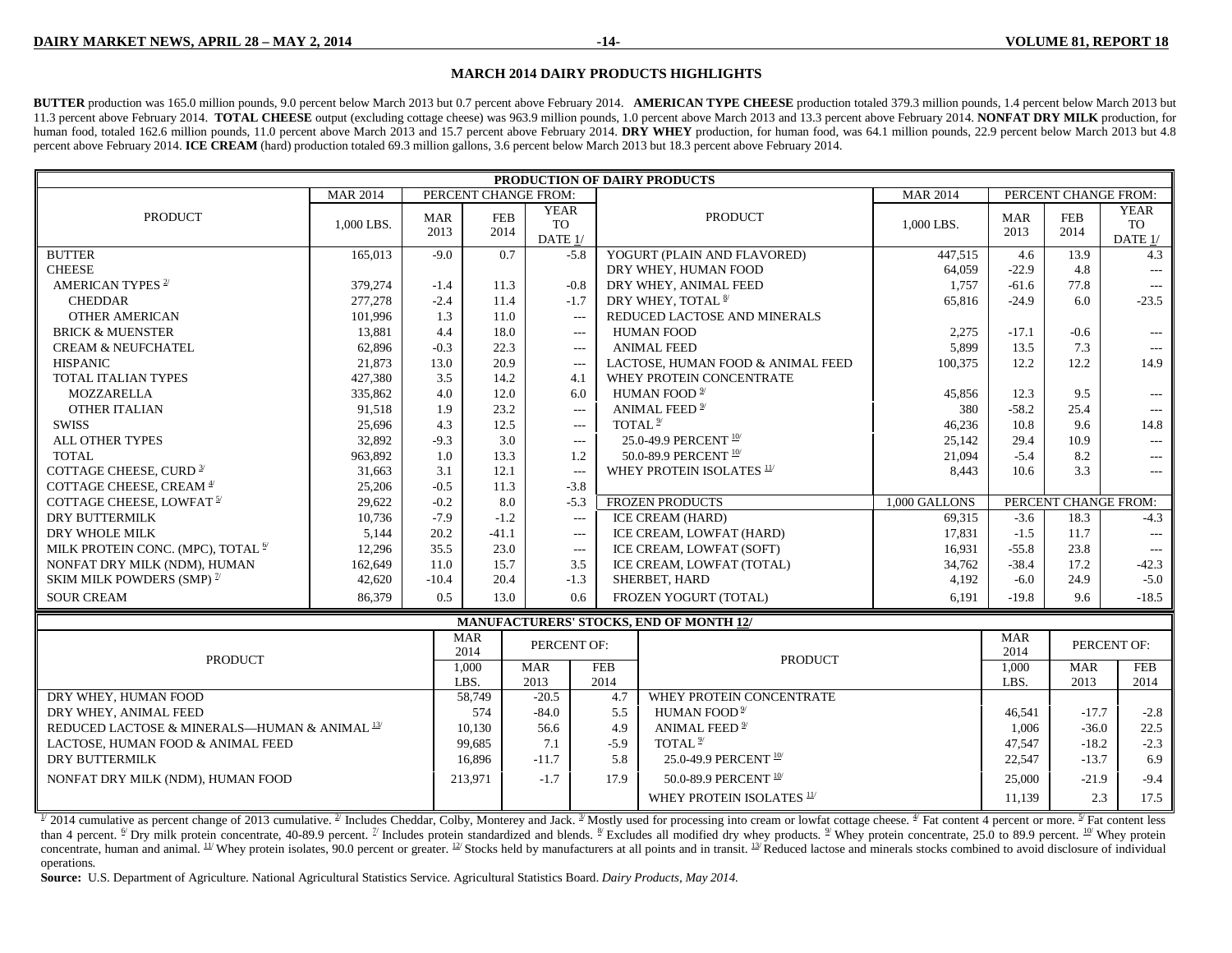MILLION POUNDS





**U.S. MILK PROTEIN CONCENTRATE PRODUCTION, 40.0 - 89.9% PROTEIN**

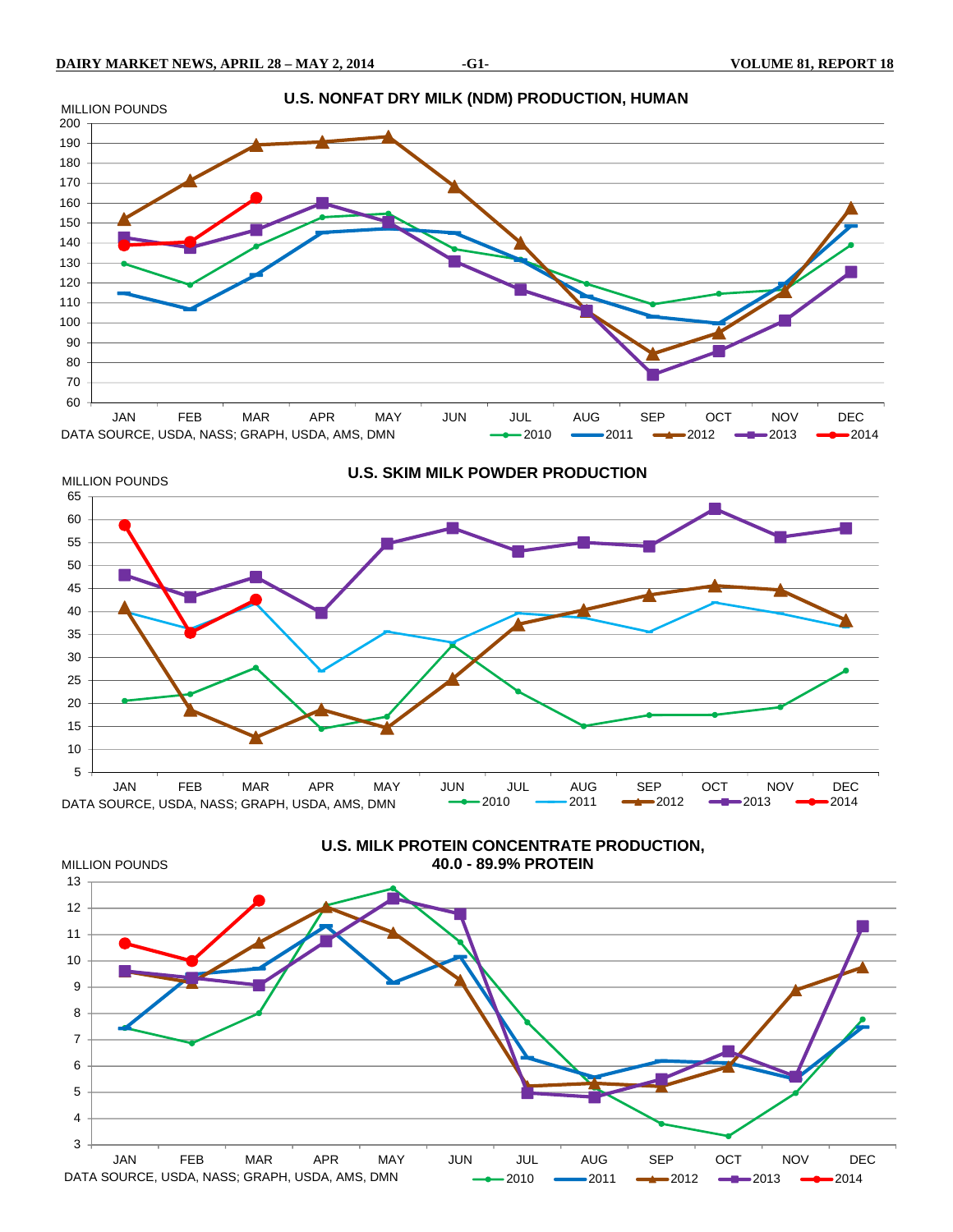

**U.S. DRY WHEY PROTEIN CONCENTRATE PRODUCTION, HUMAN (25.0 - 89.9% PROTEIN)** 



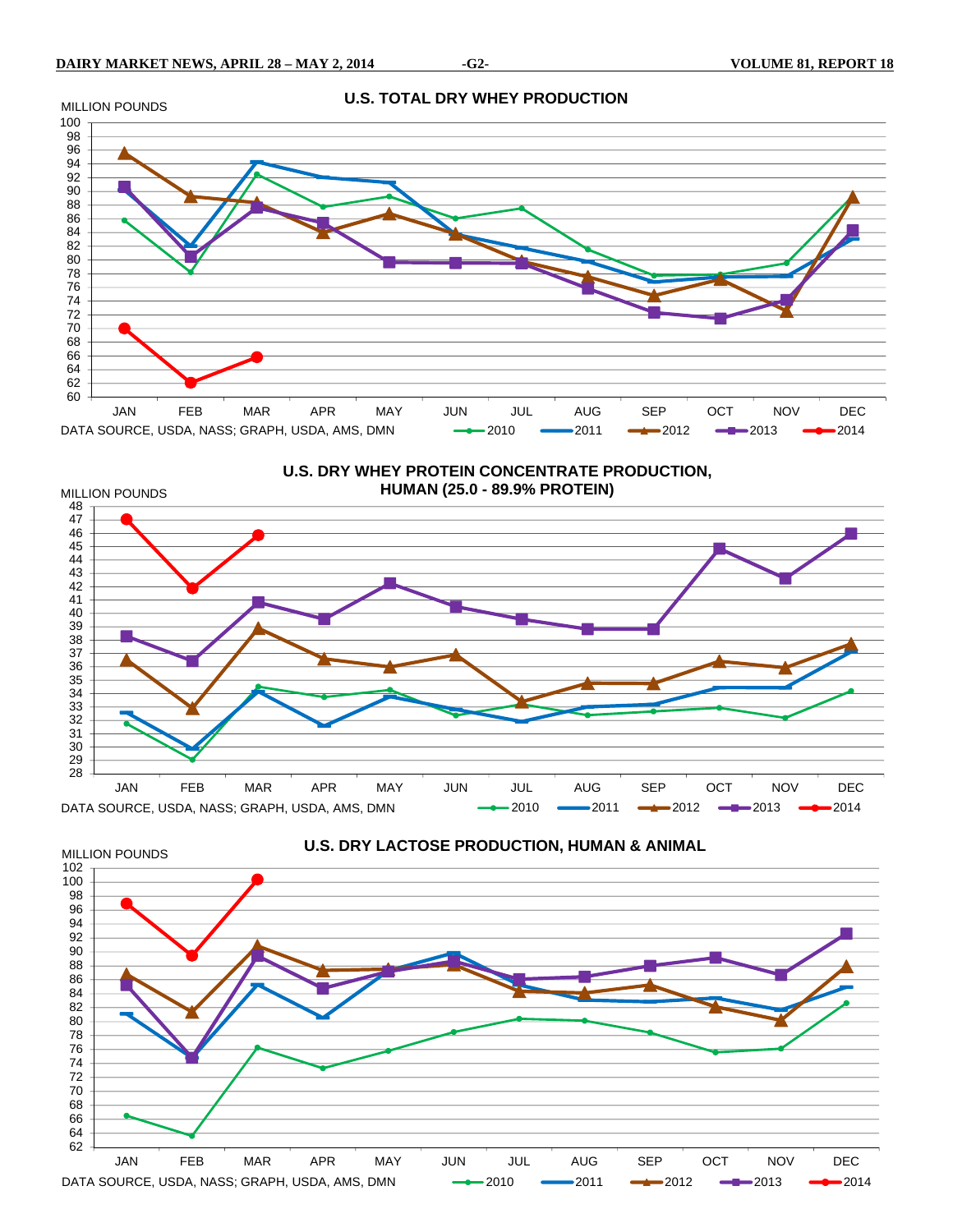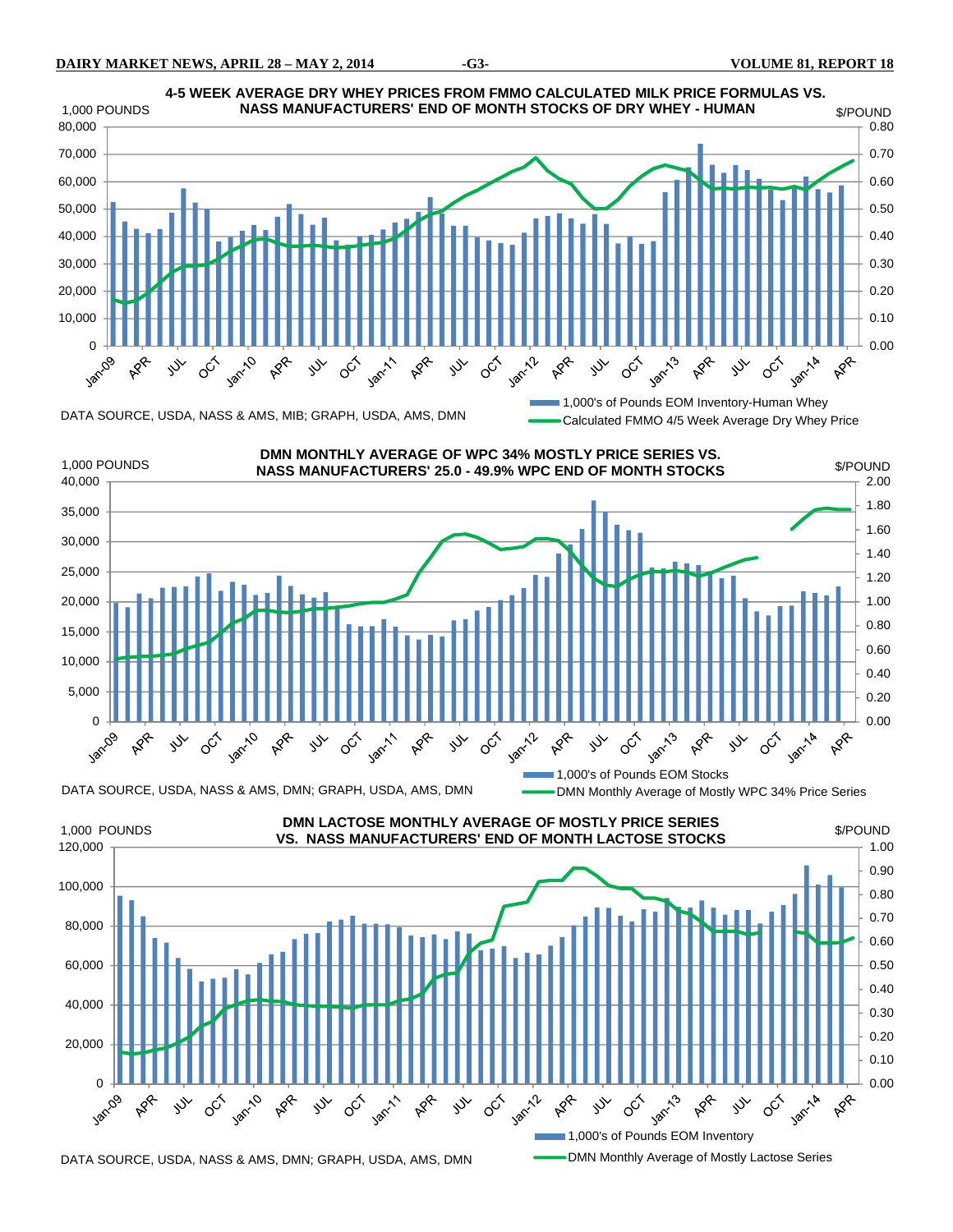

## **Agricultural Marketing Service**

**National Dairy Retail Report**

**Websites**: http://www.marketnews.usda.gov/portal/da **and** http://www.ams.usda.gov/mnreports/dybretail.pdf

Volume 81- Number 18 **Issued Biweekly Network Contained Biweekly** Thursday, May 1, 2014

### **Advertised Prices for Dairy Products at Major Retail Supermarket Outlets 04/21 to 05/02**

 Yogurt ads increased by 20% while cheese ads declined by 25% from 2 weeks ago. This leaves yogurt as the most advertised dairy category. Butter and cream cheese ad numbers significantly declined after Easter and Passover.

 4-6 ounce Greek yogurt ad volume leads the other types of yogurt. The average advertised price of \$1.00 is up 1 cent from two weeks ago and 2 cents from this period last year. 4-6 ounce yogurt has an average price of \$.49, down 2 cents from two weeks ago but 1 cent above last year. 32 ounce Greek yogurt with an average price of \$4.55, is \$1.56 over two weeks ago and 77 cents over last year. 32 ounce yogurt has a price of \$2.28, 29 cents above two weeks ago but 7 cents below last year.

 Ads for 8 ounce shredded cheese declined 40% from two weeks ago. The average price, \$2.37, is down 7 cents from the last report but up 10 cents from last year. 8 ounce block cheese ad numbers are up 18%. The average price is \$2.43, 22 cents higher than two weeks ago but 1 cent below last year.

 48-64 ounce ice cream has an average price of \$3.26, up 24 cents from both two weeks ago and last year. Prices ranged from \$1.99 to \$5.50, varying due to brand and package size.

 Conventional milk half gallons have an average advertised price of \$1.83 and organic milk half-gallons have a price of \$3.32. This results in a conventional-organic price spread of \$1.49, third lowest of this year, during which the price spread has ranged from \$0.67 to \$2.07. Last year at this time the price spread was \$1.38.



1 **--** Dairy Market News surveys nearly100 retailers, comprising over 14,000 individual stores, with online weekly advertised features.

2 **--** Date range reflects two-week period, however only one data collection per retailer is made during the period.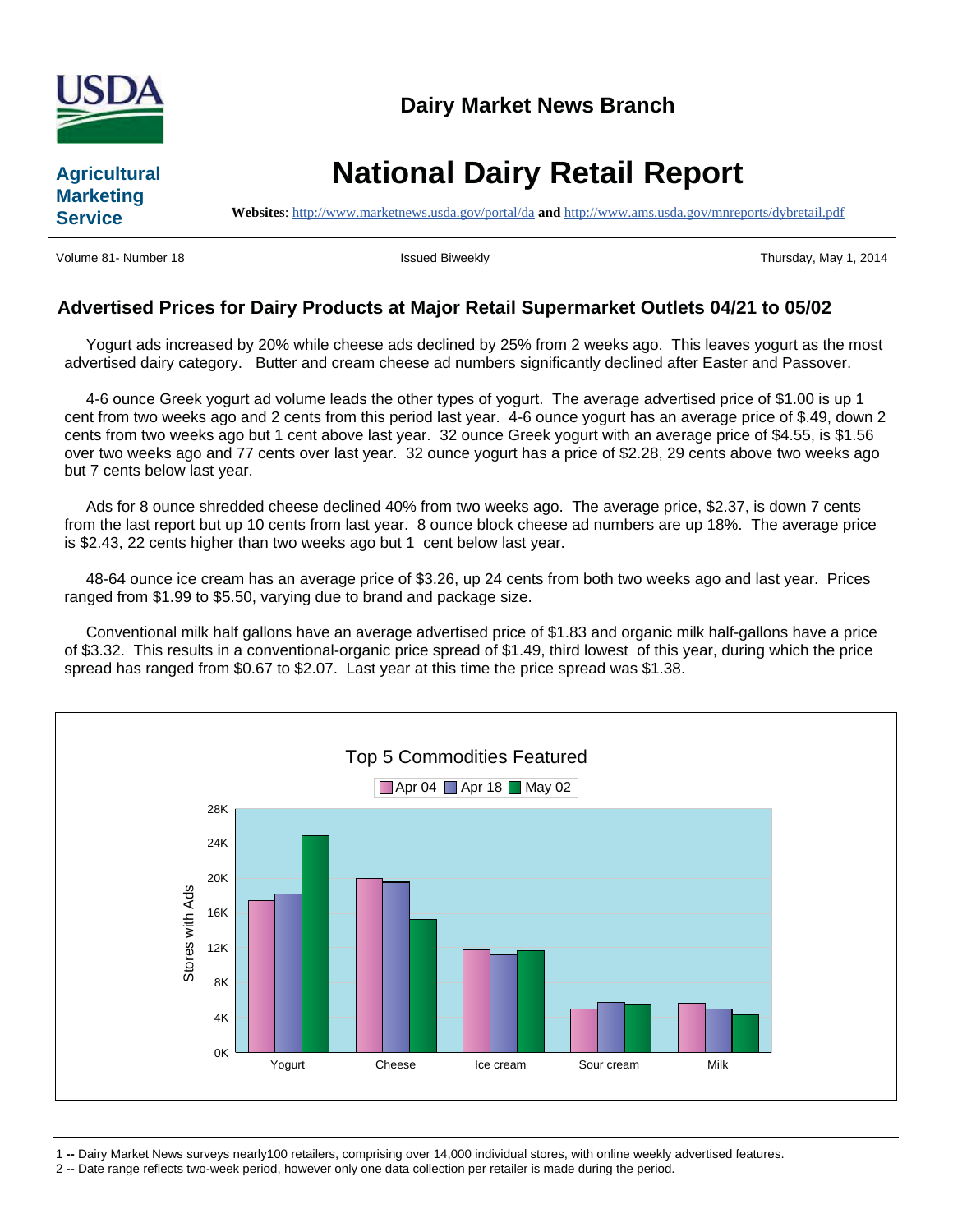

## Top 5 Percentage of Total Conventional Ads

**USDA**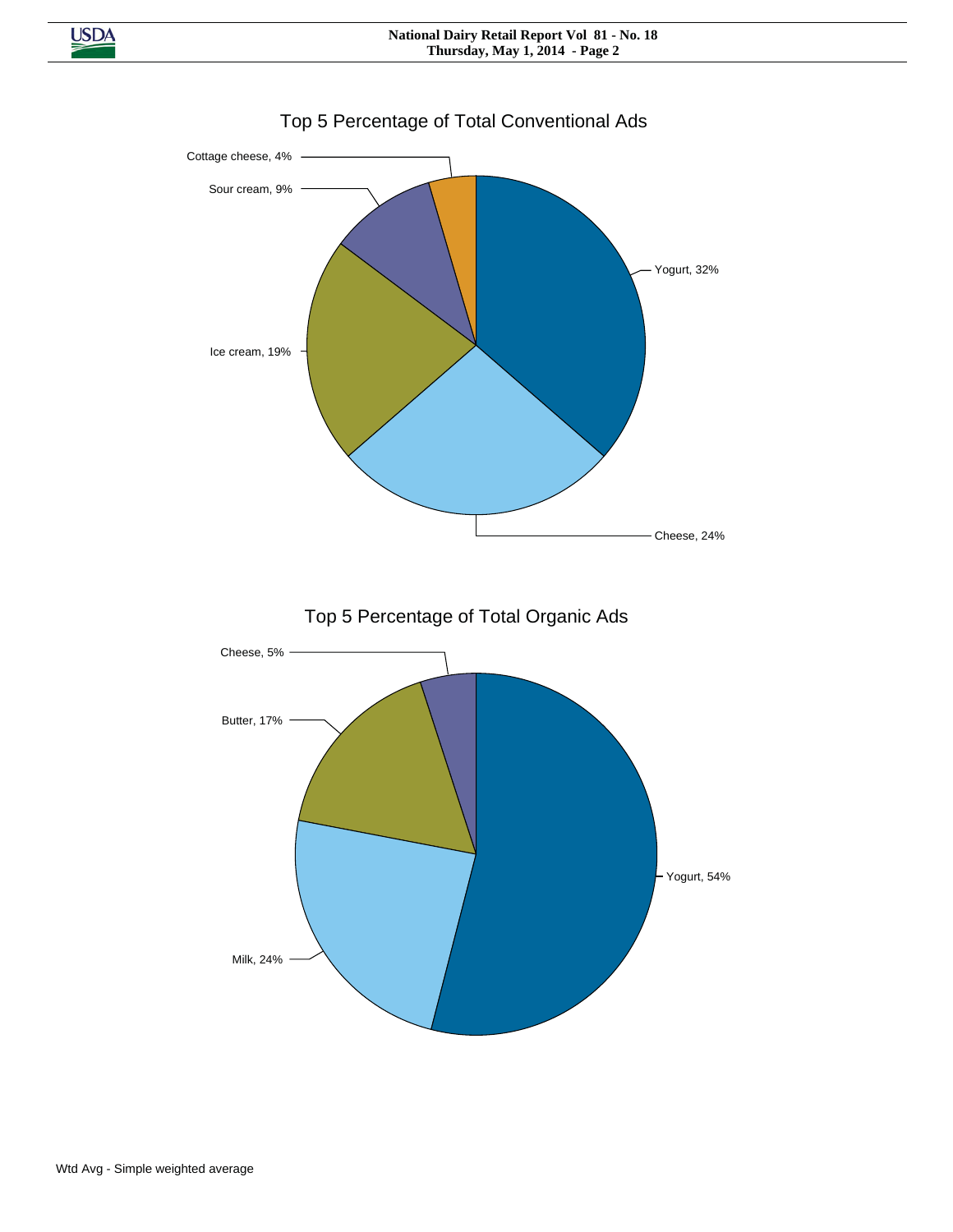**USDA** 

#### **National Dairy Retail Report Vol 81 - No. 18 Thursday, May 1, 2014 - Page 3**

## **NATIONAL -- CONVENTIONAL DAIRY PRODUCTS**

|                      |                          |              | THIS PERIOD               |                  | <b>TWO WEEKS AGO</b>      |                  |                           | <b>LAST YEAR</b> |
|----------------------|--------------------------|--------------|---------------------------|------------------|---------------------------|------------------|---------------------------|------------------|
| Commodity            | <b>Type</b>              | Pack Size    | <b>Stores</b><br>With Ads | Wtd Avg<br>Price | <b>Stores</b><br>With Ads | Wtd Avg<br>Price | <b>Stores</b><br>With Ads | Wtd Avg<br>Price |
| <b>Butter</b>        |                          | 1#           | 1647                      | 2.91             | 11364                     | 2.85             | 2139                      | 3.04             |
| Cheese               | <b>Natural Varieties</b> | 8 oz block   | 4903                      | 2.43             | 4153                      | 2.21             | 5565                      | 2.44             |
| Cheese               | <b>Natural Varieties</b> | 1# block     | 142                       | 4.31             | 2045                      | 4.31             | 1829                      | 4.19             |
| Cheese               | <b>Natural Varieties</b> | 2# block     | 1546                      | 7.63             | 1435                      | 7.96             | 1494                      | 6.60             |
| Cheese               | <b>Natural Varieties</b> | 8 oz shred   | 6394                      | 2.37             | 10732                     | 2.44             | 8423                      | 2.27             |
| Cheese               | <b>Natural Varieties</b> | 1 $\#$ shred | 1734                      | 4.00             | 1153                      | 4.62             | 263                       | 4.38             |
| Cottage cheese       |                          | 16 oz        | 2630                      | 1.79             | 2629                      | 2.44             | 3050                      | 1.96             |
| Cream cheese         |                          | 8 oz         | 1877                      | 1.73             | 9353                      | 1.52             | 3805                      | 1.66             |
| Flavored milk        | All fat tests            | half gallon  | 919                       | 2.48             | 278                       | 1.46             | 752                       | 2.10             |
| <b>Flavored milk</b> | All fat tests            | gallon       | 389                       | 4.25             | 120                       | 3.29             | 539                       | 4.33             |
| Ice cream            |                          | 48-64oz      | 11712                     | 3.26             | 11103                     | 3.02             | 11778                     | 3.02             |
| <b>Milk</b>          | All fat tests            | half gallon  | 555                       | 1.83             | 300                       | 1.82             | 2033                      | 2.21             |
| <b>Milk</b>          | All fat tests            | gallon       | 1422                      | 2.93             | 1537                      | 3.15             | 1221                      | 2.73             |
| Sour cream           |                          | 16 oz        | 5432                      | 1.66             | 5797                      | 1.66             | 5371                      | 1.68             |
| Yogurt               | Greek                    | $4-6$ oz     | 10225                     | 1.00             | 9470                      | .99              | 9184                      | .98              |
| Yogurt               | Greek                    | 32 oz        | 1536                      | 4.55             | 235                       | 2.99             | 1126                      | 3.78             |
| Yogurt               | Yogurt                   | $4-6$ oz     | 7151                      | .49              | 5772                      | .51              | 7279                      | .48              |
| Yogurt               | Yogurt                   | 32 oz        | 690                       | 2.28             | 829                       | 1.99             | 1519                      | 2.35             |

## **REGIONAL -- CONVENTIONAL DAIRY PRODUCTS**

|                |                          |             |                | <b>NORTHEAST U.S.</b>        |                     |                | <b>SOUTHEAST U.S.</b>        |                     | <b>MIDWEST U.S.</b> |                              |                  |  |  |
|----------------|--------------------------|-------------|----------------|------------------------------|---------------------|----------------|------------------------------|---------------------|---------------------|------------------------------|------------------|--|--|
| Commodity      | Type                     | Pack Size   | Price<br>Range | <b>Stores</b><br>with<br>Ads | Wtd<br>Avg<br>Price | Price<br>Range | <b>Stores</b><br>with<br>Ads | Wtd<br>Avg<br>Price | Price<br>Range      | <b>Stores</b><br>with<br>Ads | Wtd Avg<br>Price |  |  |
| <b>Butter</b>  |                          | 1#          | 2.44-3.99      | 949                          | 2.98                | 3.00           | 66                           | 3.00                |                     |                              |                  |  |  |
| Cheese         | <b>Natural Varieties</b> | 8 oz block  | 1.88-3.00      | 2044                         | 2.45                | 1.67-3.50      | 1649                         | 2.51                | 1.99-2.50           | 588                          | 2.08             |  |  |
| Cheese         | <b>Natural Varieties</b> | $1#$ block  | 4.99           | 62                           | 4.99                |                |                              |                     |                     |                              |                  |  |  |
| Cheese         | <b>Natural Varieties</b> | 2# block    | 7.49           | 112                          | 7.49                | 7.49-7.97      | 253                          | 7.86                |                     |                              |                  |  |  |
| Cheese         | <b>Natural Varieties</b> | 8 oz shred  | 1.88-3.00      | 2309                         | 2.52                | 1.67-2.99      | 1797                         | 2.25                | 1.99-2.50           | 550                          | 2.09             |  |  |
| Cheese         | <b>Natural Varieties</b> | 1 $#$ shred |                |                              |                     | 3.79-3.99      | 468                          | 3.83                | 3.79-5.79           | 326                          | 4.53             |  |  |
| Cottage cheese |                          | 16 oz       | 1.79-2.99      | 1111                         | 2.18                | 1.28-2.49      | 540                          | 1.58                | 1.33-1.99           | 300                          | 1.54             |  |  |
| Cream cheese   |                          | 8 oz        | 1.33-2.50      | 1355                         | 1.78                | 1.50           | 202                          | 1.50                | 1.00                | 98                           | 1.00             |  |  |
| Flavored milk  | All fat tests            | half gallon | 1.67-2.99      | 681                          | 2.47                |                |                              |                     | 1.66                | 70                           | 1.66             |  |  |
| Flavored milk  | All fat tests            | qallon      | 4.99           | 100                          | 4.99                | 3.99           | 195                          | 3.99                | 3.99                | 94                           | 3.99             |  |  |
| Ice cream      |                          | 48-64oz     | 1.99-3.50      | 3412                         | 2.72                | 2.99-5.50      | 2876                         | 3.94                | 1.49-3.99           | 1284                         | 3.04             |  |  |
| Milk           | All fat tests            | half gallon | 1.67-2.99      | 191                          | 2.11                | 1.99           | 126                          | 1.99                | 1.66                | 70                           | 1.66             |  |  |
| Milk           | All fat tests            | gallon      | 3.49           | 223                          | 3.49                | 2.99-3.00      | 307                          | 2.99                | 2.59-2.69           | 445                          | 2.64             |  |  |
| Sour cream     |                          | 16 oz       | 1.00-2.50      | 2106                         | 1.62                | 1.28-2.00      | 520                          | 1.62                | 1.50                | 98                           | 1.50             |  |  |
| Yogurt         | Greek                    | $4-6$ oz    | $0.88 - 1.25$  | 2871                         | .99                 | $0.88 - 1.00$  | 2923                         | .99                 | $0.79 - 1.00$       | 1234                         | .98              |  |  |
| Yogurt         | Greek                    | 32 oz       | 3.99-4.99      | 297                          | 4.78                | 4.49           | 58                           | 4.49                |                     |                              |                  |  |  |
| Yogurt         | Yogurt                   | $4-6$ oz    | $0.40 - 0.70$  | 2378                         | .51                 | $0.49 - 0.60$  | 1778                         | .50                 | $0.40 - 0.50$       | 653                          | .47              |  |  |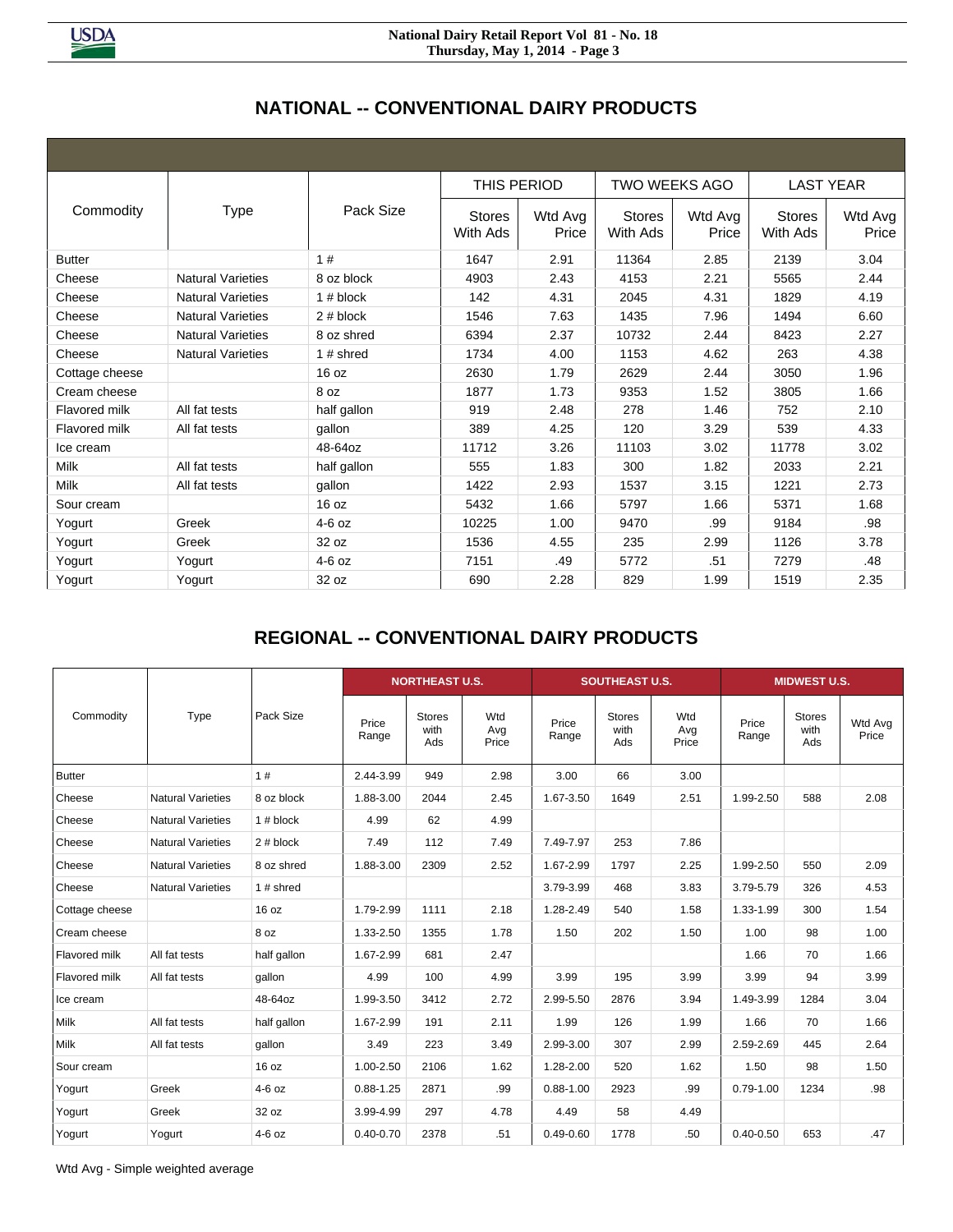**USDA** 

#### **National Dairy Retail Report Vol 81 - No. 18 Thursday, May 1, 2014 - Page 4**

| Commodity |        |           |                | <b>NORTHEAST U.S.</b>        |                     | <b>SOUTHEAST U.S.</b> |                              |                     |                | <b>MIDWEST U.S.</b>          |                  |
|-----------|--------|-----------|----------------|------------------------------|---------------------|-----------------------|------------------------------|---------------------|----------------|------------------------------|------------------|
|           | Type   | Pack Size | Price<br>Range | <b>Stores</b><br>with<br>Ads | Wtd<br>Avg<br>Price | Price<br>Range        | <b>Stores</b><br>with<br>Ads | Wtd<br>Avg<br>Price | Price<br>Range | <b>Stores</b><br>with<br>Ads | Wtd Avg<br>Price |
| Yogurt    | Yogurt | 32 oz     | 2.39           | 56                           | 2.39                | 1.88-2.50             | 432                          | 2.16                |                |                              |                  |

|                |                          |             |                | <b>SOUTH CENTRAL U.S.</b> |                  |                | <b>SOUTHWEST U.S.</b>     |                     |                |                                                                                                                                             |                  |
|----------------|--------------------------|-------------|----------------|---------------------------|------------------|----------------|---------------------------|---------------------|----------------|---------------------------------------------------------------------------------------------------------------------------------------------|------------------|
| Commodity      | Type                     | Pack Size   | Price<br>Range | <b>Stores</b><br>with Ads | Wtd Avg<br>Price | Price<br>Range | <b>Stores</b><br>with Ads | Wtd<br>Avg<br>Price | Price<br>Range | <b>NORTHWEST U.S.</b><br><b>Stores</b><br>with Ads<br>370<br>80<br>298<br>332<br>198<br>130<br>50<br>950<br>168<br>596<br>950<br>298<br>428 | Wtd Avg<br>Price |
| Butter         |                          | 1#          | 3.19           | 70                        | 3.19             | 2.99           | 192                       | 2.99                | 2.50-3.50      |                                                                                                                                             | 2.64             |
| Cheese         | <b>Natural Varieties</b> | 8 oz block  | 2.00-2.99      | 272                       | 2.74             | 1.98-2.50      | 350                       | 2.23                |                |                                                                                                                                             |                  |
| Cheese         | <b>Natural Varieties</b> | $1#$ block  |                |                           |                  |                |                           |                     | 3.79           |                                                                                                                                             | 3.79             |
| Cheese         | <b>Natural Varieties</b> | 2# block    | 7.49-7.99      | 234                       | 7.75             | 6.99-7.99      | 649                       | 7.81                | 6.99           |                                                                                                                                             | 6.99             |
| Cheese         | <b>Natural Varieties</b> | 8 oz shred  | 1.99-2.99      | 989                       | 2.32             | 1.99-2.50      | 417                       | 2.20                | 2.50-3.00      |                                                                                                                                             | 2.87             |
| Cheese         | <b>Natural Varieties</b> | 1# shred    | 3.50-3.99      | 376                       | 3.71             | 3.50-4.49      | 366                       | 4.25                | 3.49-3.79      |                                                                                                                                             | 3.61             |
| Cottage cheese |                          | 16 oz       | 1.34           | 276                       | 1.34             | 1.33-1.89      | 273                       | 1.46                | 1.33-1.99      |                                                                                                                                             | 1.58             |
| Cream cheese   |                          | 8 oz        |                |                           |                  | 1.99           | 222                       | 1.99                |                |                                                                                                                                             |                  |
| Flavored milk  | All fat tests            | half gallon | 2.99           | 118                       | 2.99             |                |                           |                     | 2.49           |                                                                                                                                             | 2.49             |
| Ice cream      |                          | 48-64oz     | 2.50-5.50      | 1119                      | 3.60             | 2.49-3.99      | 2071                      | 3.14                | 2.49-3.99      |                                                                                                                                             | 3.26             |
| Milk           | All fat tests            | half gallon |                |                           |                  |                |                           |                     | 1.25-1.99      |                                                                                                                                             | 1.47             |
| Milk           | All fat tests            | gallon      | 1.99-2.99      | 185                       | 2.45             | 2.50-3.79      | 262                       | 3.20                |                |                                                                                                                                             |                  |
| Sour cream     |                          | 16 oz       | 1.34-1.89      | 906                       | 1.69             | $0.99 - 2.00$  | 1206                      | 1.74                | 1.00-2.50      |                                                                                                                                             | 1.65             |
| Yogurt         | Greek                    | $4-6$ oz    | 1.00           | 954                       | 1.00             | 1.00           | 1293                      | 1.00                | $0.87 - 1.25$  |                                                                                                                                             | 1.04             |
| Yogurt         | Greek                    | 32 oz       | 4.49           | 234                       | 4.49             | 4.49           | 649                       | 4.49                | 4.49           |                                                                                                                                             | 4.49             |
| Yogurt         | Yogurt                   | $4-6$ oz    | $0.40 - 0.50$  | 409                       | .48              | $0.40 - 0.50$  | 1505                      | .48                 | $0.40 - 0.50$  |                                                                                                                                             | .48              |
| Yogurt         | Yogurt                   | 32 oz       |                |                           |                  |                |                           |                     | 2.50           | 202                                                                                                                                         | 2.50             |

## **NATIONAL -- ORGANIC DAIRY PRODUCTS**

|               |                          |             | THIS PERIOD               |                  | TWO WEEKS AGO      |                  | <b>LAST YEAR</b>   |                  |  |
|---------------|--------------------------|-------------|---------------------------|------------------|--------------------|------------------|--------------------|------------------|--|
| Commodity     | <b>Type</b>              | Pack Size   | <b>Stores</b><br>With Ads | Wtd Avg<br>Price | Stores<br>With Ads | Wtd Avg<br>Price | Stores<br>With Ads | Wtd Avg<br>Price |  |
| <b>Butter</b> |                          | 1#          | 1727                      | 4.50             | 305                | 3.99             | 505                | 4.02             |  |
| Cheese        | <b>Natural Varieties</b> | 8 oz block  | 376                       | 4.30             |                    |                  |                    |                  |  |
| Cheese        | <b>Natural Varieties</b> | 8 oz shred  | 141                       | 3.98             |                    |                  |                    |                  |  |
| Ice cream     |                          | 48-64oz     |                           |                  | 143                | 5.99             | 143                | 5.99             |  |
| Milk          | All fat tests            | half gallon | 621                       | 3.32             | 456                | 3.25             | 1078               | 3.59             |  |
| Milk          | All fat tests            | gallon      | 118                       | 6.99             | 1492               | 5.91             | 345                | 5.39             |  |
| Milk          | All fat tests            | 8 oz UHT    | 1604                      | .99              | 1213               | 1.00             | 574                | 1.05             |  |
| Yogurt        | Greek                    | $4-6$ oz    | 2043                      | 1.05             | 1815               | 1.05             |                    |                  |  |
| Yogurt        | Yogurt                   | $4-6$ oz    | 1733                      | .86              | 133                | .65              | 470                | .66              |  |
| Yogurt        | Yogurt                   | 32 oz       | 1565                      | 2.89             |                    |                  | 364                | 3.23             |  |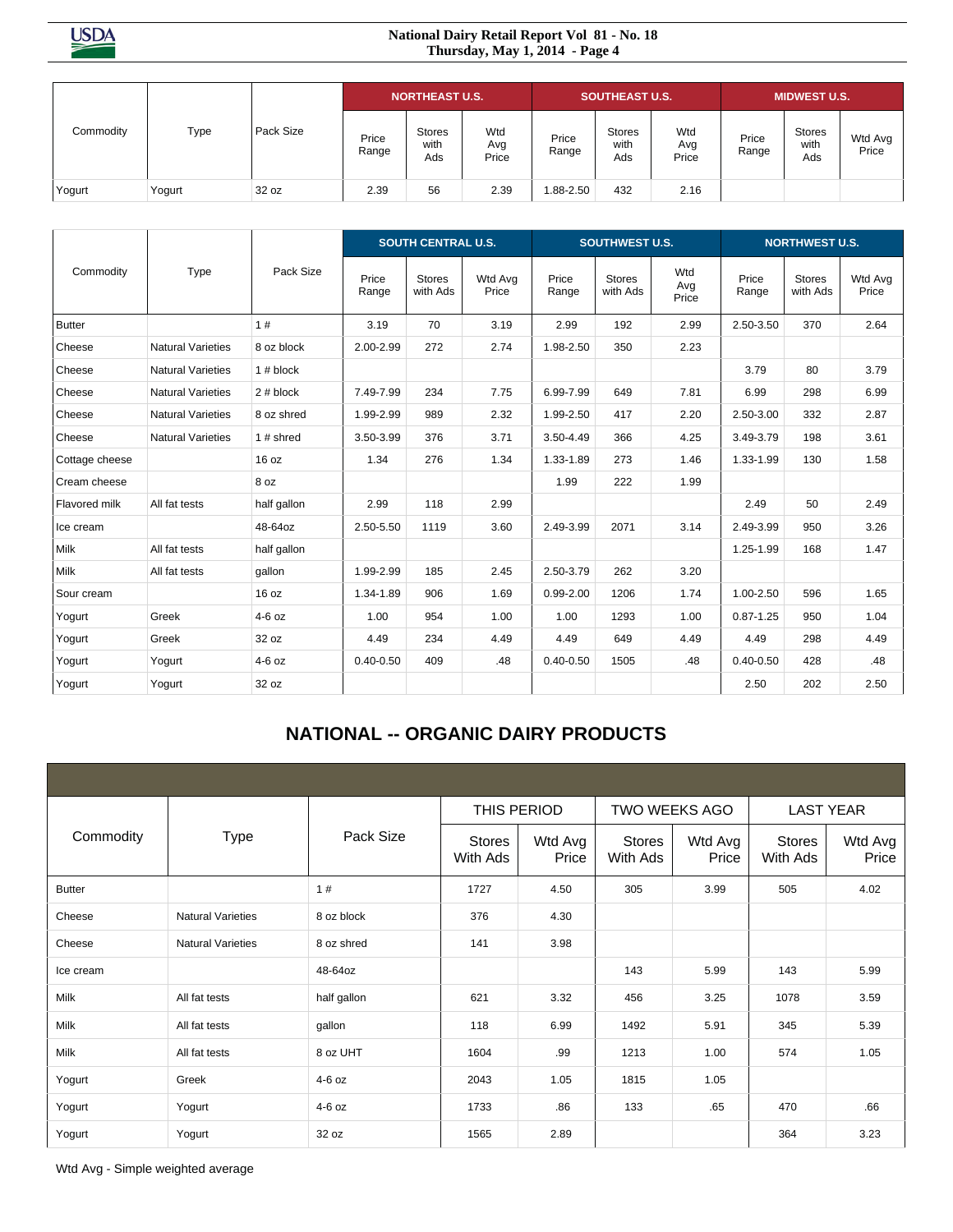## **REGIONAL -- ORGANIC DAIRY PRODUCTS**

| Commodity     |                          |             |                | <b>NORTHEAST U.S.</b>        |                     |                | <b>SOUTHEAST U.S.</b>        |                     | <b>MIDWEST U.S.</b> |                              |                  |
|---------------|--------------------------|-------------|----------------|------------------------------|---------------------|----------------|------------------------------|---------------------|---------------------|------------------------------|------------------|
|               | Type                     | Pack Size   | Price<br>Range | <b>Stores</b><br>with<br>Ads | Wtd<br>Avg<br>Price | Price<br>Range | <b>Stores</b><br>with<br>Ads | Wtd<br>Avg<br>Price | Price<br>Range      | <b>Stores</b><br>with<br>Ads | Wtd Avg<br>Price |
| <b>Butter</b> |                          | 1#          | 3.98-4.99      | 488                          | 4.70                | 4.99           | 58                           | 4.99                |                     |                              |                  |
| Cheese        | <b>Natural Varieties</b> | 8 oz block  | 3.98-4.49      | 376                          | 4.30                |                |                              |                     |                     |                              |                  |
| Cheese        | <b>Natural Varieties</b> | 8 oz shred  | 3.98           | 141                          | 3.98                |                |                              |                     |                     |                              |                  |
| Milk          | All fat tests            | half gallon |                |                              |                     | 2.98           | 202                          | 2.98                |                     |                              |                  |
| Milk          | All fat tests            | 8 oz UHT    | 1.08           | 128                          | 1.08                | 1.00           | 58                           | 1.00                |                     |                              |                  |
| Yogurt        | Greek                    | 4-6 oz      | 1.00           | 404                          | 1.00                | 1.00           | 1023                         | 1.00                | 1.00-1.50           | 407                          | 1.25             |
| Yogurt        | Yogurt                   | $4-6$ oz    | $0.50 - 0.88$  | 175                          | .74                 | 0.88           | 58                           | .88                 | 0.75                | 201                          | .75              |
| Yogurt        | Yogurt                   | 32 oz       | 2.99           | 235                          | 2.99                | 2.69-2.79      | 363                          | 2.72                | 2.99                | 206                          | 2.99             |

| Commodity     |               |             |                | <b>SOUTH CENTRAL U.S.</b> |                  |                | <b>SOUTHWEST U.S.</b>     |                     | <b>NORTHWEST U.S.</b> |                           |                  |
|---------------|---------------|-------------|----------------|---------------------------|------------------|----------------|---------------------------|---------------------|-----------------------|---------------------------|------------------|
|               | Type          | Pack Size   | Price<br>Range | <b>Stores</b><br>with Ads | Wtd Avg<br>Price | Price<br>Range | <b>Stores</b><br>with Ads | Wtd<br>Avg<br>Price | Price<br>Range        | <b>Stores</b><br>with Ads | Wtd Avg<br>Price |
| <b>Butter</b> |               | 1#          | 4.29-4.49      | 234                       | 4.39             | 4.29-4.49      | 649                       | 4.40                | 4.29-4.49             | 298                       | 4.37             |
| Milk          | All fat tests | half gallon |                |                           |                  | 3.49           | 419                       | 3.49                |                       |                           |                  |
| Milk          | All fat tests | gallon      | 6.99           | 118                       | 6.99             |                |                           |                     |                       |                           |                  |
| Milk          | All fat tests | 8 oz UHT    | 1.00           | 234                       | 1.00             | 1.00           | 768                       | 1.00                | $0.83 - 1.00$         | 416                       | .95              |
| Yogurt        | Greek         | 4-6 oz      |                |                           |                  | 1.00           | 209                       | 1.00                |                       |                           |                  |
| Yogurt        | Yogurt        | $4-6$ oz    | 0.88           | 234                       | .88              | 0.88           | 649                       | .88                 | $0.88 - 1.00$         | 416                       | .91              |
| Yogurt        | Yogurt        | 32 oz       | 2.79-2.99      | 276                       | 2.85             | 2.79-2.99      | 485                       | 2.95                |                       |                           |                  |

Notice: Effective with Report 12, 2013, the tables breaking out information by national and store brands are no longer available.

#### **REGIONAL DEFINITIONS**

As used in this report, regions include the following states:

NORTHEAST U.S. Connecticut, Delaware, Massachusetts, Maryland, Maine, New Hampshire, New jersey, New York, Pennsylvania, Rhode Island and Vermont SOUTHEAST U.S. Alabama, Florida, Georgia, Mississippi, North Carolina, South Carolina, Tennessee, Virginia and West Virginia<br>MIDWEST U.S. Millingis, Indiana, Kentucky, Michigan, Minnesota, North Dakota, Nebraska, Ohio, Sou Iowa, Illinois, Indiana, Kentucky, Michigan, Minnesota, North Dakota, Nebraska, Ohio, South Dakota and Wisconsin SOUTH CENTRAL U.S. Arkansas, Colorado, Kansas, Louisiana, Missouri, New Mexico, Oklahoma, and Texas<br>SOUTHWEST U.S. <br> Arizona, California, Nevada and Utah NORTHWEST U.S. Idaho, Montana, Oregon, Washington, and Wyoming<br>NATIONAL Continental United States **Continental United States**